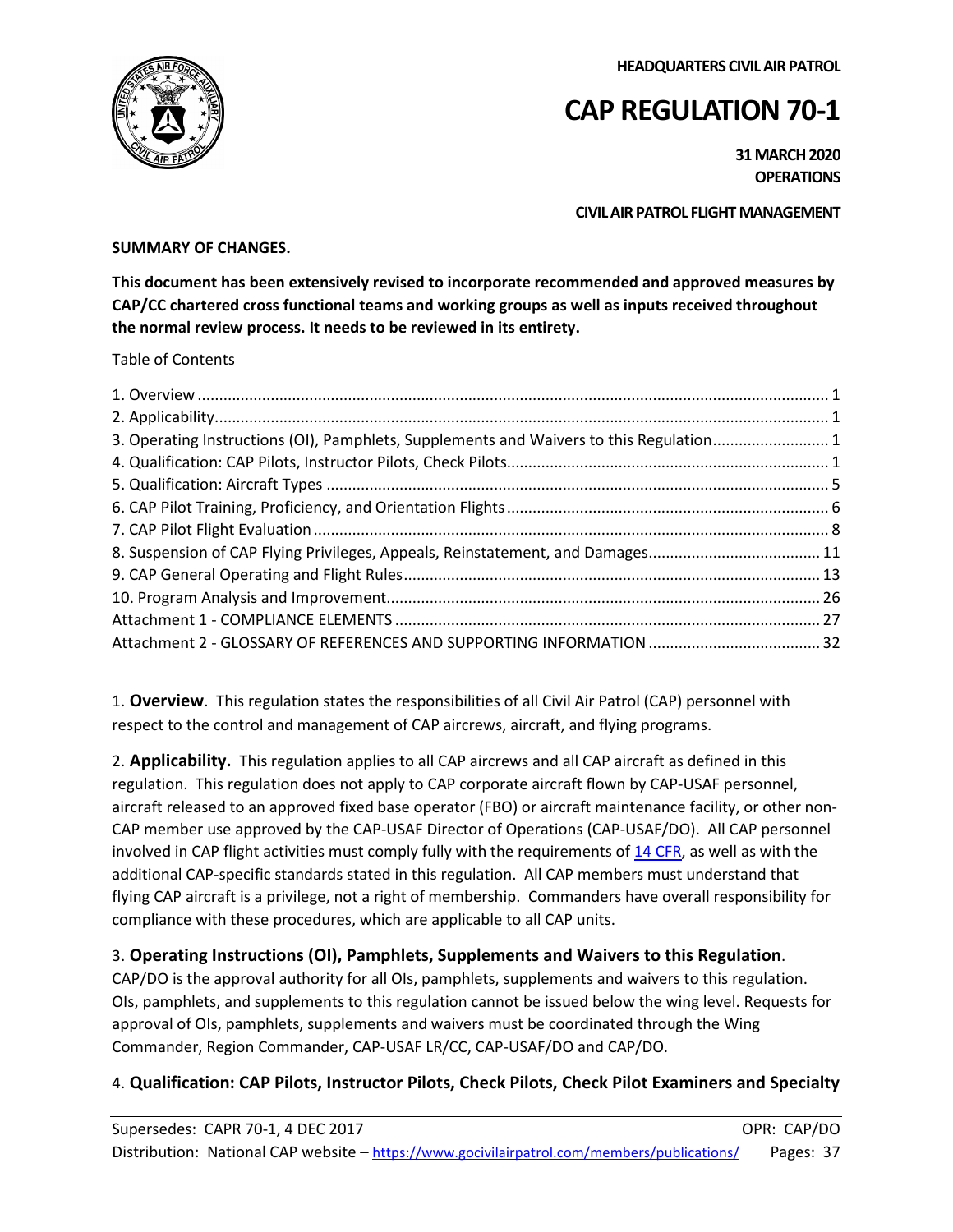**Qualifications.** All CAP pilots must hold a Federal Aviation Administration (FAA) pilot certificate (private pilot or higher, except for student pilots) and a medical certificate (or valid driver's license and medical education course completion certificate if operating under [BasicMed\)](https://www.faa.gov/licenses_certificates/airmen_certification/basic_med/) appropriate to the level of privileges to be exercised, and be current in accordance with the requirements of [14 CFR.](http://www.ecfr.gov/cgi-bin/text-idx?c=ecfr&tpl=/ecfrbrowse/Title14/14tab_02.tpl) To be designated and to operate as a CAP pilot in one or more of the classifications listed in Attachment 2 [\(CAP Aircrew Definitions\)](#page-34-0) of this regulation, the member must meet the CAP requirements for that classification in accordance with this regulation.

4.1. Basic CAP Pilot Qualifications

4.1.1. CAP Solo Pilot

4.1.1.1. To operate as a CAP Solo Pilot, the member must possess a valid student pilot certificate, or in the case of a pilot transitioning to another aircraft category, at least an FAA Private Pilot certificate in another category and/or class of aircraft, and appropriate solo endorsements from a CAP Instructor Pilot for the make and model aircraft flown.

4.1.2. CAP Pilot

4.1.2.1. To operate as a CAP Pilot in airplanes or gliders the member must:

4.1.2.1.1. Be current and qualified in accordance with the requirements of [14 CFR](http://www.ecfr.gov/cgi-bin/text-idx?c=ecfr&tpl=/ecfrbrowse/Title14/14tab_02.tpl) for a private pilot or higher certificate; and

4.1.2.1.2. Complete the CAP Aircrew Professionalism course.

4.1.2.1.3. Have successfully passed a CAP Pilot Flight Evaluation in the appropriate category of aircraft within the past 12 calendar months; and

4.1.2.1.4. Complete Level I of the senior member professional development program if a senior member.

4.1.2.2. To operate as a CAP Pilot in a hot air balloon, the member must:

4.1.2.2.1. Be current and qualified in accordance with the requirements of [14 CFR](http://www.ecfr.gov/cgi-bin/text-idx?c=ecfr&tpl=/ecfrbrowse/Title14/14tab_02.tpl) for hot air balloon privileges; and

4.1.2.2.2. Complete the CAP Aircrew Professionalism course.

4.1.2.2.3. Have successfully passed a CAP Pilot Flight Evaluation in a hot air balloon within the past 12 calendar months; and

4.1.2.2.4. Complete Level I of the senior member professional development program if a senior member.

4.2. Advanced CAP Pilot Qualifications

4.2.1. CAP Instrument Pilot

4.2.1.1. To operate as a CAP Instrument Pilot, the member must:

4.2.1.1.1. Be current and qualified in accordance with the requirements of [14 CFR](http://www.ecfr.gov/cgi-bin/text-idx?c=ecfr&tpl=/ecfrbrowse/Title14/14tab_02.tpl) for instrument privileges; and

4.2.1.1.2. Within the past 12 calendar months, have successfully passed a CAP Pilot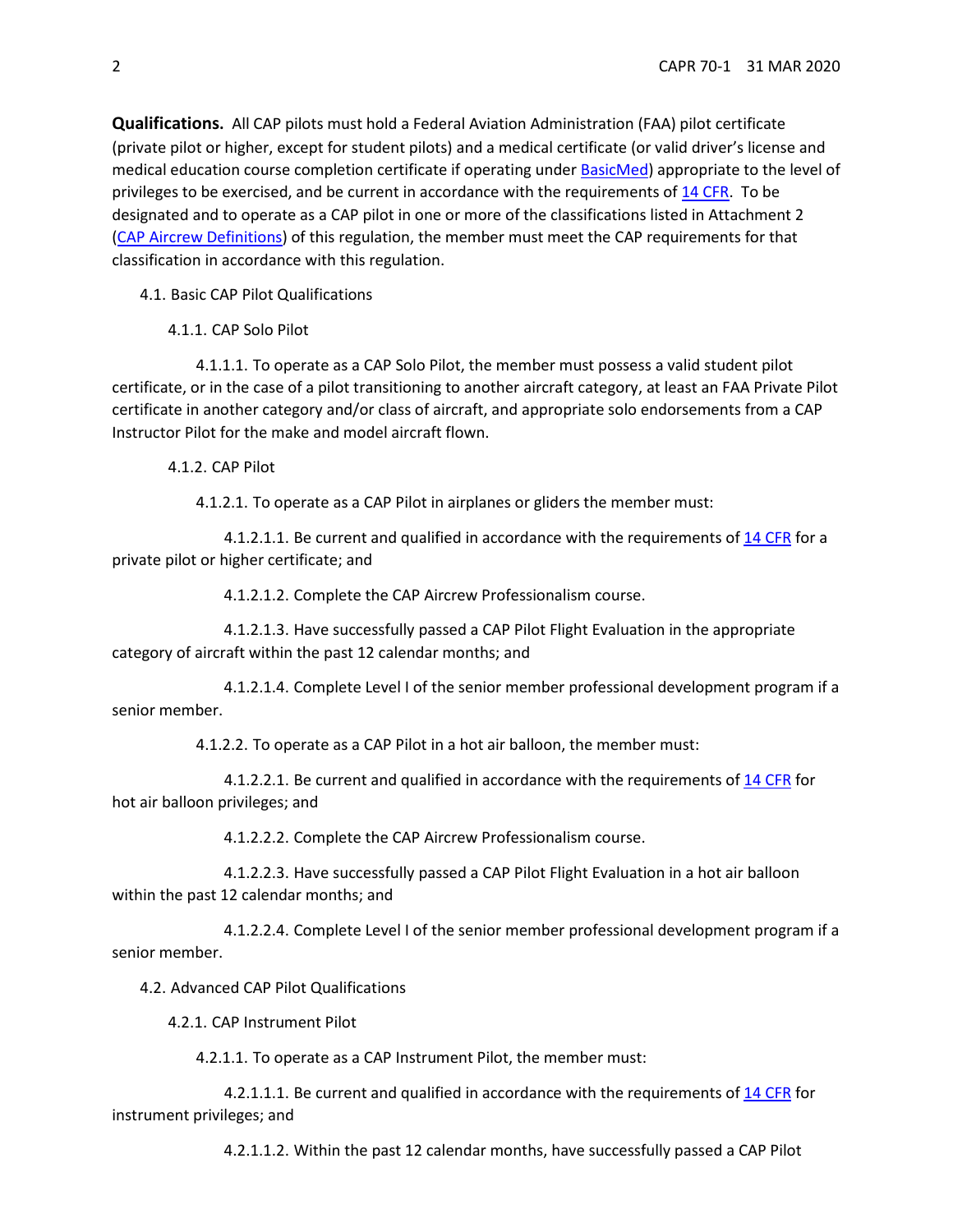Flight Evaluation with an endorsement for instrument privileges; or

4.2.1.1.3. Have added an FAA instrument airplane rating to their FAA pilot certificate within the past 12 calendar months; or

4.2.1.1.4. Show evidence of having completed a [14 CFR 61.58,](http://www.ecfr.gov/cgi-bin/text-idx?c=ecfr&sid=40760189a03dfea0b501608f33820a45&rgn=div5&view=text&node=14:2.0.1.1.2&idno=14#se14.2.61_158) a [14 CFR 121.439/](http://www.ecfr.gov/cgi-bin/text-idx?SID=d73630c7e8c409039c33fbeb4735831d&mc=true&node=se14.3.121_1439&rgn=div8)[14 CFR](http://www.ecfr.gov/cgi-bin/text-idx?SID=d73630c7e8c409039c33fbeb4735831d&mc=true&node=se14.3.121_1441&rgn=div8)  [121.441,](http://www.ecfr.gov/cgi-bin/text-idx?SID=d73630c7e8c409039c33fbeb4735831d&mc=true&node=se14.3.121_1441&rgn=div8) [14 CFR 135.293/](http://www.ecfr.gov/cgi-bin/text-idx?SID=d73630c7e8c409039c33fbeb4735831d&mc=true&node=pt14.3.135&rgn=div5#se14.3.135_1293)[14 CFR 135.297,](http://www.ecfr.gov/cgi-bin/text-idx?SID=d73630c7e8c409039c33fbeb4735831d&mc=true&node=pt14.3.135&rgn=div5#se14.3.135_1297) or a military instrument competency check within the past 12 calendar months.

4.3. CAP Instructor Pilot, Check Pilot, and Check Pilot Examiner Qualifications

4.3.1. CAP Instructor Pilot

4.3.1.1. To operate as a CAP Instructor Pilot, the member must possess a valid FAA flight instructor certificate. In addition, the member must:

4.3.1.1.1. Be current and qualified in accordance with the requirements of [14 CFR](http://www.ecfr.gov/cgi-bin/text-idx?c=ecfr&tpl=/ecfrbrowse/Title14/14tab_02.tpl) for the type(s) of instruction to be given; and

4.3.1.1.2. Be current and qualified in accordance with this regulation for the CAP aircraft to be used for flight instruction; and

4.3.1.1.3. Have successfully passed a CAP Pilot Flight Evaluation with an endorsement for CAP Instructor Pilot privileges in the past 12 calendar months; and

4.3.1.1.4. Be designated as a CAP Instructor Pilot by the Wing or Region Commander, CAP/DO, or their designee, with the appointment documented in the eServices Operations Qualifications application (Ops Quals).

4.3.1.1.5. For CAP instructor pilot privileges in a hot air balloon, have the appropriate hot air balloon privileges on their commercial pilot certificate and at least 50 hours Pilot in Command (PIC) in a hot air balloon.

4.3.2. CAP Check Pilot

4.3.2.1. To operate as a CAP Check Pilot, the member must be a CAP Instructor pilot in accordance with this regulation. In addition, the member must:

4.3.2.1.1. Be current and qualified in accordance with this regulation for the CAP aircraft to be used for the flight evaluation; and

4.3.2.1.2. Have successfully passed the appropriate CAP Pilot Flight Evaluation with an endorsement for CAP Check Pilot privileges in the past 12 calendar months; and

4.3.2.1.3. Have successfully passed the [online National Check Pilot Standardization](https://www.capnhq.gov/CAP.LMS.Web/Course/course_lessons.aspx?c=190)  [Course \(NCPSC\)](https://www.capnhq.gov/CAP.LMS.Web/Course/course_lessons.aspx?c=190) prior to initial appointment and at least once every 4 years thereafter; and

4.3.2.1.4. Be designated as a CAP Check Pilot by the Wing or Region Commander, CAP/DO, or their designee, with the appointment documented in Ops Quals.

4.3.2.1.5. For CAP Check Pilot privileges in a hot air balloon, have the appropriate hot air balloon privileges on their commercial pilot certificate and at least 50 hours Pilot in Command (PIC) in a hot air balloon.

4.3.3. CAP Check Pilot Examiner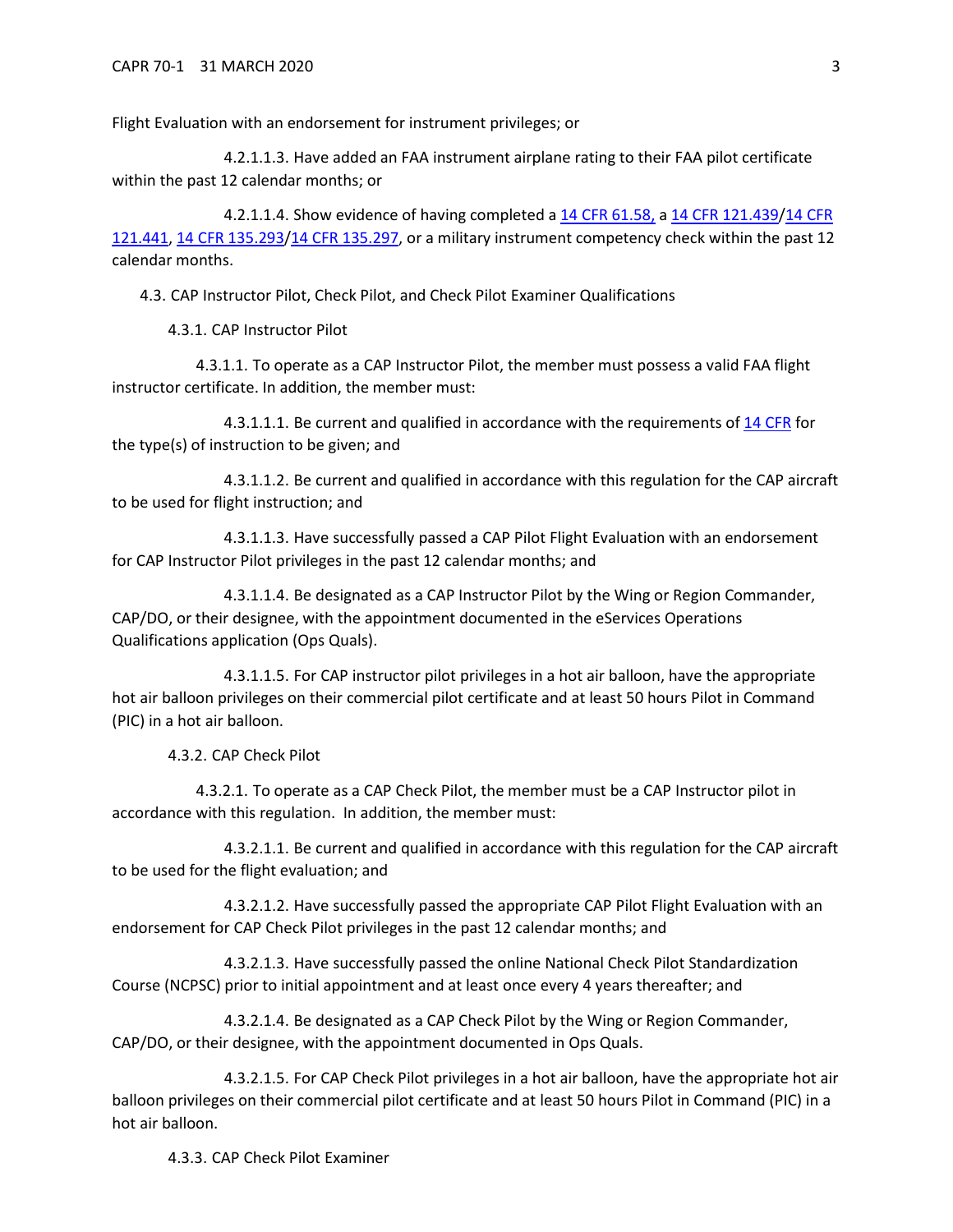4.3.3.1. To operate as a CAP Check Pilot Examiner, the member must be a CAP Check Pilot in accordance with this regulation. In addition, the member must:

4.3.3.1.1. Have successfully passed the appropriate CAP Pilot Flight Evaluation in the past 12 calendar months, and

4.3.3.1.2. Be designated as a CAP Check Pilot Examiner by the Wing or Region Commander, CAP/DO, or their designee, with the appointment documented in Ops Quals.

4.4. CAP Specialty Qualifications

4.4.1. CAP Flight Release Officer (FRO)

<span id="page-3-0"></span>4.4.1.1. FROs must have flying experience either as a pilot or as an aircrew member. Pilot or aircrew experience should preferably be within CAP, but external experience is acceptable. FROs do not have to be qualified to fly within CAP to act as a FRO. In order to be an FRO, personnel must also:

4.4.1.1.1. Pass the online CAP FRO training course every 4 years or as updated by NHQ;

and

4.4.1.1.2. Be designated as a CAP FRO by the Wing or Region Commander, CAP/DO, or their designee, with the appointment documented in Ops Quals.

4.4.2. CAP Senior Flight Release Officer (SFRO)

4.4.2.1. To be designated as a CAP SFRO, the member must:

4.4.2.1.1. Be a qualified FRO in accordance with paragraph [4.4.1;](#page-3-0) and

4.4.2.1.2. Hold at least a CAP Senior Pilot rating IAW CAPR 35-6; and

4.4.2.1.3. Hold an instrument airplane rating (need not be current); and

4.4.2.1.4. Be designated as a CAP SFRO by the Wing or Region Commander, CAP/DO, or their designee, with the appointment documented in Ops Quals.

4.4.3. CAP Orientation Pilot

4.4.3.1. To be designated as a CAP Orientation Pilot, the member must:

4.4.3.1.1. Be a CAP senior member at least 21 years of age (or have a valid FAA CFI certificate); and

4.4.3.1.2. Be current and qualified as at least a CAP Pilot in accordance with this regulation for the CAP aircraft to be used; and

4.4.3.1.3. Have passed the appropriate CAP Orientation Pilot Endorsement Quiz (Non-ROTC, ROTC, or Glider) within the past 4 years or as updated by NHQ; and

4.4.3.1.4. Have passed a CAP Pilot Flight Evaluation and received the appropriate CAP Orientation Pilot endorsement(s) within the past 12 calendar months; and

4.4.3.1.5. For airplanes, have at least 200 hours fixed-wing PIC time to carry CAP cadets and at least 300 hours fixed-wing PIC time to carry ROTC/JROTC cadets; or

4.4.3.1.6. For gliders, have at least 100 flights as PIC in a glider or hold at least a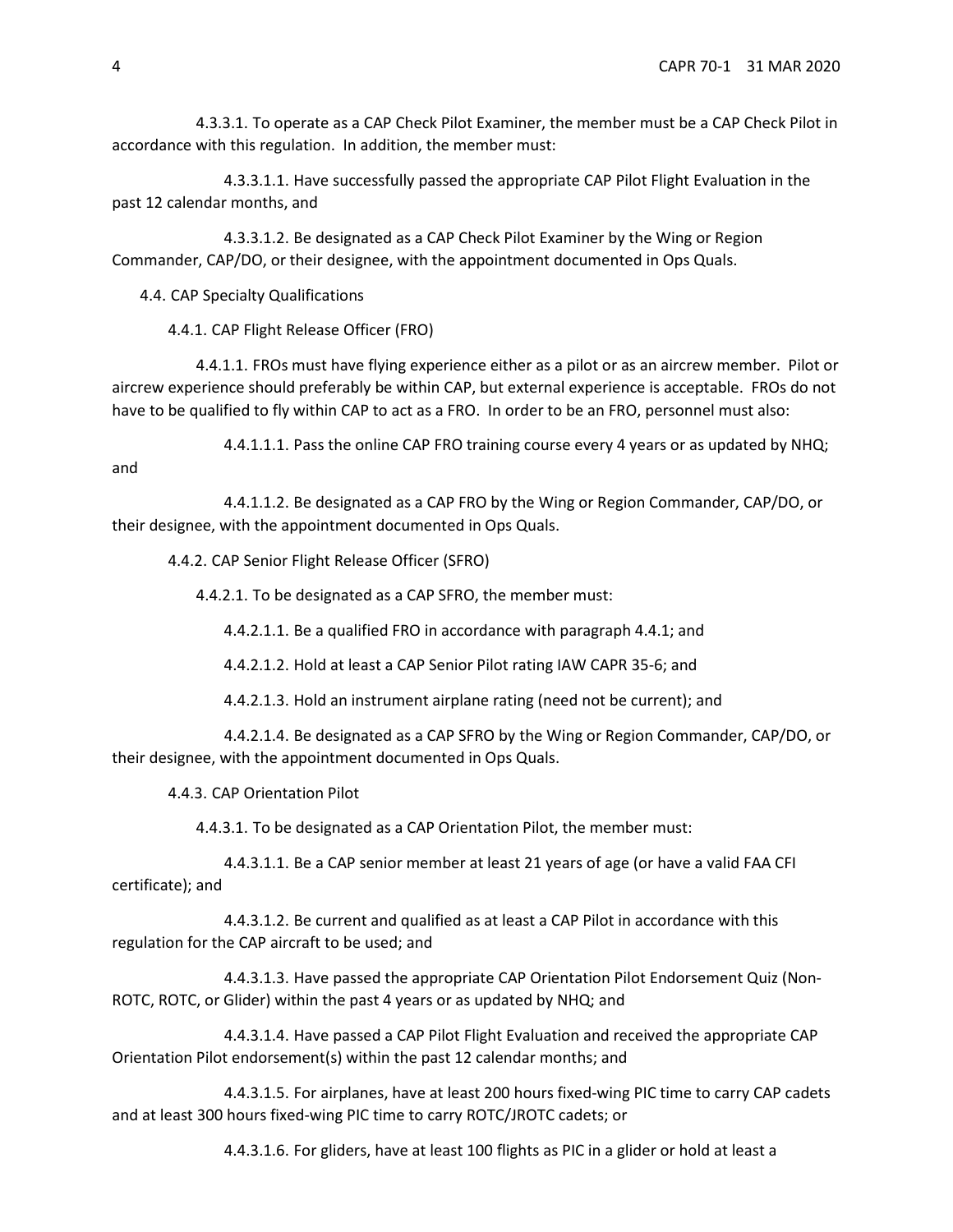commercial certificate with a glider rating; or

4.4.3.1.7. For hot air balloons, have at least 35 hours PIC time in a hot air balloon; and

4.4.3.1.8. Be designated as a CAP Orientation Pilot by the Wing or Region Commander, CAP/DO, or their designee, with the appointment documented in Ops Quals.

4.4.4. CAP Tow Pilot

4.4.4.1. To be designated as a CAP Tow Pilot, the member must:

4.4.4.1.1. Be current and qualified as at least a CAP Pilot in accordance with this regulation for the CAP aircraft to be used; and

4.4.4.1.2. Be current and qualified as a tow pilot in accordance with the requirements of [14 CFR 61.69;](http://www.ecfr.gov/cgi-bin/text-idx?c=ecfr&sid=40760189a03dfea0b501608f33820a45&rgn=div5&view=text&node=14:2.0.1.1.2&idno=14#se14.2.61_169) and

4.4.4.1.3. Be at least 21 years of age; and

4.4.4.1.4. Have logged a minimum of 500 hours PIC time (any combination of fixed-wing and glider aircraft) with at least 250 hours in single-engine airplanes; and

4.4.4.1.5. Have completed at least 10 glider tows in the past 12 months; and

4.4.4.1.6. Have passed the Soaring Safety Foundation (SSF)/CAP Tow Pilot Course and Final Exam; and

4.4.4.1.7. Be designated as a CAP Tow Pilot by the Wing or Region Commander, CAP/DO, or their designee, with the appointment documented in Ops Quals.

4.4.5. CAP Tow Pilot Trainer

4.4.5.1. A CAP Tow Pilot Trainer does not need to hold a flight instructor certificate or be designated as a CAP Instructor or CAP Check Pilot. To be designated as a CAP Tow Pilot Trainer, the member must:

4.4.5.1.1. Be current and qualified in the aircraft being used for training; and

4.4.5.1.2. Be current and qualified as a CAP Tow Pilot; and

4.4.5.1.3. Have logged a minimum of 50 tows; and

4.4.5.1.4. Be current and qualified in accordance with [14 CFR 61.69;](https://www.ecfr.gov/cgi-bin/retrieveECFR?gp&r=PART&n=14y2.0.1.1.2#se14.2.61_169) and

4.4.5.1.5. Have completed at least three glider tows in the previous 12 months; and

4.4.5.1.6. Be designated as a CAP Tow Pilot Trainer by the Wing or Region Commander, CAP/DO, or their designee, with the appointment documented in Ops Quals.

4.4.6. Winch or Auto Tow Operator. A CAP member must be trained in accordance with the syllabus contained in CAPS 71-2 *Aircrew Training, Glider*.

#### <span id="page-4-0"></span>5. **Qualification: Aircraft Types**

5.1. To operate as PIC in a CAP aircraft, a CAP Pilot (other than a CAP Solo Pilot) must meet the following CAP-specific requirements for the aircraft to be flown.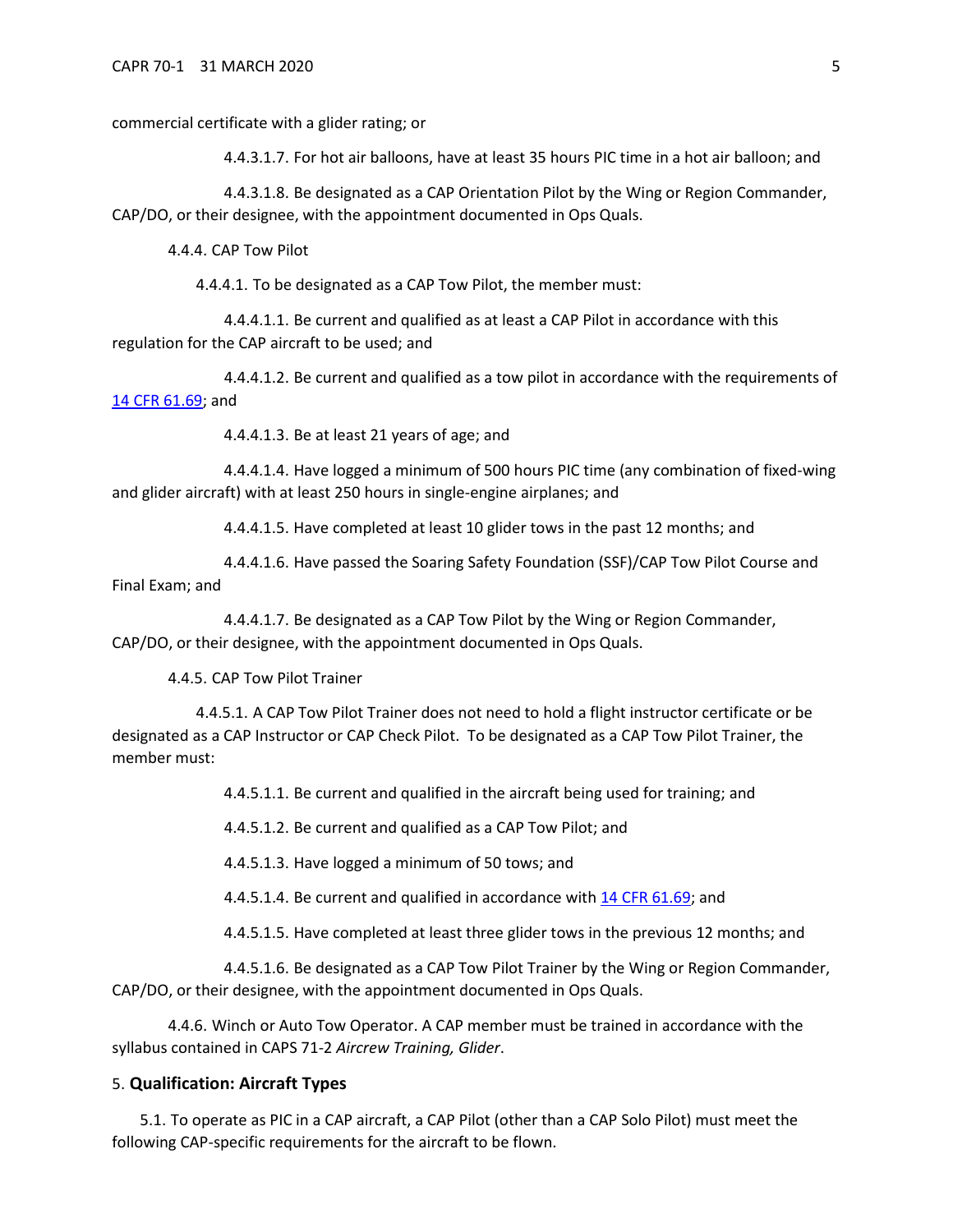5.1.1. Airplane – to serve as PIC in a CAP airplane, a CAP Pilot must successfully complete a CAP Pilot Flight Evaluation in an airplane.

5.1.1.1. High Performance Airplanes (as defined in [14 CFR 61.31 \(f\)\)](https://www.ecfr.gov/cgi-bin/retrieveECFR?gp&SID=257acc4699ee7253af775fc7e9492e51&r=PART&n=14y2.0.1.1.2#se14.2.61_131) – Pilots without a highperformance endorsement or exemption must complete the transition syllabus outlined in CAPS 71-1 *Aircrew Training, Airplane*.

5.1.1.2. Complex Airplanes (as defined in  $14$  CFR 61.1) – in addition to the requirements of [14 CFR 61.31 \(e\),](https://www.ecfr.gov/cgi-bin/retrieveECFR?gp&SID=257acc4699ee7253af775fc7e9492e51&r=PART&n=14y2.0.1.1.2#se14.2.61_131) the CAP Pilot must have:

5.1.1.2.1. At least 10 hours PIC time in complex airplanes; and

5.1.1.2.2. At least 25 take-offs and landings in complex airplanes; and

5.1.1.2.3. A total of 100 hours PIC time in powered, fixed wing aircraft

5.1.1.3. G1000 Equipped Airplanes. The G1000 transition syllabi outlined in CAPS 71-1 will be used to train members at all qualification levels in G1000 equipped aircraft (G1000 VFR, G1000 IFR, and G1000 Instructor) in preparation for a CAP Pilot Flight Evaluation. With CAP/DO approval, Textron's Cessna High Wing Transition Training Course (ground and/or flight training) can be used as an alternative to CAP-conducted G1000 VFR and G1000 IFR transition training.

5.1.1.3.1. For members with previous G1000 experience: Members will present documentation and discuss their experience with the wing DOV, who will determine whether the member's prior experience warrants award of credit for completion of CAP G1000 transition training. Regardless of credit given, a CAP Pilot Flight Evaluation is required prior to award of an endorsement.

5.1.1.3.2. For members already qualified: Members must take the CAP in-house G1000 refresher syllabus appropriate to their level of qualification, as outlined in CAPS 71-1, every 36 months to maintain their G1000 endorsement.

5.1.2. Glider – to serve as PIC in a CAP glider, a CAP Pilot must successfully complete a CAP Pilot Flight Evaluation in a glider.

5.1.3. Balloon – to serve as PIC in a CAP balloon, a CAP Pilot must successfully complete a CAP Pilot Flight Evaluation in a balloon.

# <span id="page-5-0"></span>6. **CAP Pilot Training, Proficiency, and Orientation Flights**

6.1. Pilot Training

6.1.1. CAP flight training shall be conducted in accordance with the requirements of 14 CFR 61 and the guidance contained in: CAPS 71-1, *Aircrew Training, Airplane*, CAPS 71-2, *Aircrew Training, Glider*, CAPS 71-3, *Aircrew Training, Balloon* and CAPS 71-6, *Aircrew Training, Cadet Wings,* as appropriate.

6.1.2. Balloon pilots who intend to operate a balloon envelope "top end" that is a different manufacturer from the "bottom end" system (e.g.: basket, burner, etc.), shall receive familiarization training from a CAP Check Pilot qualified to operate both that bottom end system and top end envelope. It is the PIC's responsibility to be familiar with all equipment of the balloon system prior to flight.

6.1.3. CAP members may not charge for any ground instruction or flight training accomplished in accordance with this regulation.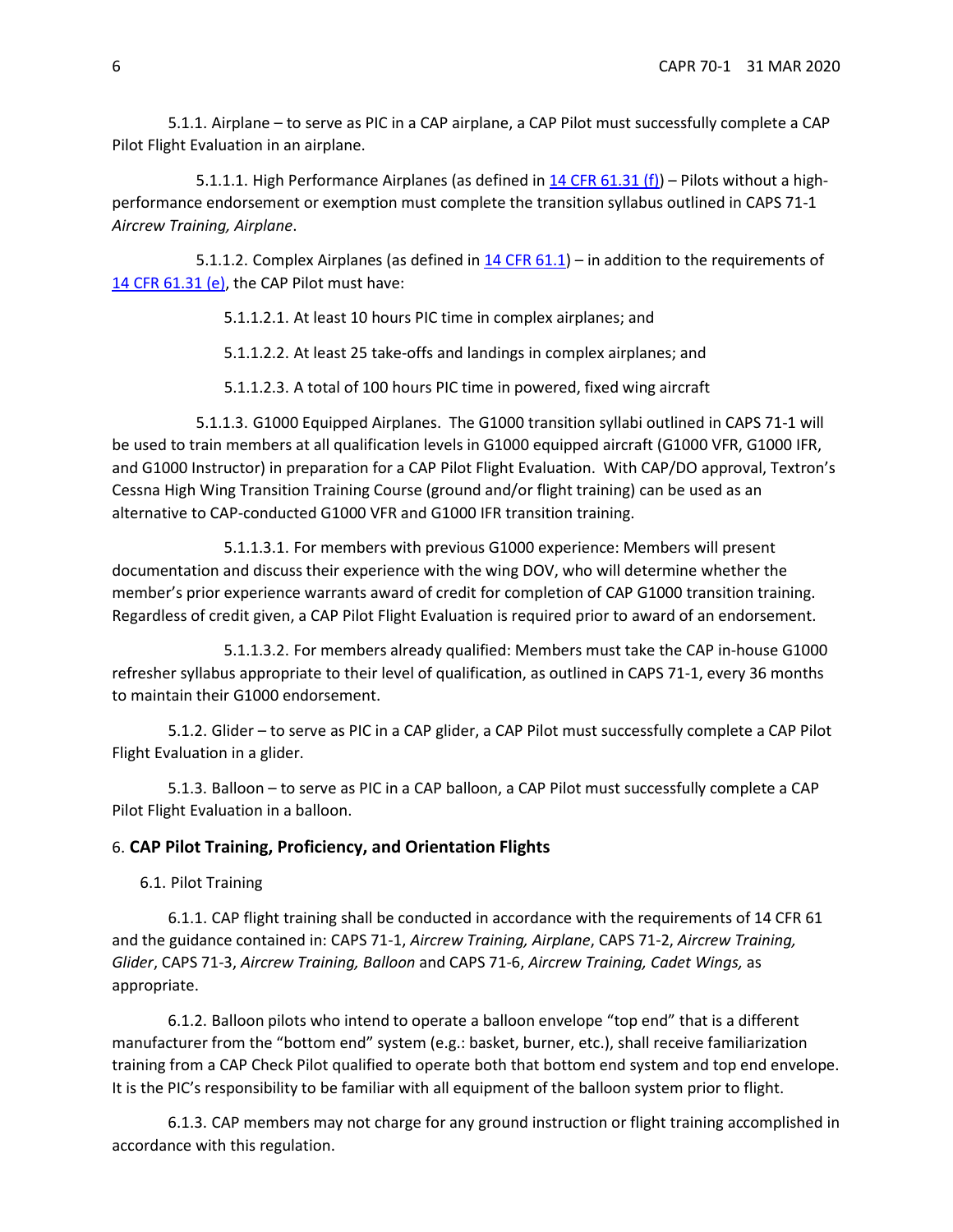6.2. Eligibility for Flight Instruction

6.2.1. All CAP members are authorized to use CAP gliders and CAP balloons for initial and transition flight instruction toward any FAA certificate, rating, or endorsement.

6.2.2. CAP Cadets, qualified CAP Transport Mission Pilots and CAP Mission Pilots are authorized to use CAP airplanes for flight instruction toward any FAA certificate, rating, or endorsement.

6.2.3. A CAP member who is not a qualified CAP Transport Mission Pilot or CAP Mission Pilot may seek authorization to receive flight instruction toward an FAA certificate, rating, or endorsement in a CAP airplane as follows:

6.2.3.1. Senior members holding a Private Pilot Certificate or higher and active CAP member for at least 1 year – requires written authorization from the wing or higher commander.

6.2.3.2. All other senior members – requires written authorization from the Wing Commander, Region Commander, CAP/DO, and the National Commander or designee. Such authorization can be granted only if the member lives more than 2 hours driving time from a commercial flight training facility.

6.2.4. Consult CAPR 60-2, *Cadet Protection*, regarding additional authorizations that may be required for cadets receiving flight instruction from a CAP Instructor Pilot.

6.3. Proficiency Flying

6.3.1. CAP proficiency training flights conducted as Air Force Assigned Missions (AFAMs) will be flown in accordance with CAPS 71-4, *AFAM-approved Proficiency Flight Profiles*.

6.3.2. CAP proficiency training flights not flown in an AFAM status (e.g., under a "C" mission symbol) will be flown in accordance with CAPS 71-5, *Corporate-approved Proficiency Flight Profiles*.

6.4. Orientation Flights

6.4.1. Except as provided in paragraph [9.2.1,](#page-13-0) orientation flights will be accomplished in CAP corporate aircraft.

6.4.2. A CAP Cadet who has reached their eighteenth birthday is no longer eligible to fly on orientation flights.

6.4.3. Glider orientation flights, particularly those using ground launch, may require multiple sorties to complete CAPP 60-40 requirements (80% of syllabus complete). When multiple launches are required, enter the number "50" in the Web Mission Information Reporting System (WMIRS) in place of the syllabus number for each sortie that partially contributes to the requirement and the syllabus number in the sortie that completes the requirement.

6.5. Other Training Requirements

6.5.1. All CAP powered and glider pilots, as well as any other CAP member who supervises the movement of aircraft, must complete online Aircraft Ground Handling Training and pass the associated exam every 24 months in order to be or remain authorized to do so.

<span id="page-6-0"></span>6.5.2. In order to participate in [extended over-water operations,](#page-36-0) each aircrew member must have successfully completed an approved CAP Over-Water Survival Classroom-based Course and be qualified in Ops Quals for the duration of participation in the operation. See also paragraph [9.11.10.](#page-24-0)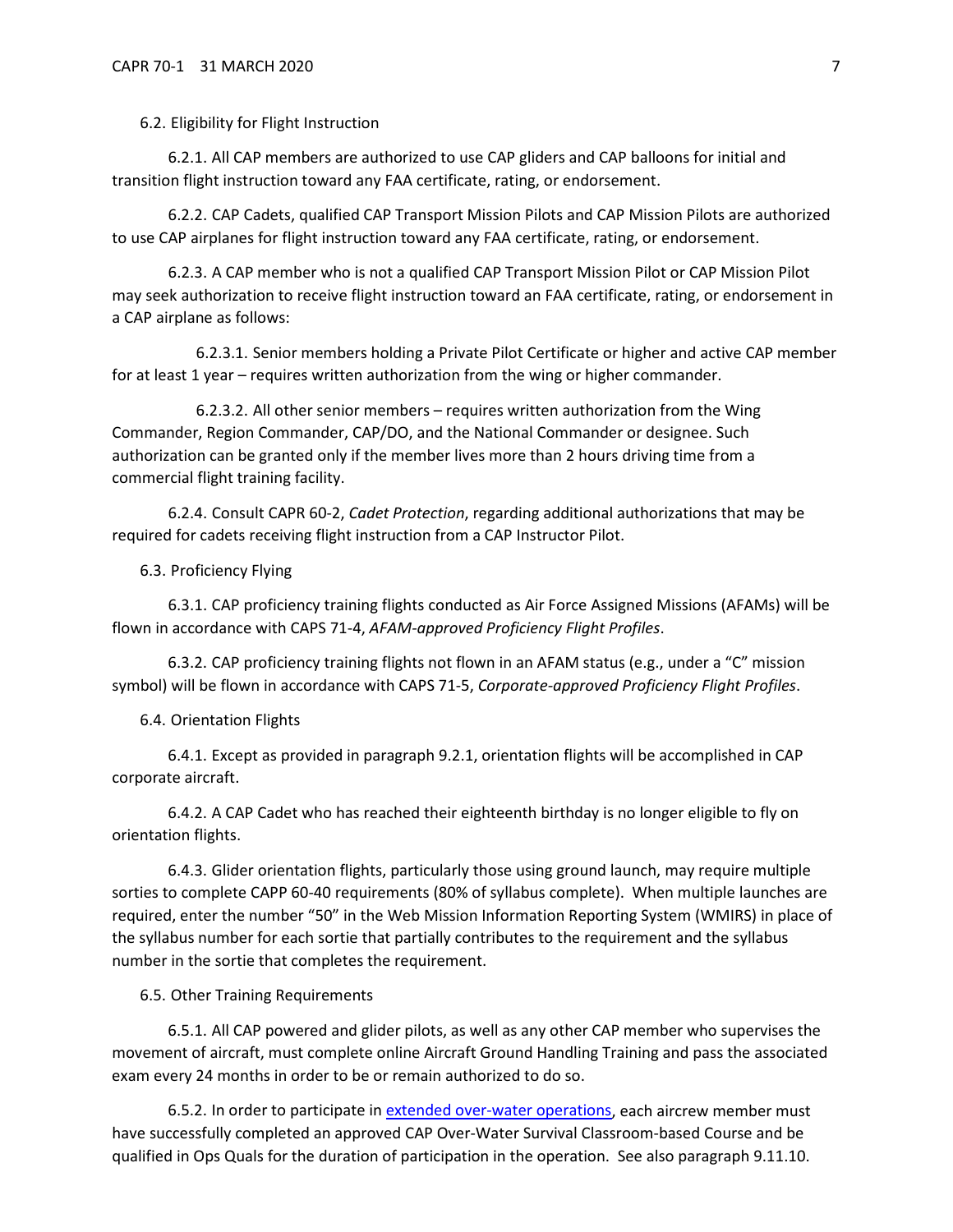6.5.3. CAP/DO may publish and require completion of additional ground training for pilots-incommand (PIC) as a risk mitigation for seasonal hazards or emerging risks. Notification of these additional requirements will be made using the Critical Item function of WMIRS. Until they have completed the required training, PICs will comply with any restrictions regarding aircraft operation that were noted in the Critical Item.

# <span id="page-7-0"></span>7. **CAP Pilot Flight Evaluation**

## 7.1. General

7.1.1. The CAP Pilot Flight Evaluation process (hereafter referred to as a "Form 5") consists of ground and flight events necessary to evaluate and document a CAP Pilot's classification in accordance with the requirements of this regulation and their qualification to operate one or more CAP aircraft models. An evaluation may include endorsements for certain types of aircraft equipment and operations (e.g., Turbo, Instrument, Orientation Pilot, etc.). All endorsements apply to all qualifying models.

7.1.2. Form 5 evaluations will be conducted in accordance with the standards outlined in CAPS 72-5, *Aircrew Evaluation* using the FAA Airman Certification Standards (ACS) or Practical Test Standards (PTS) applicable to the member's FAA certificates/ratings as loaded in Ops Quals, and for CAP-unique tasks, using CAPS 72-6, *Aircrew Evaluation Criteria*. If all required tasks cannot be completed due to aircraft problems, weather, or other factors not related to pilot performance, the remaining tasks shall be completed within 30 days using the same check pilot or a complete recheck will be required.

7.1.3. Results will be documented on the version of the CAPF 70-5, *CAP Pilot Flight Evaluation,* appropriate for the category of aircraft being flown (e.g., CAPF 70-5A (Airplane), CAPF 70-5B (Balloon) or CAPF 70-5G (Glider)). Note: within this regulation, "CAPF 70-5" is only used when specifically referring the form used to record the results of a CAP Pilot Flight Evaluation.

7.1.4. Unless revoked by a wing or higher commander, the Form 5 is valid through the last day of the twelfth month of its completion date. For example, a flight evaluation completed on 1 January would remain valid through 31 January of the following year.

7.1.5. A wing or higher commander may require any CAP Pilot entering, under, or temporarily in their command to complete a local area familiarization flight with a designated instructor/check pilot, or, in unusual circumstances, a second Form 5 with a designated check pilot.

7.2. Initial Qualification in Make/Model

7.2.1. To operate as PIC in a CAP aircraft, a member must pass a Form 5 in each CAP aircraft make/model that they desire to fly. For Hot Air Balloons, the make of balloon is defined by the "top end" (e.g., Cameron, Firefly, Head, Lindstrand, Aerostar, etc.). This initial aircraft qualification forms the basis for subsequent renewals as explained in 7.4.

7.2.2. For aircraft qualification purposes, an initial Form 5 in any of the following model groupings counts as a CAP Pilot Flight Evaluation for all models listed in that grouping: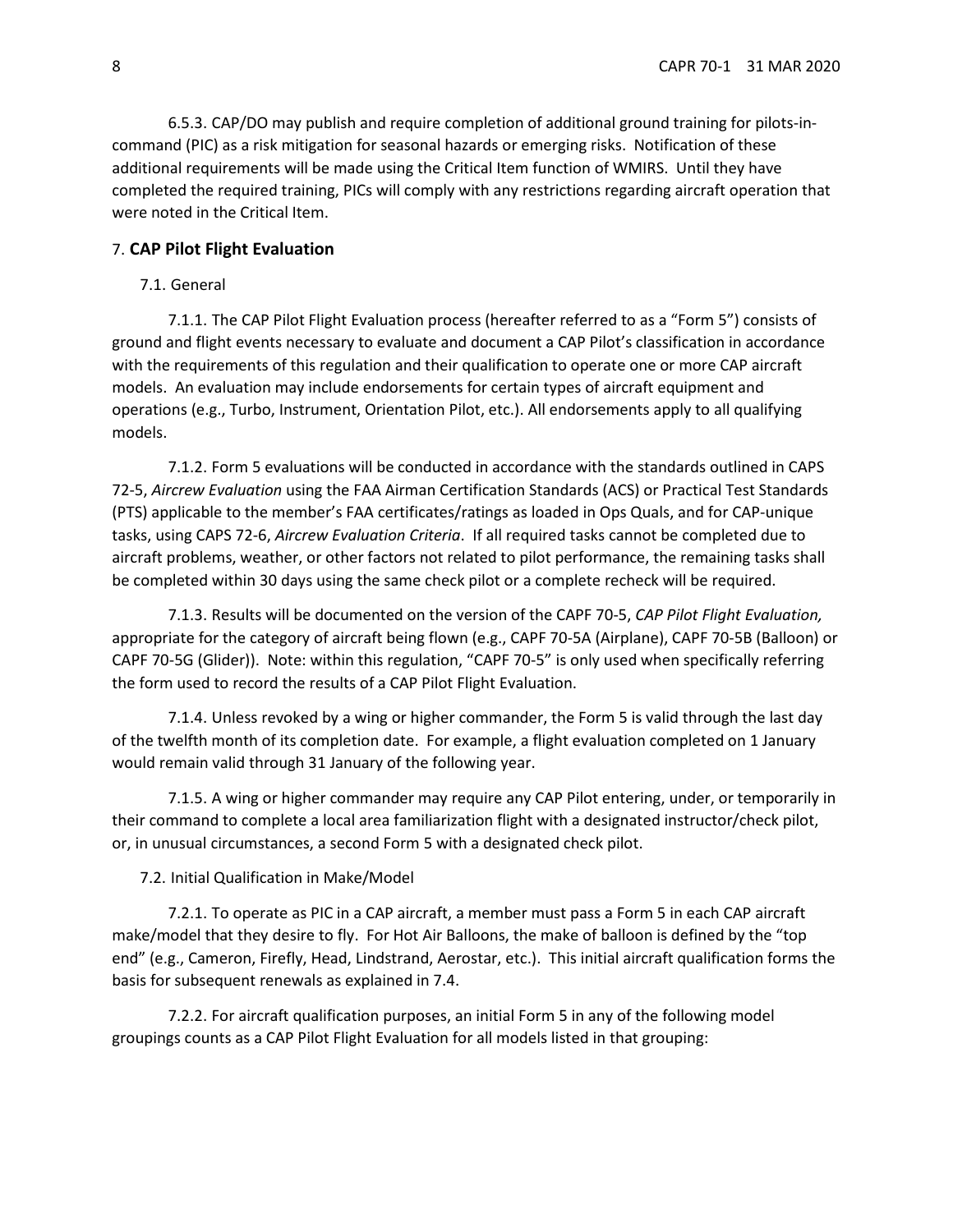7.2.2.1. C182QSP counts for C182

7.2.2.2. C206SP counts for C206, C205, and C207

7.2.2.3. SGS 2-33 and SGU 2-22 are considered equivalent gliders

7.2.2.4. AX6-55, AX7-77, and AX8-90 are considered equivalent balloons

7.3. Additional Qualifications and Endorsements. If a CAP Pilot requests to add additional endorsements or aircraft models in the same category and class to an existing pilot qualification, the CAP Check Pilot has the discretion to administer an abbreviated Form 5 consisting of an aircraft questionnaire (CAPFs 70-5Q-A, 70-5Q-B, or 70-5Q-G) for the aircraft model to be demonstrated, and those maneuvers that the CAP Check Pilot deems necessary to support their endorsement. The abbreviated Form 5 does not change the original expiration date for the CAP Pilot's existing annual qualification.

7.4. Annual Renewal

7.4.1. All previous aircraft qualifications, in the same category, for which the pilot has an initial Form 5 can be renewed at the time of the annual evaluation - if the aircraft used for the evaluation possesses all the required characteristics. However, multiple Form 5's will be required if the aircraft does not possess all those characteristics. Specifically, to renew the qualifications listed below, the CAP Pilot must accomplish the following:

7.4.1.1. For any high-Performance aircraft: Pass the Form 5 in a high-performance airplane.

7.4.1.2. For any complex aircraft: Pass the Form 5 in a complex airplane or show evidence of having completed a 14 CFR 61.58, 14 CFR 121.439/14 CFR 121.441, 14 CFR 135.293/14 CFR 135.297, 14 CFR 141.79(d)(2), or a military competency check in a complex aircraft within the past 12 calendar months.

7.4.1.3. G1000 endorsements: Pass the Form 5 in a G1000–equipped airplane.

<span id="page-8-0"></span>7.4.2. Check pilots will review the pilot's existing qualifications in Ops Quals and the requirements outlined above to determine which aircraft qualifications should be renewed. The check pilot shall specifically note aircraft to be renewed in the applicable block of the CAPF 70-5. Validators shall ensure that aircraft renewals submitted via Ops Quals match the renewal data entered by the check pilot on the CAPF 70-5.

7.5. Eligibility

7.5.1. To be eligible to take a Form 5, the member must:

7.5.1.1. Pass the online CAPR 70-1 General Exam annually and pass the supplemental Powered, Glider or Balloon Exam, as applicable, within the 60 days prior to the date of the Form 5; and

7.5.1.2. Complete the appropriate questionnaire (CAPFs 70-5Q-A, 70-5Q-B, or 70-5Q-G) for the make and model of CAP aircraft in which the member is being evaluated; and

7.5.1.3. Provide evidence of meeting requirements to the CAP Check Pilot, to include:

7.5.1.3.1. FAA pilot and medical certifications; and

7.5.1.3.2. Log book; and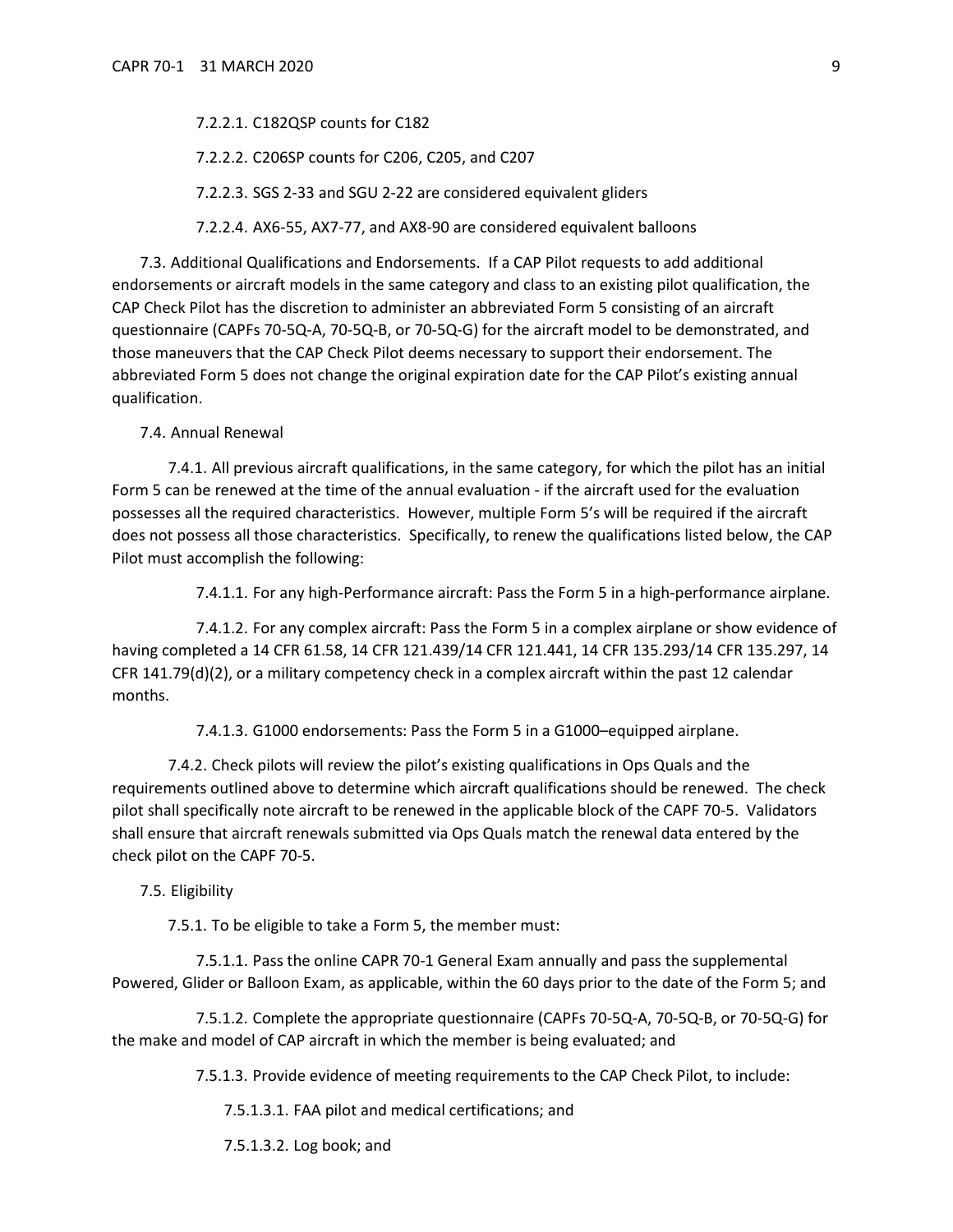7.5.1.3.3. CAP membership card; and

7.5.1.3.4. Aircraft questionnaire (CAPFs 70-5Q-A, 70-5Q-B, or 70-5Q-G); and

7.5.2. Unless otherwise arranged in accordance with Sectio[n 7.6.4](#page-9-0) of this regulation, a pilot must provide evidence of meeting 14 CFR 61.56 requirements for a flight review (logbook entry, FAA WINGS program credit, new pilot certificate, added rating, etc.), or 14 CFR part [135.293/](http://www.ecfr.gov/cgi-bin/text-idx?SID=d73630c7e8c409039c33fbeb4735831d&mc=true&node=pt14.3.135&rgn=div5#se14.3.135_1293)[297,](http://www.ecfr.gov/cgi-bin/text-idx?SID=d73630c7e8c409039c33fbeb4735831d&mc=true&node=pt14.3.135&rgn=div5#se14.3.135_1297) [121.441,](http://www.ecfr.gov/cgi-bin/text-idx?SID=d73630c7e8c409039c33fbeb4735831d&mc=true&node=pt14.3.121&rgn=div5#se14.3.121_1441) o[r 61.58](http://www.ecfr.gov/cgi-bin/text-idx?SID=d73630c7e8c409039c33fbeb4735831d&mc=true&node=pt14.2.61&rgn=div5#se14.2.61_158) proficiency check.

7.6. Administration

7.6.1. The following individuals may administer a Form 5:

7.6.1.1. A CAP Check Pilot who is current and qualified in the CAP aircraft to be used; or

7.6.1.2. For a hot air balloon in cases where the Wing does not have a CAP Check Pilot for balloons, a commercial balloon pilot, with the prior written approval of the Wing Commander; or

7.6.1.3. A CAP-USAF evaluator pilot, while performing CAP-USAF evaluator pilot duties; or

7.6.1.4. An [FAA Aviation Safety Inspector \(ASI\),](https://www.faa.gov/jobs/career_fields/aviation_careers/media/ASI_Fact_Sheet.pdf) while performing the duties of an FAA ASI; or

7.6.1.5. An [FAA Designated Pilot Examiner \(DPE\),](https://www.faa.gov/other_visit/aviation_industry/designees_delegations/designee_types/dpe/) while performing the duties of an FAA DPE.

7.6.2. Check Pilots must hold any qualification that they endorse on the CAPF 70-5. In addition, only Check Pilots who have instrument privileges on their FAA flight instructor certificate can endorse the CAP Instrument qualification and only CAP Check Pilot Examiners can endorse the CAP Check Pilot qualification.

7.6.3. At the discretion of the CAP Check Pilot, the requirements for an instrument endorsement may be addressed verbally if the CAP Pilot has completed an FAA Instrument Proficiency Check within the six calendar months preceding the Form 5. The G1000 IFR endorsement must be renewed in accordance with [7.4.1.3.](#page-8-0)

<span id="page-9-0"></span>7.6.4. A CAP Pilot may combine the Form 5 with other requirements to fulfill the FAA flight review and/or instrument proficiency check under [14 CFR 61.56](https://www.ecfr.gov/cgi-bin/retrieveECFR?gp&r=PART&n=14y2.0.1.1.2#se14.2.61_156) and [14 CFR 61.57,](https://www.ecfr.gov/cgi-bin/retrieveECFR?gp&r=PART&n=14y2.0.1.1.2#se14.2.61_157) provided that both CAP and the FAA requirements are met. Due to the added FAA requirements, prior coordination and approval by the CAP Check Pilot is necessary.

7.6.5. To administer a Form 5 in a member-owned/furnished aircraft, the CAP Check Pilot conducting the evaluation must be FAA qualified in the category and class of aircraft being flown. See paragraph 9.2.1.1. for guidance on member-owned/furnished aircraft approval requirements.

7.6.6. When Form 5 Flight Evaluations are conducted by a non-CAP evaluator, the CAP Check Pilot review and endorsement of the CAPF 70-5 must be completed within 60 days of the date the flight evaluation was conducted. The check pilot conducting the review and endorsement must be qualified in the category and class of aircraft that was used for the flight evaluation.

7.6.7. Except for fees charged by an FAA DPE for a practical test leading to an airman certificate or rating, no person may charge for any flight evaluation accomplished in accordance with this regulation.

7.6.8. A CAP Pilot must obtain written approval from a wing or higher commander to take more than two consecutive Form 5s with the same CAP Check Pilot.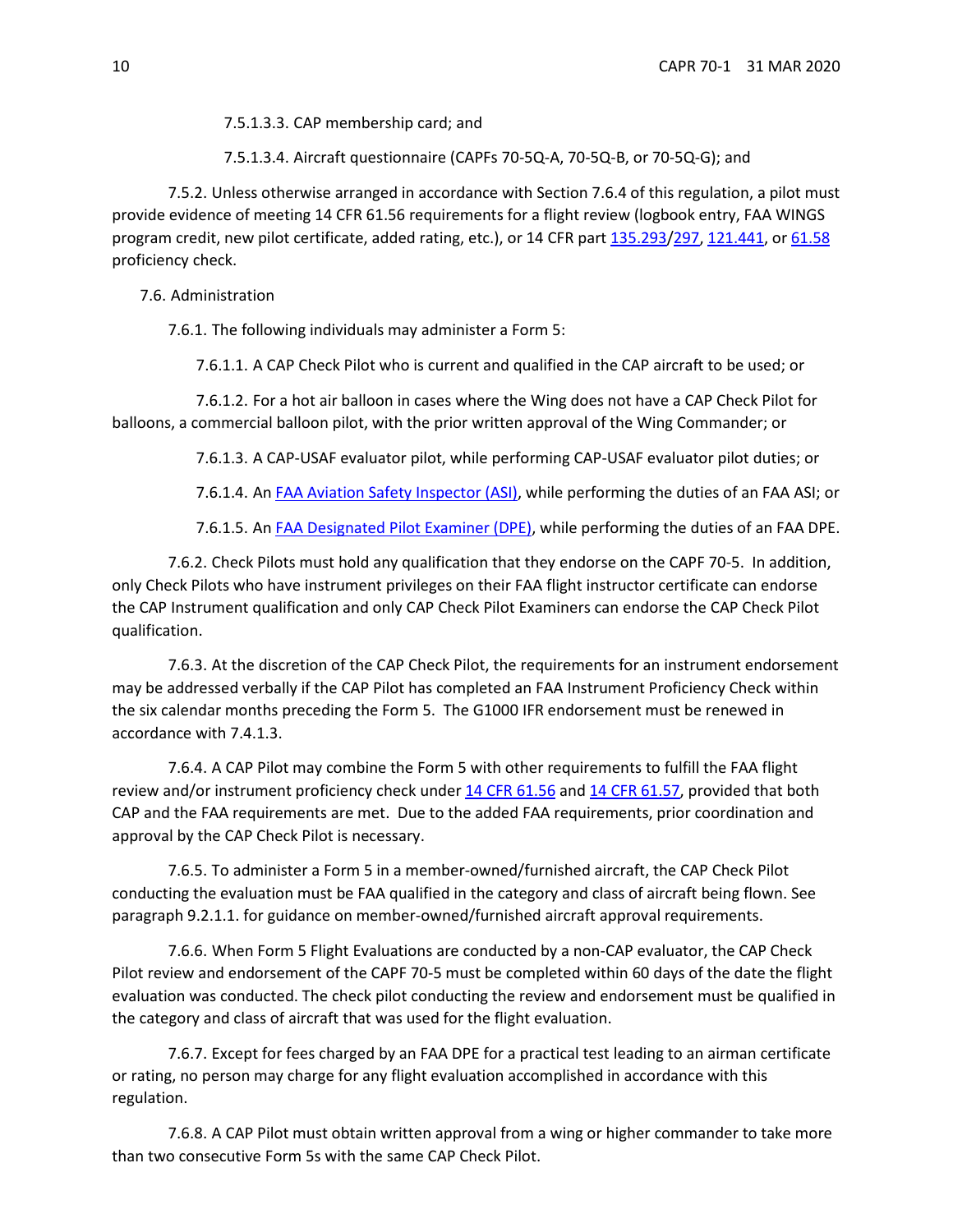7.6.9. Pilots assigned at the wing level and below, must obtain approval from the Standardization and Evaluation Officer (DOV) in their assigned wing prior to taking a Form 5 in another wing. Form 5's for the Surrogate Unmanned Aircraft System (C182QSP/C206SP) are exempt from this requirement.

7.7. Failure, Unsatisfactory Performance and Re-Evaluation

7.7.1. Notification of Failure. Check pilots shall provide email notice of all Form 5 failures to the Wing DOV. (Notify the Region DOV if the subject pilot is assigned to the region staff.) A legible copy of the entire CAPF 70-5 shall be attached to the notification email. The CAP Check Pilot should indicate in the body of the email whether they believe the failure resulted from factors that would extend to other qualifications and endorsements (e.g., poor airmanship, poor judgment).

7.7.2. Processing Failures. Wing/Region DOVs will review reports of Form 5 failures, to include CAP Check Pilot recommendations, and will advise their commander regarding the need for reevaluation based on the following guidance:

7.7.2.1. Initial Aircraft or New Endorsement Failure. If a CAP pilot fails an initial CAP Pilot Flight Evaluation for a new make/model or fails to add a new endorsement (e.g., Orientation Pilot), such failure does not require re-evaluation under paragraph [7.7.3.](#page-10-1), unless that failure resulted from factors that would extend to other qualifications and endorsements.

7.7.2.2. Aircraft Renewal or Endorsement Renewal Failure. If a CAP pilot fails an annual or abbreviated evaluation flown for the purpose of renewing qualification in an aircraft make/model or an existing endorsement, the pilot must undergo re-evaluation under paragraph [7.7.3.](#page-10-1)

<span id="page-10-1"></span>7.7.3. Re-evaluation. Pending satisfactory completion of an additional flight evaluation, commanders may suspend the CAP Pilot's CAP flying privileges except for the purposes of retraining with a CAP Instructor Pilot. Wing/Region DOVs or their designee will approve a plan for remediation of identified deficiencies. This training will be accomplished prior to reevaluation. Re-evaluations require completion of all tasks applicable to the qualification and/or endorsements that were failed. To ensure fairness, commanders should consider designating a different CAP Check Pilot to conduct re-evaluations due to failure.

# <span id="page-10-0"></span>8. **Suspension of CAP Flying Privileges, Appeals, Reinstatement, and Damages**

<span id="page-10-2"></span>8.1. Suspension of CAP Flying Privileges – For Cause. Any commander in a CAP member's chain of command, or an Incident Commander (IC) during a supervised mission, may immediately suspend CAP flying privileges of a member for cause if they believe that crew member's behavior creates an ongoing concern regarding their readiness for continued flying duties (e.g., willful violation, excessive risk tolerance, disregard for procedures, lack of proficiency, etc.). In the case of suspending privileges while the member is away from their home base, the member may be permitted to return to home base as a passenger in a CAP aircraft.

<span id="page-10-3"></span>8.1.1. Initial suspension notification may be made verbally, but commanders or ICs exercising this authority must notify the affected aircrew member(s) in writing within 7 days of suspending flying privileges, clearly stating the reason(s) the action was taken. A copy of the written notification must be filed with the Region Commander and all intermediate commanders within seven days as well. A copy of all notifications issued by a Region Commander must be filed with the National Commander.

<span id="page-10-4"></span>8.1.2. The written notification must include a statement advising the aircrew member of their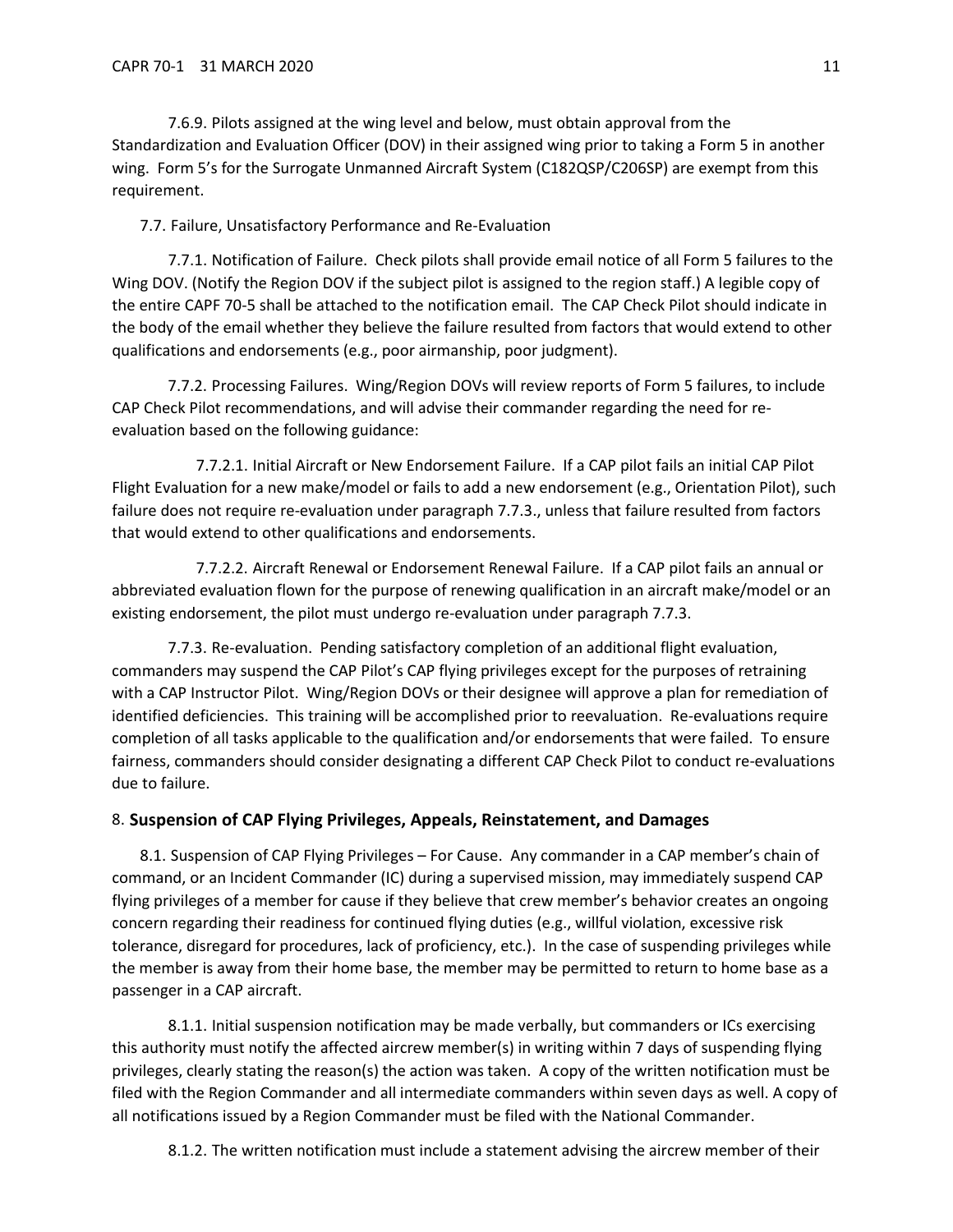right to appeal this action (see paragraphs [8.4.](#page-11-0) an[d 8.5.](#page-11-1)).

8.2. Suspension of CAP Flying Privileges - Mishap. (This paragraph does not apply to non-mishap reportable events as defined in CAPR 160-2, paragraph 5.5.) Any crewmember involved in an aircraft mishap, as defined in CAPR 160-2, paragraph 5.1., is automatically suspended from flying as a crewmember until a commander in their chain-of-command, or an Incident Commander (IC) during a supervised mission, has been apprised of the circumstances of the mishap. Using contemporaneously available information, the commander shall determine which of the conditions described in the following subparagraphs apply and take the prescribed action.

<span id="page-11-2"></span>8.2.1. If the mishap appears to have been caused by crew action or inaction that create an ongoing concern regarding their readiness for continued flying duties (e.g., willful violation, excessive risk tolerance, disregard for procedures, lack of proficiency, etc.), the commander shall suspend those specific crew members "for cause" using the procedures described in [8.1.](#page-10-2) A determination that pilot error was causal to a mishap does not necessarily require suspension for cause. For example, damage to an aircraft tire due to improper braking technique would not necessarily create an ongoing concern warranting a suspension for cause. However, such an event would be viewed differently if excessive braking was required as a result of landing excessively long after an unstable approach and a poor goaround decision.

<span id="page-11-3"></span>8.2.2. If it appears that the mishap could be defined as an accident (ref: CAPR 160-2, 5.6.1.), the commander shall suspend all crewmembers using the same procedures outlined in paragraph [8.1.1.](#page-10-3) and [8.1.2;](#page-10-4) however, the reason for suspension shall be "crewmember involvement in an aircraft accident." Any additional reasons relating to the criteria outlined in [8.2.1.](#page-11-2) shall be included in the suspension notification.

8.2.3. If a review of the initial mishap information indicates that the criteria identified in [8.2.1.](#page-11-2) and [8.2.2.](#page-11-3) are not met, the commander shall verbally reinstate the member's flying privileges. Commander's should not delay reinstatement of members in order to obtain a final determination of mishap severity and/or cause factor. Written documentation of the automatic suspension and subsequent reinstatement is not required.

8.3. Reinstatement. Once a member's flying privileges are suspended for cause or as a result of involvement in an aircraft accident, only a wing or higher commander in the individual's chain of command may reinstate that member to flight status. Wing or higher commanders may set conditions for reinstatement, including completion of a new CAP Pilot Flight Evaluation. When a member is involved in either an accident or a lesser mishap resulting in a suspension for cause, the crewmember's flying privileges shall remain suspended until a final determination of cause has been made. Prior to reinstating flying privileges of a member involved in an accident, commanders must coordinate with the CAP/DO who will then obtain concurrence of the CAP/CC. Reinstatement and conditions thereof shall be documented.

<span id="page-11-0"></span>8.4. Appeals – Member Rights. A member who remains suspended from flying for more than 90 days may submit a one-time written appeal to the Region Commander within 1 year of the initial suspension. If a Region Commander suspends the flying privileges of a member, the member may appeal to the National Commander.

<span id="page-11-1"></span>8.5. Appeals – Command Action. Upon receipt of a member's appeal, the Region Commander, or National Commander in the case of a Region Commander directed suspension, must appoint a flight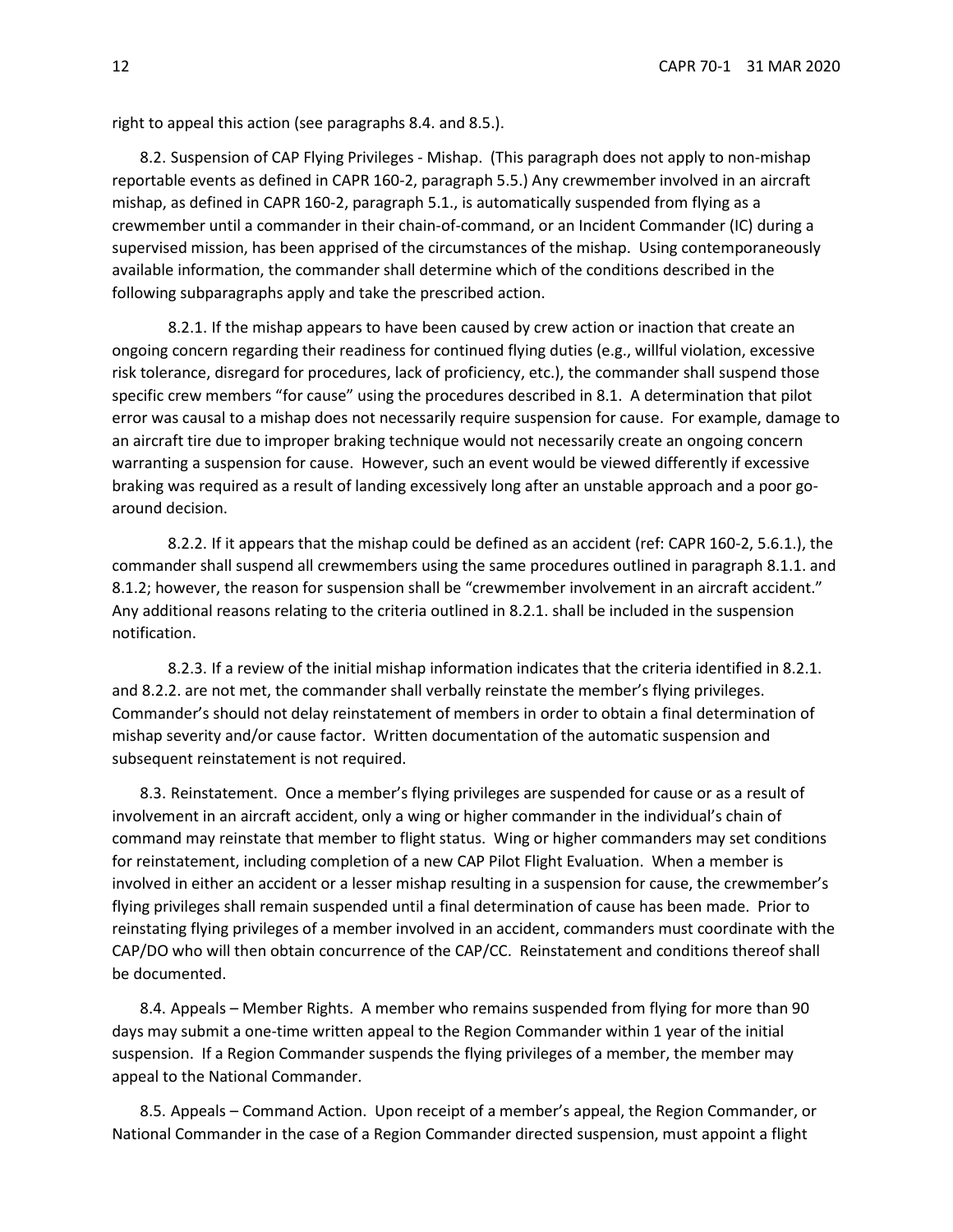review panel of at least three CAP Check Pilots to review the appeal.

8.5.1. The flight review panel must examine the facts of the case and make a recommendation to the appointing commander.

8.5.2. The appointing commander must issue a final decision within 60 days of receiving the appeal. All such decisions are final and not subject to review by filing a complaint under CAPR 20-2, Complaints, or CAPR 36-2, Complaints under the Civil Air Patrol Nondiscrimination Policy.

8.6. Damages. In accordance with (IAW) CAPR 174-1, *Property Management and Accountability*, a CAP member may be assessed for some or all damages due to negligent operation or movement of CAP corporate aircraft.

# <span id="page-12-0"></span>9. **CAP General Operating and Flight Rules**

9.1. Aircraft Use - General Requirements

9.1.1. All CAP aircraft operations must be conducted in accordance with the requirements of 14 [CFR](https://www.ecfr.gov/cgi-bin/text-idx?gp=&SID=&mc=true&tpl=/ecfrbrowse/Title14/14tab_02.tpl) and FAA guidance and any additional requirements or limitations specified in this regulation.

9.1.2. All CAP aircraft (to include member-owned/furnished aircraft) shall carry the required equipment as prescribed in CAPR 66-1, *CAP Aircraft Maintenance Management*.

9.1.3. All CAP corporate aircraft must have a standardized, completed, and up-to-date CAP Aircraft Information File (AIF) constructed in accordance with the standards contained in CAPS 72-4, *Aircraft Information File*.

9.1.3.1. Airplane AIFs will be stored in the aircraft.

9.1.3.2. Glider and balloon AIFs will always be maintained with the aircraft. The AIF does not need to be carried in the glider or balloon, but if the glider or balloon changes location, the AIF will be moved and maintained at the new location.

9.1.4. Gliders.

9.1.4.1. Transport. Normally, gliders will be relocated by disassembly and ground transport in their trailers. To reduce the risk of damage, a minimum of four personnel must be used for loading/unloading. Cross country air tow is authorized when the situation and conditions warrant. Twoway communication between the tow aircraft and glider is required. Air tows longer than 1 hour require two pilots onboard the glider. Portable navigation systems should be taken aboard the glider to enhance situational awareness.

9.1.4.2. Rig/Derig. Glider assembly and disassembly must be supervised by a Glider Pilot familiar with the glider. The organization primarily responsible for operating a CAP glider shall ensure that a tail number specific Assembly, Disassembly and Trailering checklist is provided to support proper rigging and derigging. Irrespective of any use of supporting equipment, a minimum of four personnel must participate to reduce the possibility of damage and ensure proper rigging.

9.1.5. G1000-equipped aircraft. A secure digital (SD) card will be carried in the top slot of the Multi-Function Display (MFD) of all G1000 aircraft for the duration of all ground and air operations.

9.1.5.1. CAP/LG will provide SD cards

9.1.5.2. Maintenance officers shall assign and install a card in each G1000 aircraft.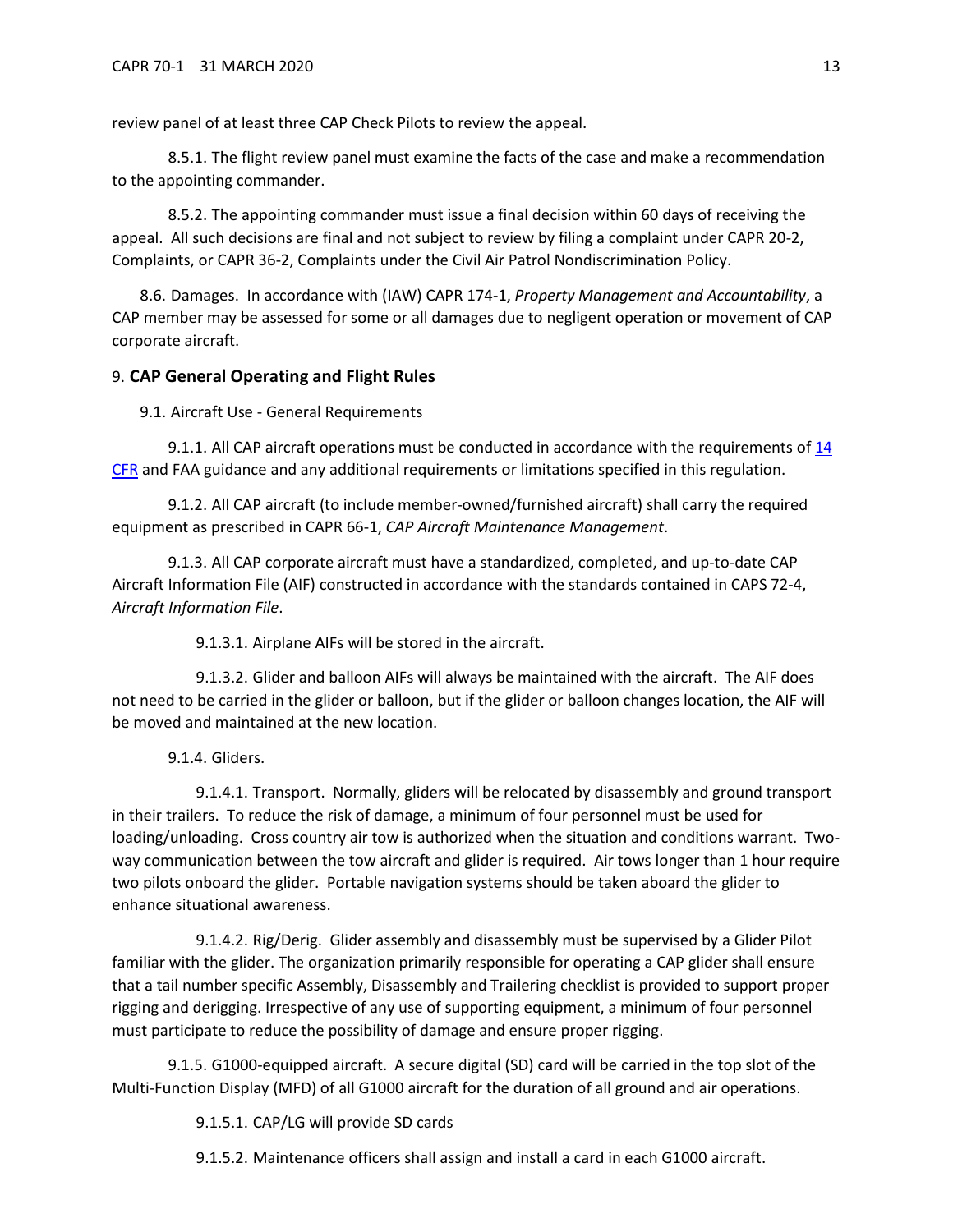9.1.5.3. Only the maintenance officer, or a person designated by them, shall remove the SD card once installed. Periodic removal and reinstallation for updating database information or facilitating maintenance is authorized.

9.1.5.4. Download of flight data from the SD card shall only be performed at the direction of CAP/SE as required to support safety programs.

9.1.5.5. Prior to flight, the PIC shall confirm that flight data logging is active by checking the AUX-UTILITY page and confirming that "LOGGING DATA" is displayed. If this check fails, a deferred discrepancy will be entered in the Aircraft Maintenance Repair and Documentation (AMRAD) application.

9.2. Aircraft Use - Air Force Assigned Missions (AFAM)

<span id="page-13-0"></span>9.2.1. CAP corporate aircraft are the resource of choice for AFAMs. Except for gliders and balloons, member owned/furnished aircraft will only be used on AFAMs when CAP corporate aircraft are not available or when mission requirements dictate the usage of non-corporate aircraft.

9.2.1.1. The use of member owned/furnished aircraft (other than gliders and balloons) requires wing or higher commander approval for corporate missions and CAP-USAF Liaison Region Commander or higher approval for each AFAM in which the aircraft's use is requested.

9.2.1.2. Requests for use of member-owned/furnished aircraft will not be approved unless a copy of the airworthiness certificate, Hold Harmless Agreement (HHA) and CAPF 71 are on file with the CAP-USAF LR for AFAMs or the Wing Commander or designee for Corporate Missions. Copies of the airworthiness certificate, HHA and CAPF 71 should be uploaded to the WMIRS mission files for reference when used since the use of member-owned/furnished aircraft is rare. HHAs will be valid for 1 year from the date of approval.

9.3. Aircraft Use – Orientation Flights

9.3.1. During the first 10 tachometer hours following an engine change, major overhaul, or replacement/removal/reinstallation of cylinders or magnetos, a CAP airplane will not be used to carry, or tow an aircraft carrying, CAP or ROTC/JROTC cadets on board, or for cadet solo flight training.

9.3.2. In an airplane, the CAP Orientation Pilot must occupy the left front seat.

9.3.3. During an Orientation Flight, the CAP Pilot shall not perform simulated emergency procedures.

9.4. Aircraft Use – Prohibited Activities. The following operations are prohibited in CAP aircraft:

9.4.1. Aerobatic flight and spins (except spins in a glider while receiving instruction towards an FAA flight instructor certificate).

9.4.2. Participating as an act or other demonstration in an air show. Note: Static displays and mission assistance properly approved through the NOC is authorized. Refer to CAPR 900-5, *Civil Air Patrol Insurance/Benefits Program* for additional guidance on CAP air show support.

9.4.3. Dropping of objects (except to save a life).

9.4.4. Formation flight (except as approved for unmanned aircraft escort/chase operations or training through the CAP National Operations Center (NOC).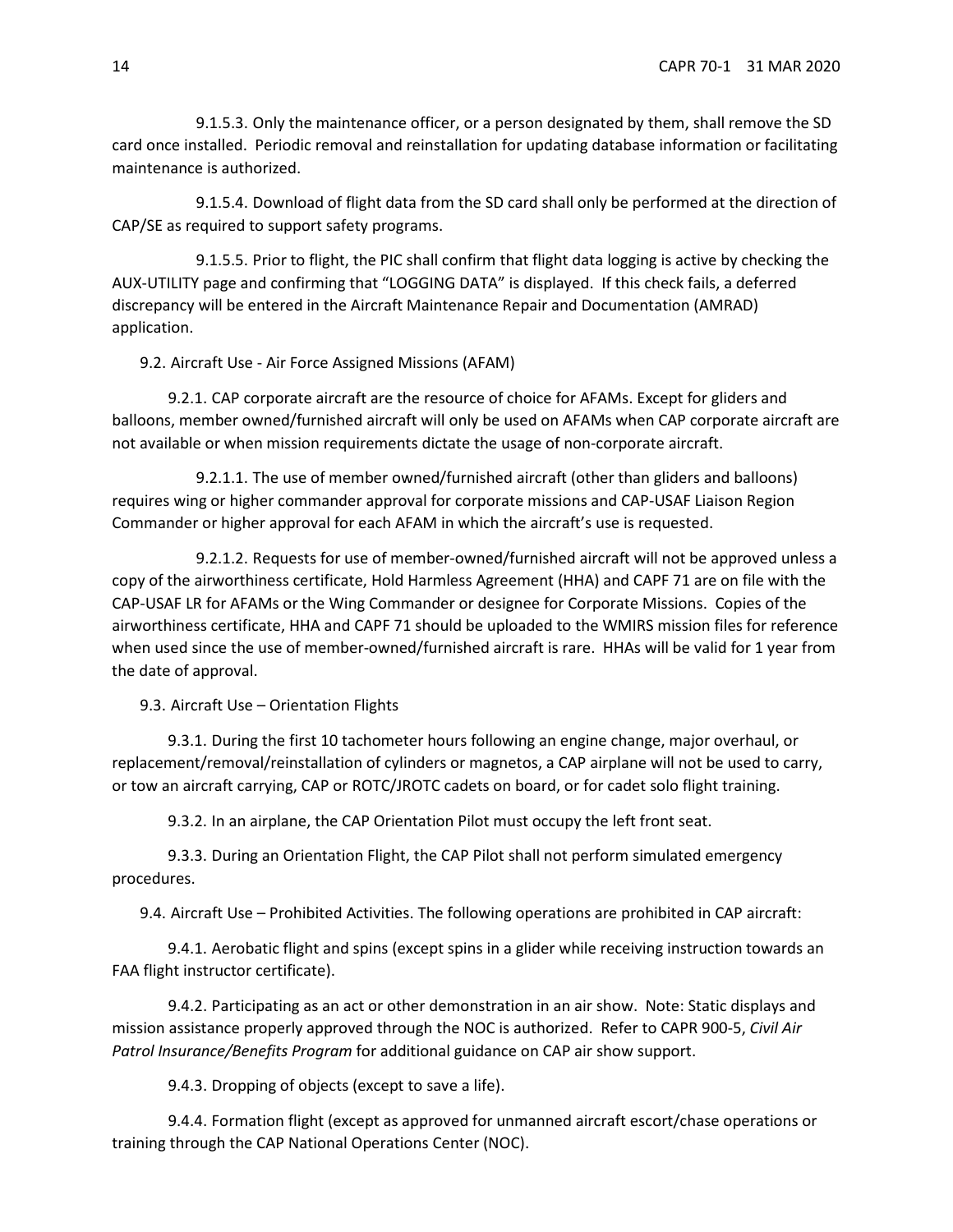9.4.5. Hand-propped starts

9.4.6. External power starting of aircraft without an external power start checklist in the POH; when the cause of the low battery is not known; or using a power source not specifically designed for aircraft starting.

9.4.7. Use of CAP aircraft for assistance to law enforcement officers on missions not specifically coordinated and approved through the CAP NOC.

9.4.8. Use of night vision devices by the pilot flying.

9.4.9. Operation by anyone other than a CAP pilot qualified in type, except for trainees in an approved training program who are under the direct supervision of a current and qualified CAP Instructor Pilot, cadets on an orientation flight, or Aerospace Education Members (AEM) on Teacher Orientation Program (TOP) flights.

9.4.10. Parachuting unless approved by CAP/DO. Only parachuting operations in support of DoD needs and missions will be considered and will only be conducted as AFAMs.

9.4.11. Personal use, or any use other than official CAP business.

9.4.12. Simulated emergency procedures during instrument meteorological conditions or at night. Exception: partial panel instrument training and in-flight discussion of emergency procedures may be conducted during night visual meteorological conditions under the supervision of a CAP instructor pilot.

9.4.13. Smoking or the use of any tobacco products (including e-cigarettes) is prohibited on any CAP aircraft or within 100 feet of aircraft operations.

9.4.14. Special VFR flight operations by non-instrument rated pilots.

9.4.15. CAP Solo Pilots may not perform touch and go landings unless flying with a CAP Instructor. See paragraph [9.11.2.5.1.5](#page-18-0) for additional touch and go landing limitations.

9.5. Aircraft Use – Unauthorized Aircraft. The following aircraft shall not be used in CAP operations:

9.5.1. Experimental, primary category and home-built aircraft.

9.5.2. Light Sport Aircraft.

9.5.3. Rotorcraft.

9.5.4. Ultralight, aerolight, motor glider, hang glider and similar aircraft.

9.6. Documentation Requirements

<span id="page-14-0"></span>9.6.1. All CAP Pilots must maintain up-to-date FAA and CAP pilot qualification data, to include uploaded documentation required for validation, within the Ops Quals system. Flight evaluation forms will be uploaded into Ops Quals within 72 hours of evaluation completion and retained in accordance with CAPR 10-2. Data entries must include:

9.6.1.1. All CAP pilots must make a one-time acknowledgement of the CAP Statement of Understanding by dating the Statement of Understanding paragraph in the Ops Quals system.

9.6.1.2. All relevant FAA pilot certificates, ratings, and endorsements (e.g., solo, high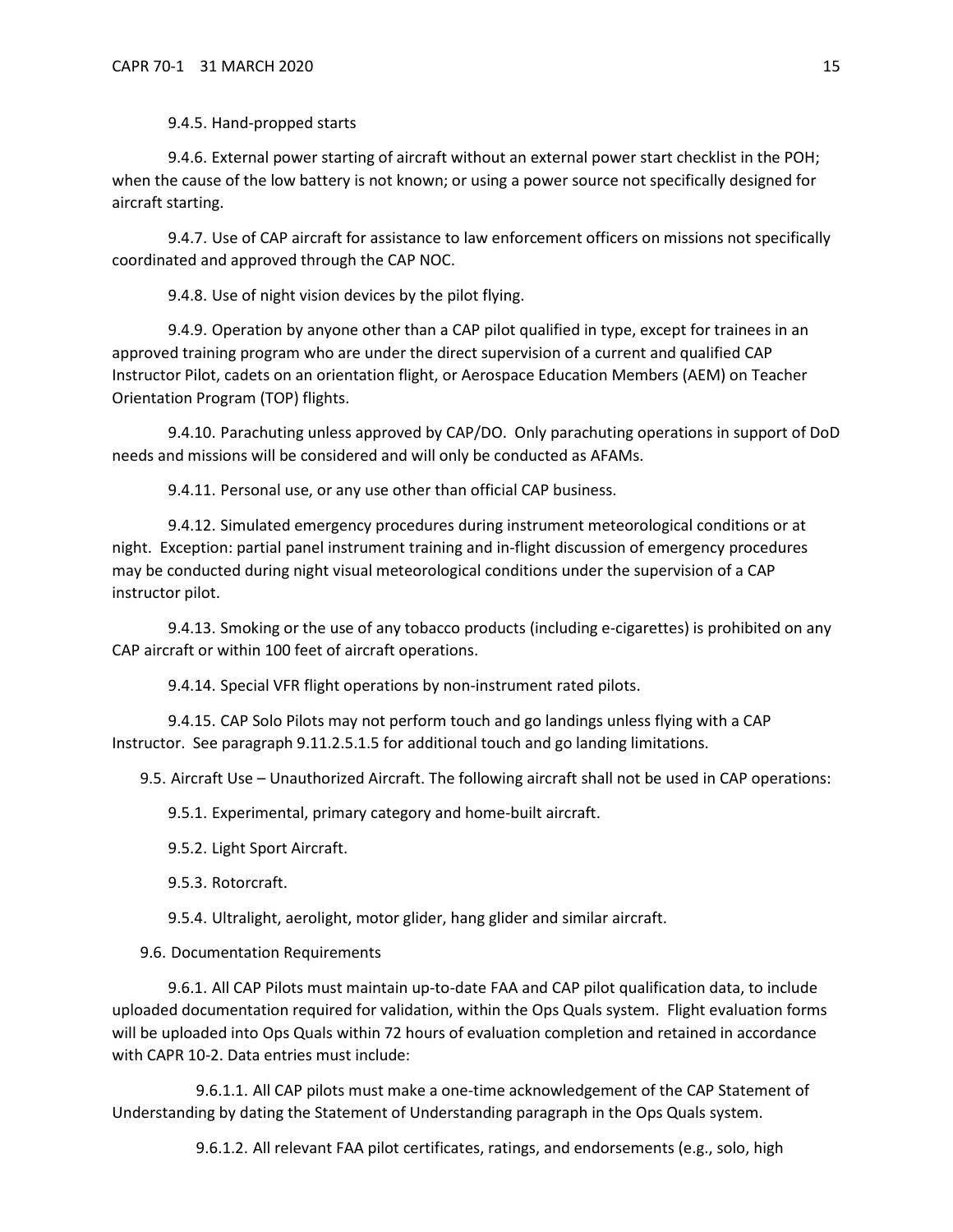performance, complex, aerotow/ground-tow, flight review) and/or documentation of exemptions.

9.6.1.3. Copies of medical certificates (or valid driver's license and medical education course completion certificate if operating under [BasicMed\)](https://www.faa.gov/licenses_certificates/airmen_certification/basic_med/). Military personnel operating with an expired driver's license under [BasicMed](https://www.faa.gov/licenses_certificates/airmen_certification/basic_med/) must upload a copy of their military identification card, the expired driver's license, and documentation from the State, territory, or possession indicating the continued validity of the driver's license, based on that state's military status exception. The documentation of validity can be information from a website of that State/territory/possession.

9.6.1.4. Initial and most recent CAPF 70-5, CAPF 70-5Q(s) - A, B or G, supporting each aircraft qualification and endorsement, and most recent CAPF 70-91, *CAP Mission Pilot Checkout*.

9.6.2. CAP flight crew members will carry proof of CAP membership and a government issued picture identification.

9.6.3. The CAP PIC will also verify agency or organization identification credentials of CAP and non-CAP crew members (when authorized by agreement or mission approval) or CAP and non-CAP passengers to validate their identity prior to flight (see paragraph [9.8\)](#page-15-0).

9.7. Flight Duty Period and Crew Rest Requirements

9.7.1. Duty Period. Aircrew duty period starts when an aircrew member reports for any CAPrelated duty. It ends with the final sortie to be flown during the aircrew duty period when engines are shut down and/or the aircraft is sufficiently secured. Fourteen hours is the maximum for official CAP aircrew member duty.

9.7.1.1. When approved by the Wing Commander, Vice Commander, or Director of Operations (or higher command level), the PIC may extend the maximum aircrew duty period and/or the flight time within the period up to 2 hours to compensate for unplanned sortie delays, provided the additional time (in excess of the standard requirements listed in this regulation) is individually agreed by all aircrew members conducting the respective mission, and that the commander and the PIC make an appropriate risk assessment. Duty periods beyond a total of 16 hours will not be authorized.

9.7.1.2. Aircrew members shall not be scheduled for more than 9 hours of flight time between periods of crew rest.

9.7.2. Crew Rest. Aircrew members must have ten hours of crew rest between the last official CAP duty and the first official CAP duty in the next duty period.

9.7.2.1. This period accommodates the opportunity for 8 hours of uninterrupted crew rest/sleep and 2 hours of personal preparation/travel time.

9.7.2.2. Crew rest periods cannot begin until after the completion of official duties. Refueling, hangaring the aircraft, de-briefing, uploading imagery, or other official business that requires active participation of an aircrew member interrupts or delays that aircrew member's crew rest period.

9.7.3. Aircrew Responsibility. Notwithstanding other provisions of this section, each aircrew member is individually responsible to ensure that they obtain sufficient rest during crew rest periods and is healthy enough to fly. Personnel will not be allowed to serve as aircrew members when they are fatigued, sick or otherwise considered unsafe to fly. Incident staff and crewmembers will consider external factors when scheduling and approving sorties like a member's outside employment schedule.

<span id="page-15-0"></span>9.8. Requirements and Limitations - Passenger Carriage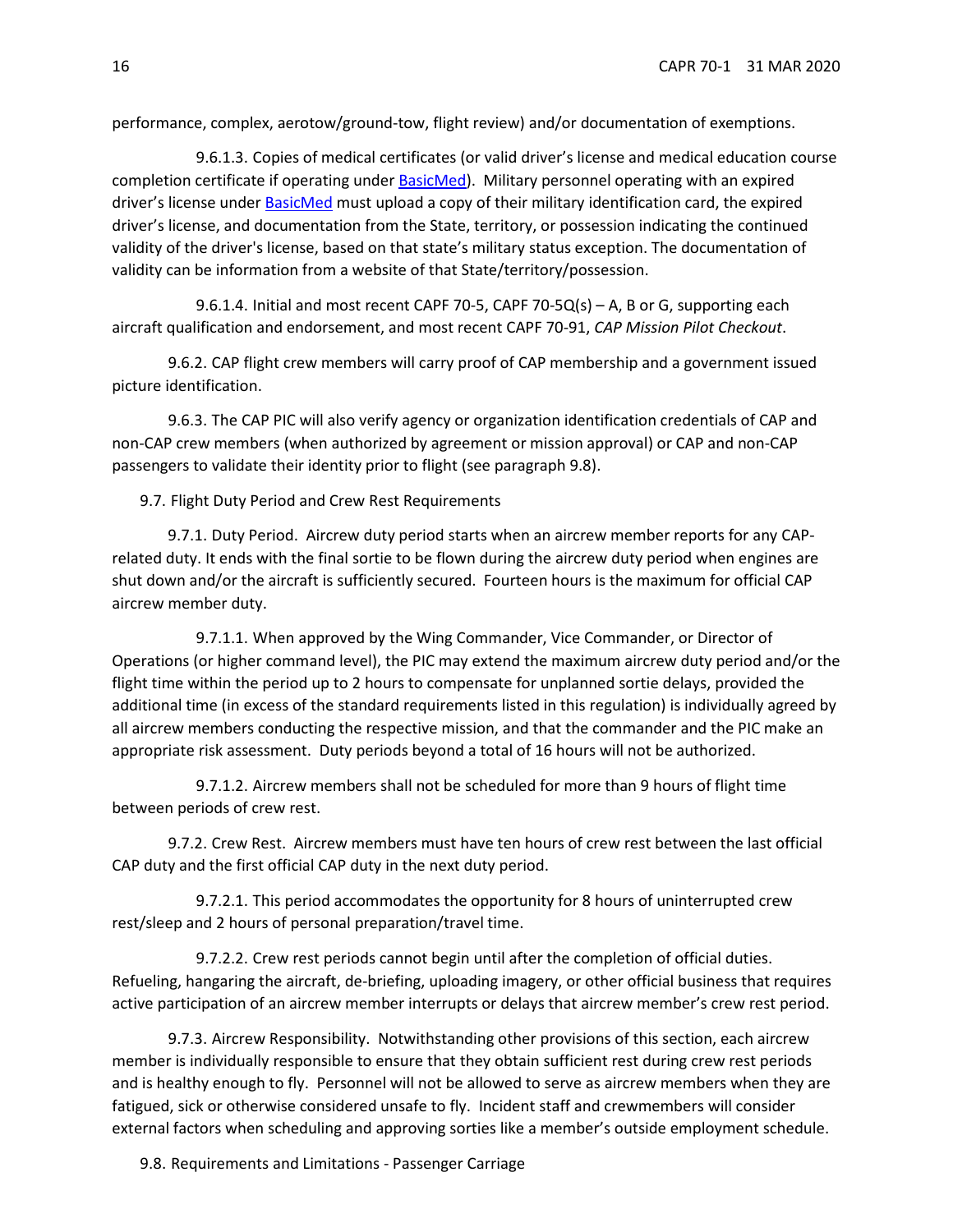# 9.8.1. Approved Passengers

9.8.1.1. CAP members whose category of membership allows them to ride in corporate aircraft as specified in CAPR 39-2, *Civil Air Patrol Membership*.

9.8.1.2. CAP employees.

9.8.1.3. ROTC/ JROTC cadets (ROTC/JROTC flight orientation program only).

9.8.1.4. International Air Cadet Exchange (IACE) orientation flight cadets and escorts.

9.8.1.5. CAP-USAF personnel conducting official business.

9.8.1.6. FAA ASIs or FAA DPEs during flight evaluations.

9.8.1.7. Commercial balloon pilot administering a Form 5.

9.8.2. Non-CAP Passengers Requiring Additional Approval

<span id="page-16-0"></span>9.8.2.1. Non-CAP passengers may be approved when their presence is essential to the mission. Missions and flights to demonstrate capabilities or for public affairs purposes are permissible when properly coordinated. Requests will be submitted to the appropriate mission approval authority -1AF, 11AF, PACAF-CNAF, CAP-USAF, or CAP/DO (or their designees) - so that the risk of assuming liability for flying non-CAP passengers can be weighed against the benefits gained. In order to properly make this determination, the requester must submit the following:

9.8.2.1.1. Name of the requesting agency.

9.8.2.1.2. Name, rank, and agency of the non-CAP passenger.

9.8.2.1.3. Justification/purpose for the non-CAP passenger on the mission.

9.8.2.1.4. Number of sorties that will include the non-CAP passenger.

9.8.2.1.5. Specific flight profile or flight characteristics to meet requirements.

9.8.2.1.6. Expected media interest (e.g., if the non-CAP passenger is a VIP).

9.8.2.1.7. WMIRS Mission or Request Number(s) and Sortie Number(s), if known.

9.8.2.2. The requester must request approval to carry non-CAP passenger(s) at least 5 days in advance. The requester must also load non-CAP passenger requests and approvals or disapprovals to WMIRS as an attachment in the Mission Files of the appropriate mission.

<span id="page-16-1"></span>9.8.2.3. With the exception of military/National Guard (Title 10 and Title 32)/federal employees and ROTC/JROTC cadets (flight orientation program only), all non-CAP passengers must execute a Release [\(CAPF 70-9,](https://www.gocivilairpatrol.com/static/media/cms/F009_F33F1F93F57F0.pdf) *Release for Non-CAP Members*). The completed form shall be left in a secure ground location known to the FRO or IC and uploaded to the mission files in WMIRS within 72 hours of sortie completion if not uploaded prior to flight.

9.8.2.4. All CAP members must operate in compliance with the FAA exemptions granted to CAP to [14 CFR 61.113](http://www.ecfr.gov/cgi-bin/text-idx?c=ecfr&sid=40760189a03dfea0b501608f33820a45&rgn=div5&view=text&node=14:2.0.1.1.2&idno=14#se14.2.61_1113) and [14 CFR 91.501](http://www.ecfr.gov/cgi-bin/text-idx?c=ecfr&sid=3efaad1b0a259d4e48f1150a34d1aa77&rgn=div5&view=text&node=14:2.0.1.3.10&idno=14#se14.2.91_1501) for flying non-CAP passengers. Refer to CAPP 70-13, *Guide to FAA Exemptions* for additional information.

9.8.3. Passengers – Prohibitions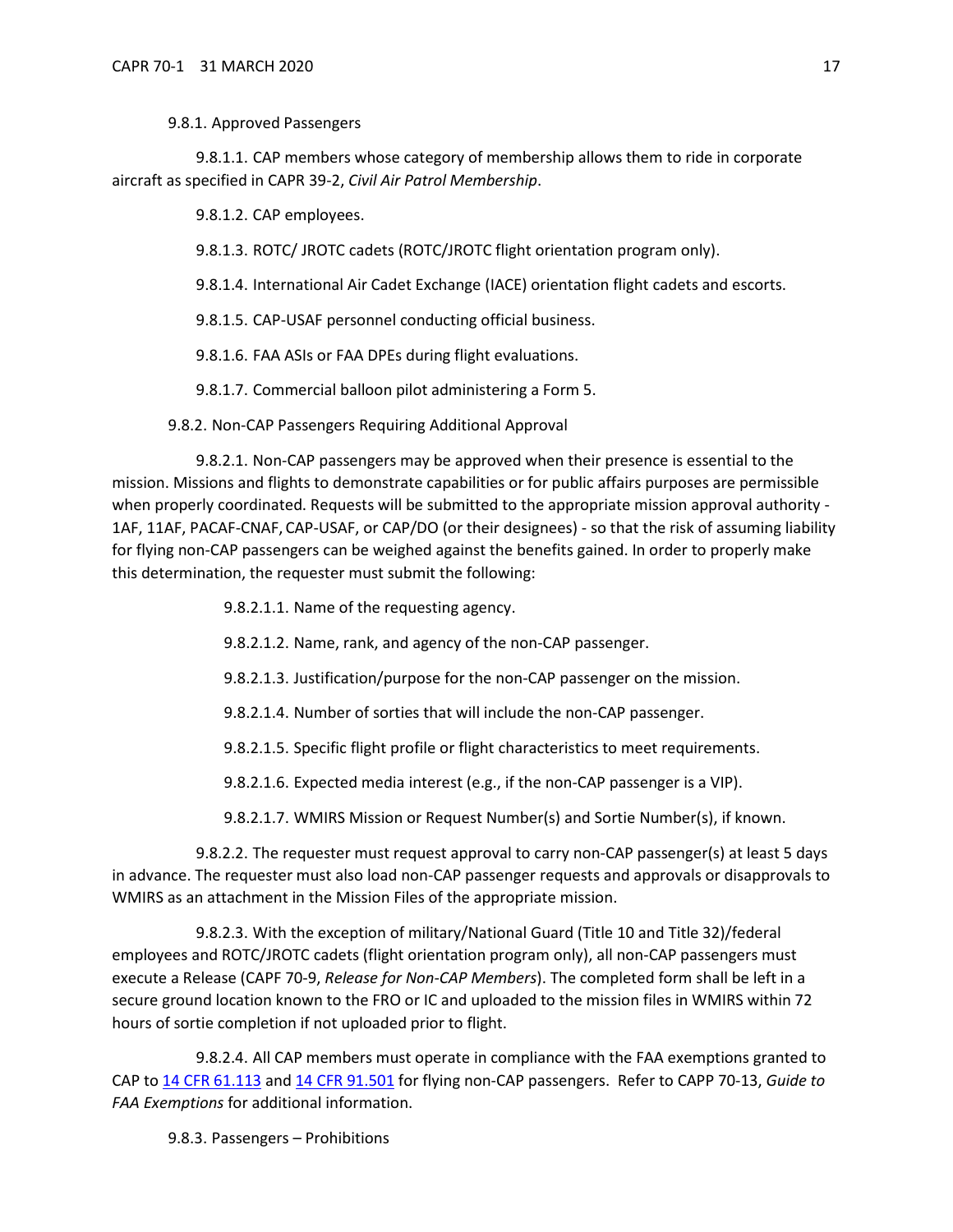9.8.3.1. Only pilots qualified as CAP instructors, Orientation Pilots, Mission or Transport Mission Pilots (during supervised missions) may carry CAP cadets as passengers or crew members.

9.8.3.2. At no time may a PIC who is a CAP cadet carry another CAP cadet as a passenger or crew member. Exception: CAP cadets who are CFIs, and who hold relevant qualifications, are permitted to carry CAP cadets on orientation rides, as passengers, or as crew members.

9.8.3.3. Passengers may not be carried in a CAP tow plane that is towing a glider.

9.8.3.4. Only current and qualified CAP VFR pilots will occupy the left seat with passengers aboard the aircraft. Passengers will not occupy the left seat during any phase of operation. Exceptions to the above are allowed for:

9.8.3.4.1. Student pilots flying with a CAP Instructor. (Student pilots are also permitted to fly as passengers in the back seat while a CAP IP is giving instruction to student in the left seat.)

9.8.3.4.2. CAP employees that are also FAA qualified pilots.

9.8.3.4.3. CAP-USAF pilots flying with CAP pilots.

9.8.3.4.4. FAA ASIs or FAA DPEs during flight evaluations.

## 9.9. Critical Read Items

9.9.1. With CAP's evolving missions, it is critical that important messages and changes be provided to all operations personnel, and confirmation that they have been received documented. CAP/DO will maintain a read file tool in WMIRS, and issue optional and mandatory messages in this tool based on member qualifications.

9.9.1.1. Optional messages can be reviewed at the user's discretion when able.

9.9.1.2. When mandatory messages are issued, members will not be able to move forward in WMIRS until they have read and acknowledged the message.

9.9.1.3. Personnel can review previously read messages should the need arise. On occasion, CAP/DO may require personnel to re-read mandatory messages that are still in effect.

#### 9.10. Uniform Requirements

9.10.1. Airplanes. CAP members will wear an authorized CAP uniform as outlined in CAPM 39-1, *CAP Uniform Manual* unless approved mission requirements dictate other attire.

9.10.2. Gliders, Tow Planes or Hot Air Balloons. CAP uniforms are not required unless directed by a Wing Commander or higher, but clothing must identify the individual as a CAP member, be appropriate to the operating conditions, and reflect CAP in a positive manner. Due to the greenhouse effect of the glider canopy, the use of sun screen and a full-brimmed hat is recommended. Outer clothing made of nylon is prohibited for CAP hot air balloon ground and flight crew members.

# 9.11. Normal Operating Procedures

9.11.1. The following paragraphs establish required normal operating procedures for CAP airplanes, gliders, and balloons. CAPS 73-series, *Operations Procedures* documents provide additional and amplified information that is aircraft category-specific. Although written in procedural language, these documents are intended to be used as default standards for briefing and training. Only the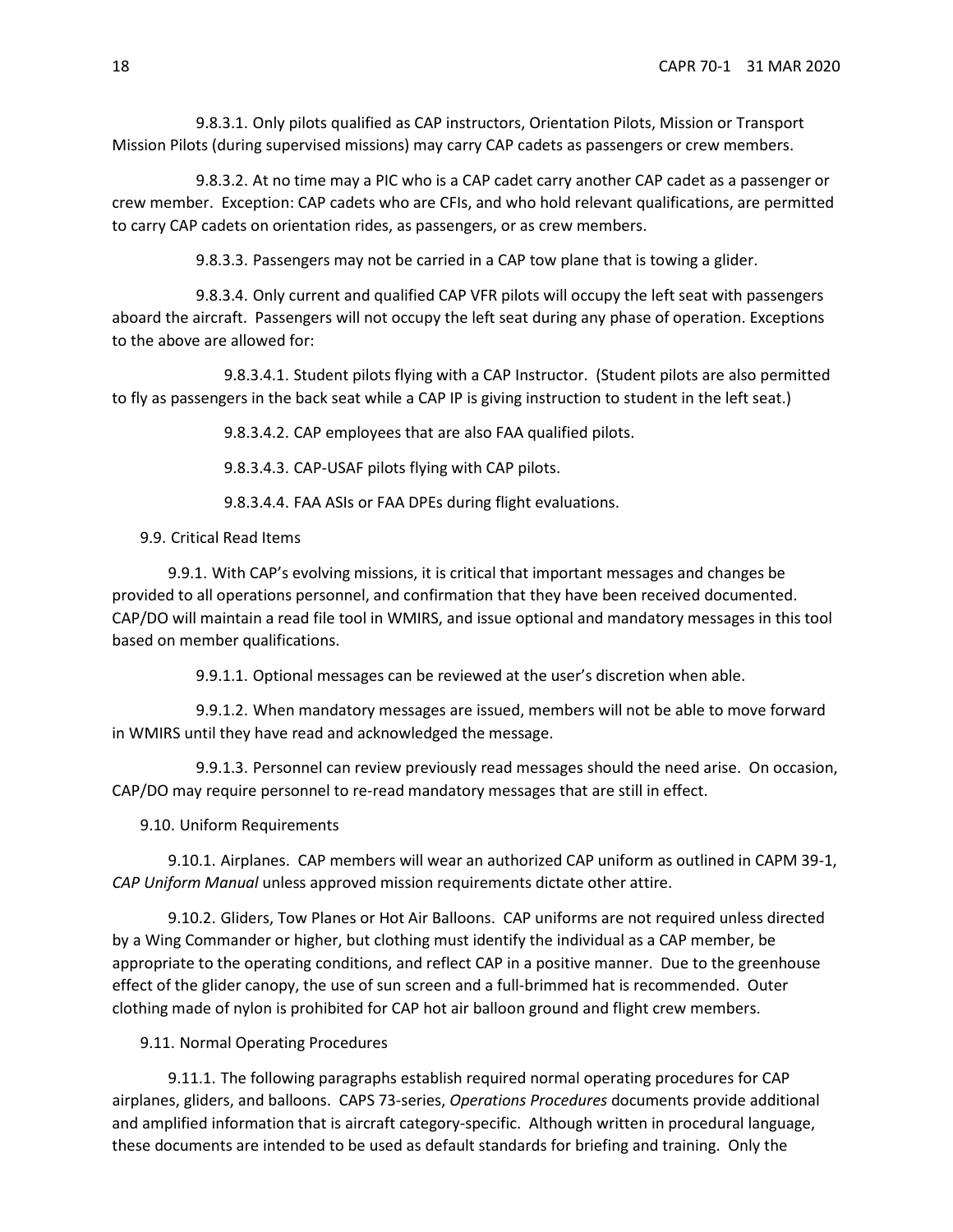requirements outlined in this section are mandatory.

# 9.11.2. Mission Planning

9.11.2.1. Briefings. In all CAP aircraft operations, the PIC must provide appropriate crew and passenger briefings, to include use of safety belts, fire extinguisher, exits, emergency equipment, and crew coordination. The PIC must also brief all crewmembers and passengers to use sterile cockpit procedures during critical portions of flight (i.e., taxi, takeoff, climb, descent, landing, and operations in high-density traffic areas or heavy Air Traffic Control (ATC) periods); and to bring safety of flight concerns (e.g., potentially conflicting traffic, mechanical problems) to the immediate attention of the PIC.

9.11.2.2. Checklist. CAP develops, approves and maintains aircraft checklists using the process and standards outlined in CAPS 72-3, *Aircraft Checklists*. Use of a NHQ-approved checklist or a manufacturer's checklist is mandatory in all CAP aircraft. Pilots must review and accomplish all checklist items.

9.11.2.3. Flight Plan. The PIC must file and activate an FAA flight plan or obtain VFR Flight Following for every flight in a CAP aircraft beyond 50 nautical miles (nm) from the point of origin.

9.11.2.3.1. An IC may exempt flights that are part of a supervised mission from this requirement contingent upon alternate flight following procedures.

<span id="page-18-1"></span>9.11.2.3.2. Call signs. Use the three-letter, three-/four-digit call sign "CAP####". Call signs will consist of no more than seven characters and will utilize letters and numbers only; no dashes, spaces, hyphens, or additional zeros. When ADS-B equipped, IA[W 14 CFR 91.227,](https://www.ecfr.gov/cgi-bin/text-idx?node=14:2.0.1.3.10#se14.2.91_1227) the call sign must align perfectly with the Flight ID programmed into the ADS-B transponder.

9.11.2.4. Fuel. Except for glider towing operations within 5 nm of the departure airport, all powered flights must be planned such that a minimum of 1 hour of fuel (at normal cruise speed) remains upon landing.

9.11.2.5. Airports and Landing Sites

9.11.2.5.1. For CAP airplanes and gliders, authorized airports are:

9.11.2.5.1.1 Civilian airports listed in an effective FAA Chart Supplement (formerly the Airport/Facility Directory).

9.11.2.5.1.2 Military airfields. These airfields may require a "Prior Permission Required (PPR)." A PPR is coordinated with Base Operations at that airfield. Advanced notice of 5 days (corporate aircraft) or 45 days (member owned or furnished aircraft) is required to obtain a PPR. Members may request assistance from the CAP-USAF LR in which the field is located. Landing permits should be maintained in the AIF, but may also be requested from CAP/DOV.

9.11.2.5.1.3 Airfields/areas approved by a wing or higher commander, with written permission from the airfield owner/operator as appropriate.

<span id="page-18-0"></span>9.11.2.5.1.4 Crews must verify Takeoff and Landing Distance (TOLD) based on aircraft data to determine that runways intended for use are long enough to support operations. TOLD calculations and runway length must be provided to the FRO to obtain a flight release.

9.11.2.5.1.5 Touch and go landings require a hard-surfaced runway at least 3,000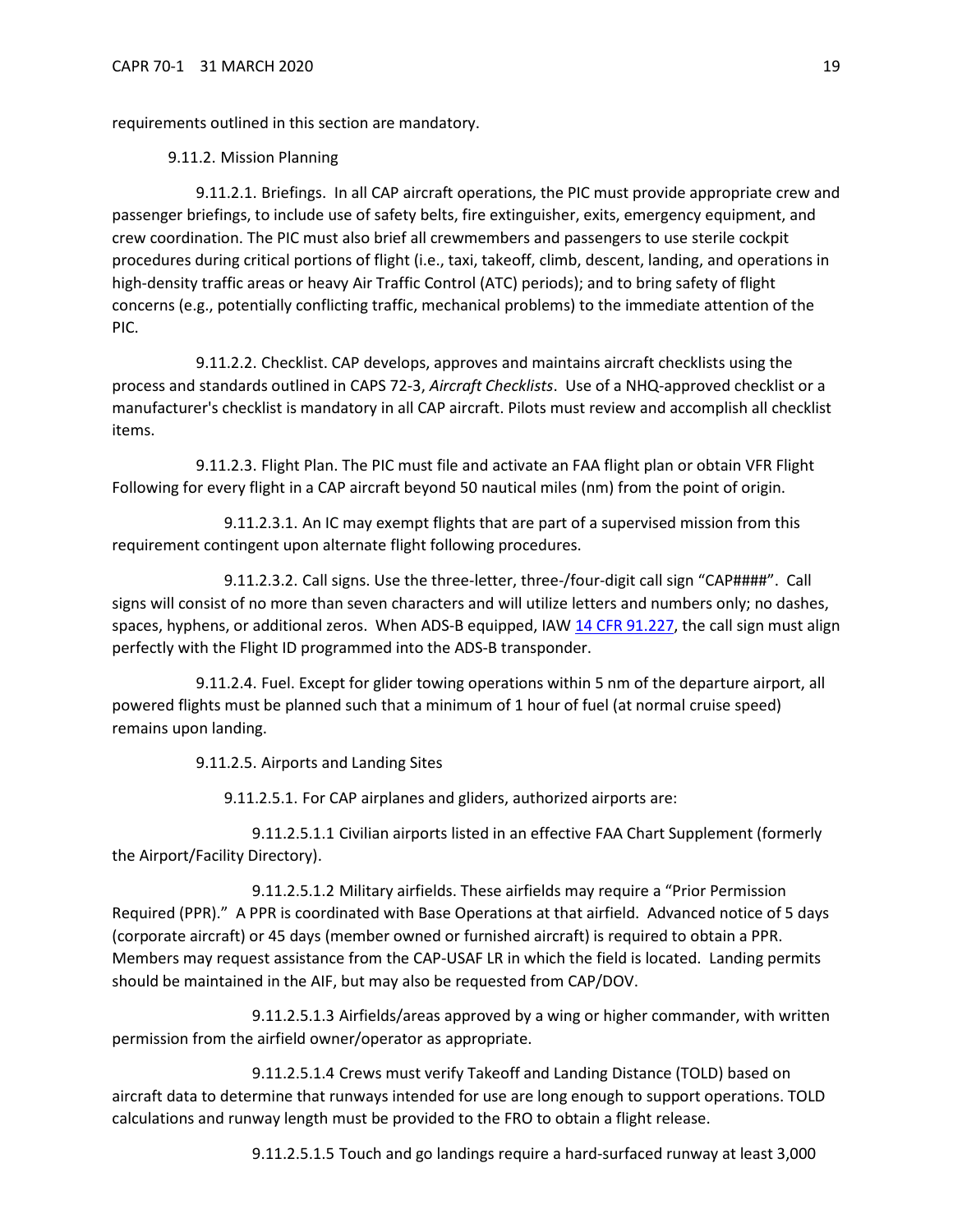feet in length or the sum of the takeoff and landing rolls, whichever is greater.

9.11.2.5.1.6 When not operating from a designated glider port, the CAP project officer or designee shall ensure that the FAA is aware of CAP glider launches (location, time, extend of activity). This information is required to support issuance of proper Notices to Airmen (NOTAMs).

9.11.2.5.1.7 Glider Activity Directors and Operations Supervisors shall be fully aware of and shall ensure that CAP glider operations comply with relevant airport procedures, in addition to FAA and CAP regulatory requirements.

9.11.2.5.2. For CAP balloons, crews must obtain prior permission from landowners before engaging in hot air balloon setup and departure activities. Hot air balloon aircrews will do everything possible to foster and maintain good relations with landowners, especially when landing and during breakdown.

9.11.2.5.3. International Boundaries. Sorties across an international border require CAP/DO approval unless it is part of an FAA instrument approach procedure, or unless vectored by ATC to a US airport.

9.11.3. Risk Management.

9.11.3.1. Risk Management (RM) is an evolving process that will continue to change in conjunction with our missions. To support development of new approaches (e.g., aircraft- or missionspecific tools), CAP/DO may temporarily authorize use of paper-based tools as a proof-of-concept. In these cases, completed documents will be uploaded to a designated folder within the WMIRS sortie file system as a record that the RM process was properly completed.

9.11.3.2. Deliberate Risk Management. The deliberate risk management process, as described in CAPR 160-1, must be completed and documented as part of each Operational Plan (Oplan) submitted for mission approval in WMIRS. In addition, Regions and Wings with glider programs shall document performance of a deliberate risk management process for glider operations to be conducted in their area. CAPS 73-2, *Operations Procedures, Glider*, contains additional instructions regarding the conduct glider program risk assessments.

9.11.3.3. Preflight Risk Assessment

9.11.3.3.1. Completion of a pre-flight risk assessment worksheet (RAW) is mandatory for CAP flight operations. The PIC will complete an electronic RAW (previously referred to as an "ORM") whenever possible. In locations where electronic completion of the RAW is not possible, the PIC must use a paper-based *Pre-Flight Risk Assessment Worksheet* (CAPF 70-1 or CAPF 70-1G) to evaluate risk, then provide the data or paper form to the FRO for entry into WMIRS.

9.11.3.3.2. In situations where both the PIC and FRO are not able to access WMIRS at the time of release to enter a RAW, the PIC must upload the data from the RAW into WMIRS within 72 hours of landing.

9.11.3.3.3. Prior to flight, if factors result in elevation of the risk score or release authority, such as a change in TOLD runway length, visibility/ceilings, wind conditions or aircraft malfunction, the PIC shall contact the appropriate flight release authority for an amended flight release. Each risk factor has criteria that trigger a requirement for FRO or higher approval; however, a relatively small increase in one factor may elevate the overall score and necessitate a greater level of approval.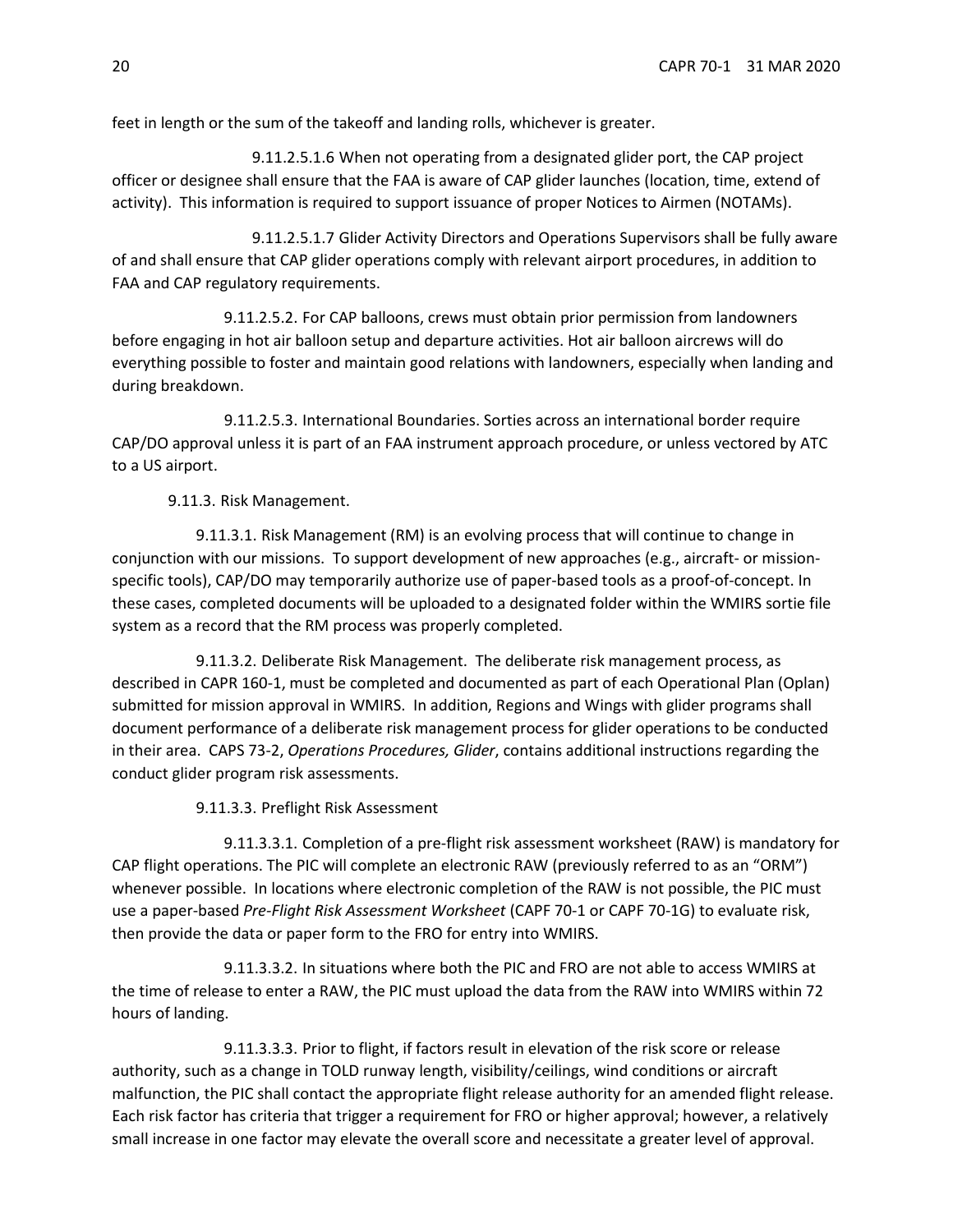#### 9.11.3.4. Flight Release

<span id="page-20-1"></span>9.11.3.4.1. The PIC must obtain a flight release from a designated FRO, either in person or via a voice communication method (phone, Skype, radio, etc.), no more than 24 hours prior to takeoff. The PIC shall notify the FRO of any changes effecting the risk assessment that occur after release but prior to takeoff.

9.11.3.4.2. CAP/DO will publish RM score ranges in WMIRS that define the level of authority for flight release. Based on those scores, flight release levels include: 1.) FRO, 2.) Senior FRO, 3.) Senior FRO with concurrence of a Wing or higher Commander, Vice Commander of Director of Operations, and 4.) CAP/DO or designees via the NOC.

9.11.3.4.3. The FRO is responsible for verifying appropriate information, authorizing a CAP pilot to fly as pilot in command in CAP aircraft, verifying use of the appropriate code from CAPS 75, *Mission Symbols*, and confirming that the aircraft has arrived safely at its destination. If not notified that the flight was safely concluded or extended, the FRO is responsible for initiating missing aircraft procedures at a time determined during release, but no later than two hours from estimated time of arrival. Except as indicated below, each flight release must be issued via the eFlight Release function in WMIRS.

9.11.3.4.4. If WMIRS is not available, the FRO will use a paper-based *Flight Release Checklist* (CAPF 70-2 or CAPF 70-2G) to record release details. A flight release recorded on a CAPF 70- 2/2G must be recorded as an eFlight Release in WMIRS within 24 hours unless the NOC is informed of extenuating circumstances.

9.11.3.4.5. Flight activities such as orientation flights, flight academy sorties, etc. involving multiple flights at the same location, and on the same day, may be released without passenger, flight time and estimated landing time information. This is permissible provided that each participating aircraft and PIC combination is identified in advance, and someone on the ground at the activity site tracks aircraft occupants and flight times using a suitable paper or electronic tool, to confirm that each flight was safely concluded, to support initiation of missing aircraft procedures, and to support data entry into WMIRS.

9.11.3.4.6. Flight Release Officers may only issue paper releases based on verification of pilot qualifications via Ops Quals or a current Ops Quals FRO Support Report.

9.11.3.4.7. Takeoff and Landing Distance versus Runway Length

9.11.3.4.7.1 Any FRO may approve a sortie for takeoff when the departure runway is at least longer than the calculated takeoff distance ground roll, plus the landing distance ground roll at the actual takeoff weight of the aircraft being flown, as calculated by the PIC. For glider tow sorties, two times the calculated takeoff distance ground roll for the tow aircraft shall be used in lieu to takeoff plus landing ground roll.

9.11.3.4.7.2 The PIC must obtain a release from an SFRO when the departure runway is shorter than the calculated takeoff distance ground roll, plus the landing distance ground roll at the actual takeoff weight of the aircraft being flown. For glider tow sorties, two times the calculated takeoff distance ground roll for the tow aircraft shall be used in lieu of takeoff plus landing ground roll.

<span id="page-20-0"></span>9.11.3.4.8. To operate a flight requiring an IFR flight plan, the PIC must be instrument qualified and current  $(14 \text{ CFR } 61.57(c))$ , and obtain a flight release no earlier than 2 hours before the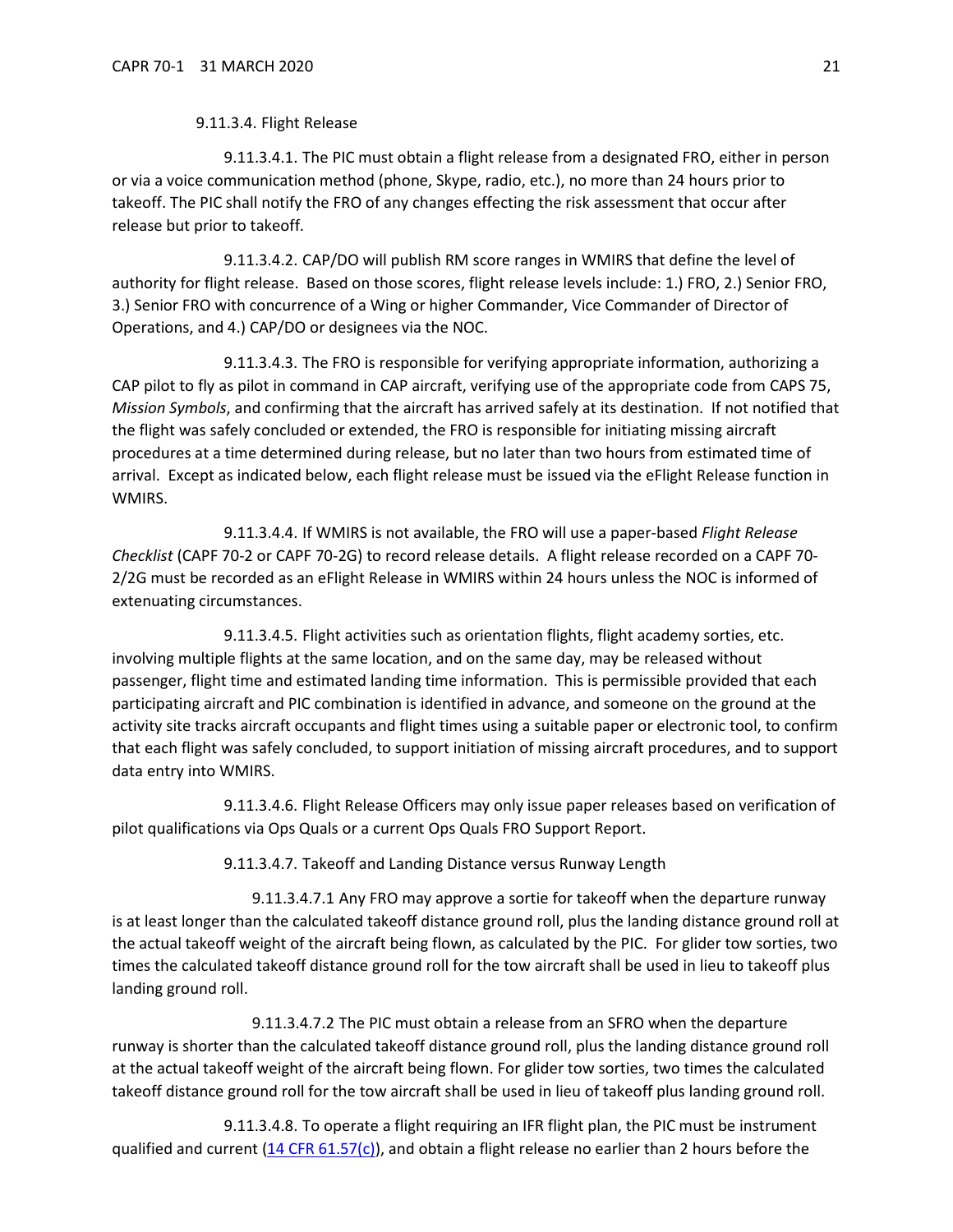actual takeoff time.

9.11.3.4.8.1 Any FRO may approve an IFR sortie when forecast conditions (including temporary conditions) for departure and arrival airports meet or exceed an 800-foot ceiling and 2 miles of visibility or approach minimums, whichever is higher, assuming no other factors in RM process require higher approval.

9.11.3.4.8.2 The PIC must obtain a release from an SFRO for any IFR sortie when forecast conditions (including temporary conditions) for departure or arrival airports are lower than an 800-foot ceiling and/or 2 miles of visibility, but not below a 500-foot ceiling and/or 1 mile of visibility.

9.11.3.4.8.3 Only SFROs with the concurrence of a Wing or higher Commander, Vice Commander or Director of Operations may approve IFR sorties down to FAA minimums for departure or arrival airports.

9.11.3.4.9. A FRO may not release a flight on which he or she flies as PIC, crew or passenger.

9.11.3.4.10. ICs or other incident staff officers on supervised missions may only release flights related to that mission at their FRO level of authority. Sorties with risk management scores requiring approval from a higher authority must still be referred to SFROs or higher authorities.

9.11.3.5. Real-time Risk Management. CAP Pilots must continue to apply RM and sound judgment throughout the execution phase of flight operations. To the maximum extent possible, the PIC shall execute the mission at the planned/briefed risk level – *accept no unnecessary risk*. When risk elevates above that approved in the flight release, the PIC shall take positive action to reduce the risk – *as low as reasonably possible*. If risk cannot be contained to the released level, a mission abort should be considered.

9.11.4. Electronic Flight Bag. Pilots substituting paper charts with an Electronic Flight Bag (EFB) system must meet the requirements of FAA AC 91-78 paragraph 6 and must have a secondary or backup source for the aeronautical information necessary for the flight. Pilots are responsible for ensuring they have attained the required proficiency for their device in any intended operations prior to use. Otherwise, they shall ensure appropriate instruction and cross-monitoring is provided during operations where proficiency is being attained. The PIC is responsible for approving the use of EFBs by all aircrew and shall ensure that any mounting devices used do not interfere with the operation of aircraft controls or equipment.

9.11.5. Preflight. CAP pilots should thoroughly review any pertinent aircraft maintenance records prior to flight to determine if the aircraft is airworthy. The PIC is responsible for documenting any additional discrepancies regarding the condition of the aircraft prior to flight. All aircraft damage found must be input into AMRAD.

9.11.6. Ground operations

9.11.6.1. Taxiing the Aircraft. Except for flight instruction or during CAP flight evaluations, only a qualified CAP Pilot or CAP Solo Pilot may taxi the aircraft. Orientation flights are not considered flight instruction.

9.11.6.2. Taxi Speed and Clearance:

9.11.6.2.1. Within 10 feet of any obstacle, pilots shall proceed at a pace not to exceed a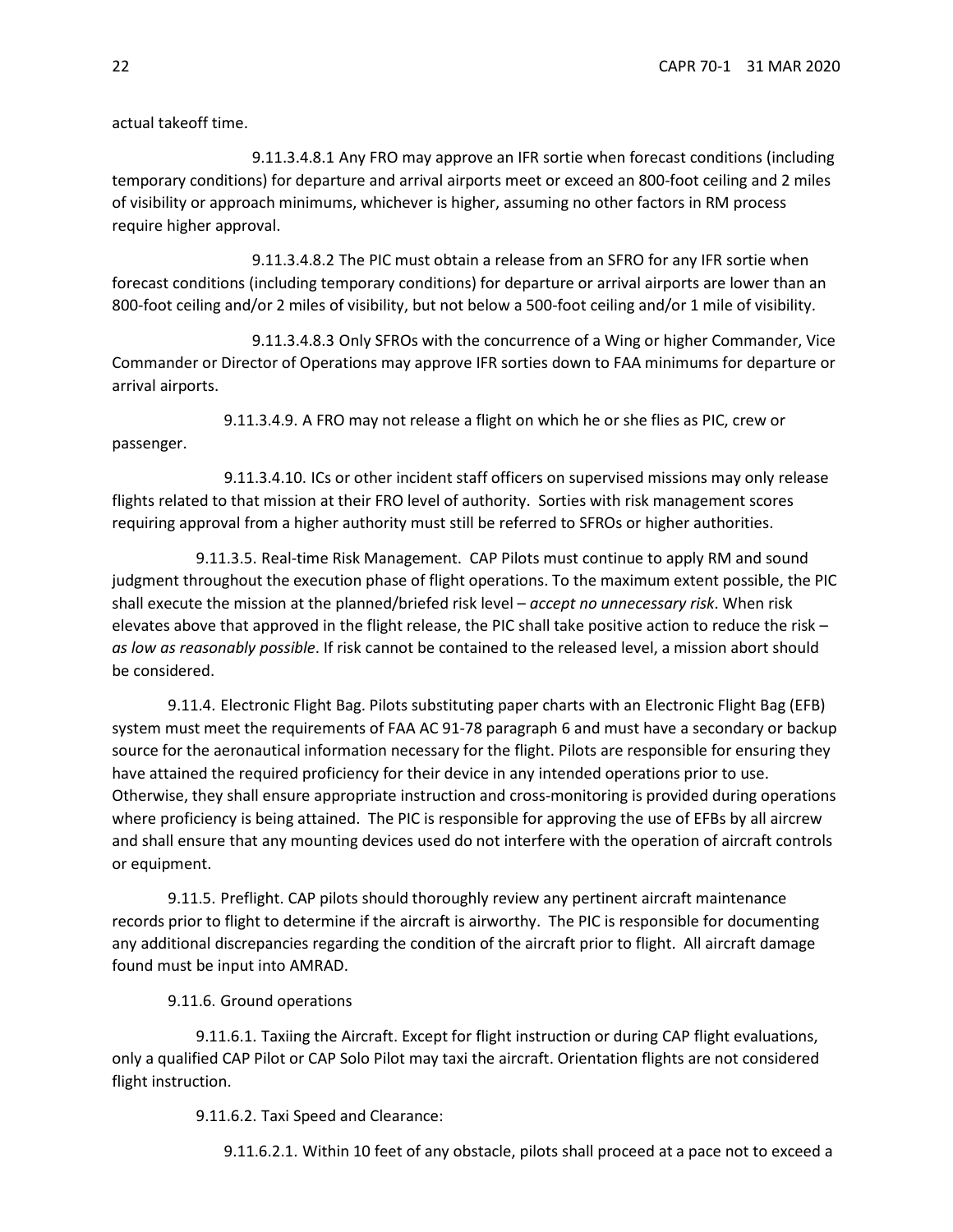slow walk until clear.

9.11.6.2.2. Within 6 feet of any obstacle, pilots shall not taxi a CAP aircraft under its own power.

9.11.6.3. Taxi Distance. At all times, CAP pilots must remain 75 feet behind light singleengine aircraft; 200 feet behind light multiengine or light jet aircraft; and 500 feet behind helicopters, heavy multiengine or heavy jet aircraft.

9.11.6.4. All engines will be shut down prior to any passengers or crew members boarding or deplaning CAP airplanes.

9.11.7. Takeoff and Landing

9.11.7.1. Seat Belts. In aircraft so equipped, all occupants must wear both seat belts and shoulder harnesses during takeoff and landing. All occupants shall wear seat belts and shoulder harnesses during all other phases of flight unless such wear interferes with crew member duties. Pilots operating aircraft will wear seat belts and shoulder harnesses at all times.

9.11.7.2. Minimum flight visibility of three statute miles is required for all VFR flights unless the pilot in command (PIC) is a qualified and current [\(14 CFR 61.57\(c\)\)](https://www.ecfr.gov/cgi-bin/text-idx?SID=3f7f7a8c1918e3ff9b94c332fea614e7&mc=true&node=se14.2.61_157&rgn=div8) instrument pilot or authorized by CAP/DO after risk mitigation.

9.11.7.3. Except for flight instruction or during CAP flight evaluations, only a qualified CAP Pilot or CAP Solo Pilot may handle the controls below 1,000 feet above ground level (AGL). Orientation flights are not considered flight instruction.

9.11.7.4. Takeoff and Landing weather minimums: IFR

9.11.7.4.1. No earlier than 2 hours prior to the planned time of departure, crews must determine the lowest forecast weather conditions (including temporary conditions) for both time of departure and time of arrival for purposes of flight release (see paragraph [9.11.3.4.8\)](#page-20-0). SFRO release will be required when forecasts are lower than an 800-foot ceiling and/or 2 miles of visibility. Additionally, Wing or higher Commander, Vice Commander or Director of Operations approval is required when forecast below 500-foot ceiling and/or 1 mile of visibility down to FAA minimums. Any IFR flight release that will be more than two hours old at takeoff will be considered void and the PIC must obtain a new flight release based on an updated weather briefing.

9.11.7.4.2. When established on any segment of the approach, should weather decrease below the minimums authorized by the flight release, the pilot in command is expected to abort the landing and continue to the planned alternate airport or establish a holding pattern and wait until conditions again meet the above requirements. If conditions at available alternates and the primary airport do not improve or otherwise meet these requirements, pilots may exercise discretion and approach to published minimums.

9.11.7.5. Wind and turbulence specific limitations. When determining crosswind, the gust component of surface wind must be taken into consideration.

9.11.7.5.1. Airplanes. CAP pilots shall treat the maximum demonstrated crosswind component as documented in the Aircraft Flight Manual or Pilot's Operating Handbook as a limitation. For airplanes without a published maximum demonstrated crosswind component, the limit shall be 15 knots.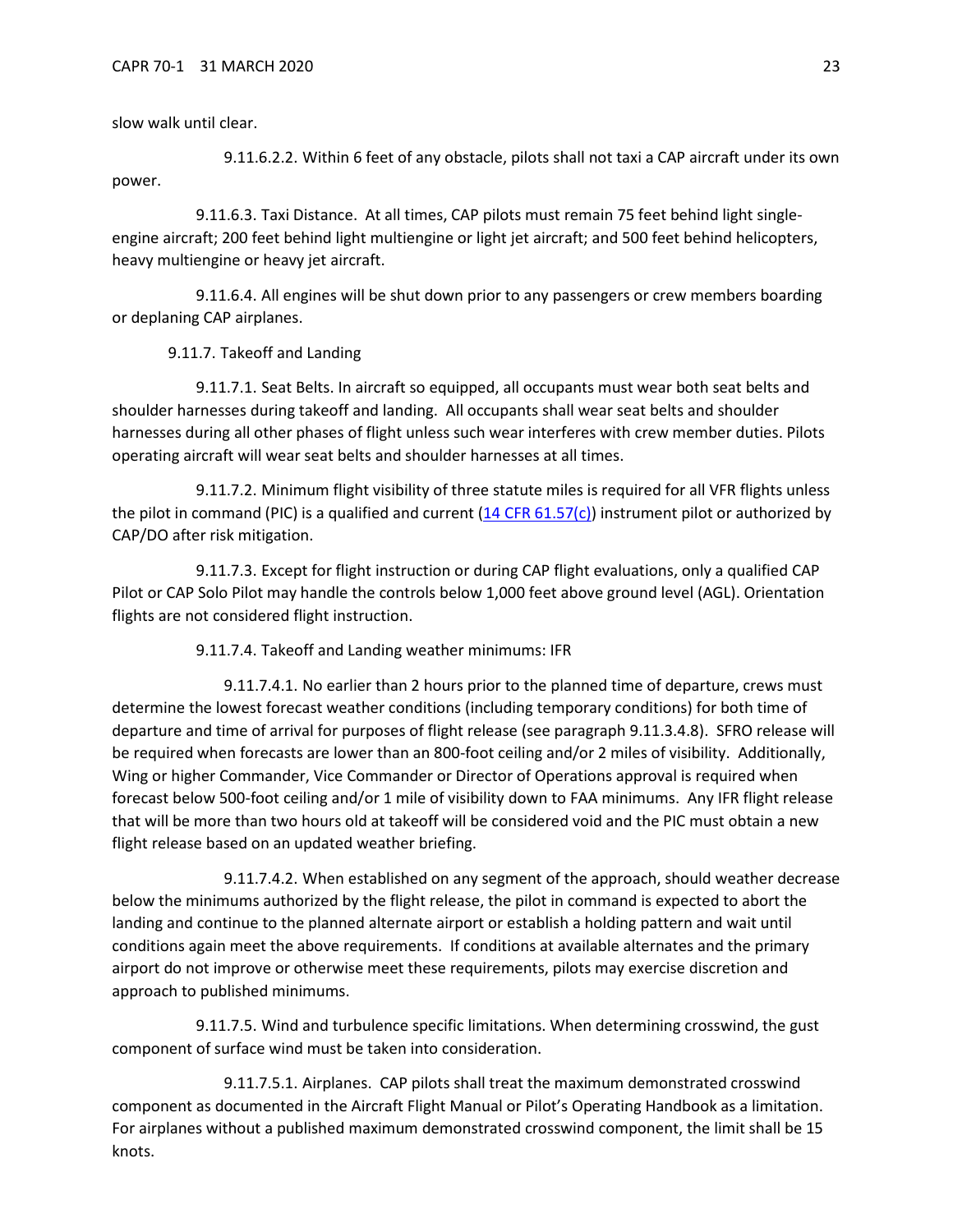9.11.7.5.1.1 Aircraft operations with surface winds greater than 30 knots in any direction (including gusts) are not allowed unless approved first by an SFRO and then by the Wing Commander, Vice Commander, or Director of Operations (or higher command level). When combined with other risk factors from the sortie RAW, CAP/DO approval may be required.

9.11.7.5.1.2 CAP Solo Pilot Wind Limitations. CAP Solo Pilots shall not fly when the crosswind component for takeoff or landing exceeds 10 knots, or when maximum surface winds including wind gust exceed 20 knots. CAP Solo Pilot wind limitations will not be waived.

9.11.7.5.1.3 Turbulence. CAP airplanes will not be flown when turbulence is forecast or reported severe or extreme in the area of operations or within 10nm of a thunderstorm.

9.11.7.5.2. Gliders. CAP pilots must observe the following crosswind component limits:

9.11.7.5.2.1 Glider operations with surface winds greater than 20 knots (sustained or gust), or crosswinds exceeding 12 knots or the glider's maximum demonstrated crosswind, whichever is higher, are not authorized.

9.11.7.5.2.2 Student solo flight operations with surface winds greater than 10 knots (sustained or gust), or crosswinds exceeding 5 knots are not authorized.

9.11.7.5.3. Hot Air Balloons. CAP pilots may not conduct orientation or training flights when actual or forecast winds, including gusts, for the proposed flight period exceed 10 knots.

9.11.7.6. Icing. CAP aircraft will not be flown into known or forecast icing conditions in the area of operations.

9.11.7.7. Temperature extremes. Crews will use the temperature factors of the pre-flight risk assessment process to determine if operations in extreme heat or cold respectively are acceptable. Operations may require SFRO or higher approval depending on the score.

9.11.7.8. Special Issues at Military or Joint Use Fields

9.11.7.8.1. Do not land over any raised web barrier.

9.11.7.8.2. Do not roll over any exposed or deployed cables or arresting gear during taxi, takeoff, or landing.

9.11.8. Minimum Altitudes - Terrain and Obstruction Avoidance for Airplanes

9.11.8.1. Anytime. At no time will the pilot allow the airplane to come within 500 feet AGL of the surface or within a lateral distance of 500 feet from any obstructions unless taking off, landing, or conducting practice approaches or go-arounds.

9.11.8.2. Daytime. For sustained flight in daytime operations, operation of a CAP airplane below 1,000 ft AGL or within a lateral distance of 1,000 ft from any object is prohibited, except for takeoff and landing or in compliance with ATC procedures (such as IFR flight). The restriction to remain a lateral distance of 1000 ft from objects does not apply to approved intercept and remote piloted aircraft escort missions.

9.11.8.3. Night. For sustained flight at night, operation of a CAP airplane below 2,000 ft AGL or within a lateral distance of 2,000 ft from any object is prohibited except for take-off and landing or in compliance with ATC procedures (such as IFR flight). The restriction to remain a lateral distance of 2000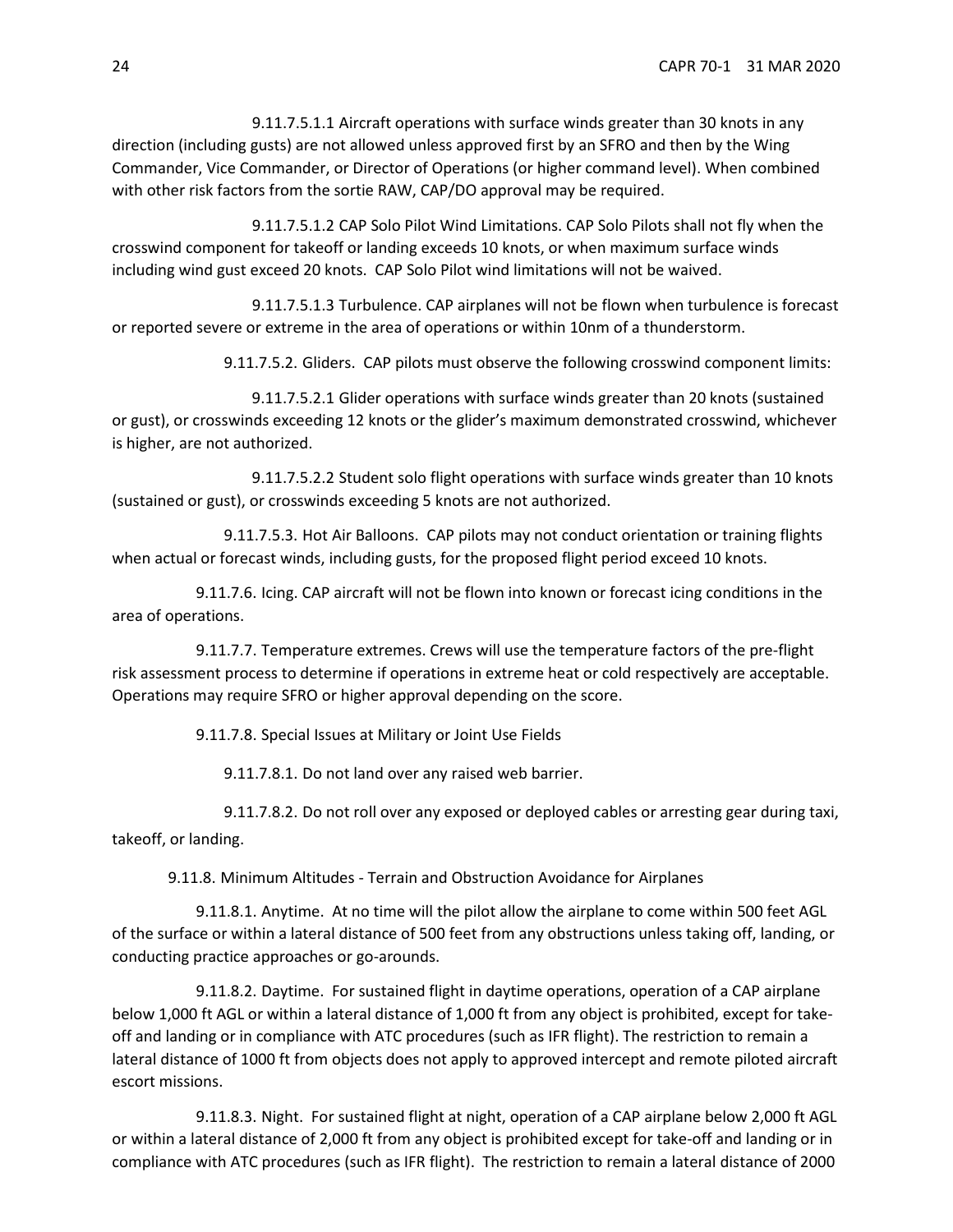ft from objects does not apply to approved intercept and remote piloted aircraft escort missions.

9.11.8.4. Observation and Photography. If necessary to confirm an observation or to obtain photo/video imagery, momentary descents to as low as 500' AGL are authorized in accordance with mission rules of engagement and FAA regulations. Following the observation or imagery collection, the airplane must climb to or above the minimum altitudes stated above for sustained flight.

9.11.8.5. Perform all portions of stalls, slow flight, and unusual attitude recoveries above 1,500 feet AGL. Simulated Forced Landings (SFL) outside gliding distance to a runway may be continued to no lower than 500 feet AGL over non-congested areas. SFLs may be continued to touchdown on hard surface runways at least 3,000 feet long with a CAP Instructor Pilot on board or 5,000 feet long without a CAP Instructor Pilot on board.

9.11.8.6. CAP Balloons are exempt from the requirements stated above for airplanes and are permitted to conduct tethered flight and contour flying.

9.11.9. Communications

9.11.9.1. Call signs – refer to paragraph [9.11.2.3.2.](#page-18-1)

9.11.9.2. Monitoring guard – if capable, maintain a listening watch on 121.5.

<span id="page-24-1"></span>9.11.9.3. Extended Over-Water Operations. At any time that a CAP aircraft participating in extended over-water operations is beyond radio communication range of a land or sea-based agency capable of providing flight following, an airborne communications platform (high-bird) must be used to relay communications. See paragraph [9.11.10.](#page-24-0)

9.11.9.4. Balloon Operations. Chase crews must always be used, with a method of maintaining two-way communications with the balloon crew established prior to launch.

9.11.10. Extended Over-Water Operations

<span id="page-24-0"></span>9.11.10.1. Scope. Extended over-water operation includes any flight outside normal gliding distance of land except for the purposes of flying a published segment of an instrument approach or departure, or as required to comply with ATC vectors when sequencing for arrival or departure (VFR or IFR).

9.11.10.2. Crew.

9.11.10.2.1. Relocation and transportation sorties may be flown in visual meteorological conditions (VMC), day or night, with a single VFR pilot that is not instrument qualified. Pilots and other crew members must be water survival qualified, and passengers properly briefed.

9.11.10.2.2. For sorties other than relocation and transportation sorties flown in VMC, both front seat crew members must be VFR pilots. The right seat pilot need not be qualified in the specific aircraft. Pilots and other crew members must be water survival qualified.

9.11.10.2.3. During instrument meteorological conditions (IMC) conditions, both frontseat crew members must be CAP qualified mission pilots and instrument qualified and current. The right-seat pilot need not be qualified in the specific aircraft. Pilots and other crew members must be water survival qualified.

9.11.10.3. Communications. See paragraph [9.11.9.3.](#page-24-1)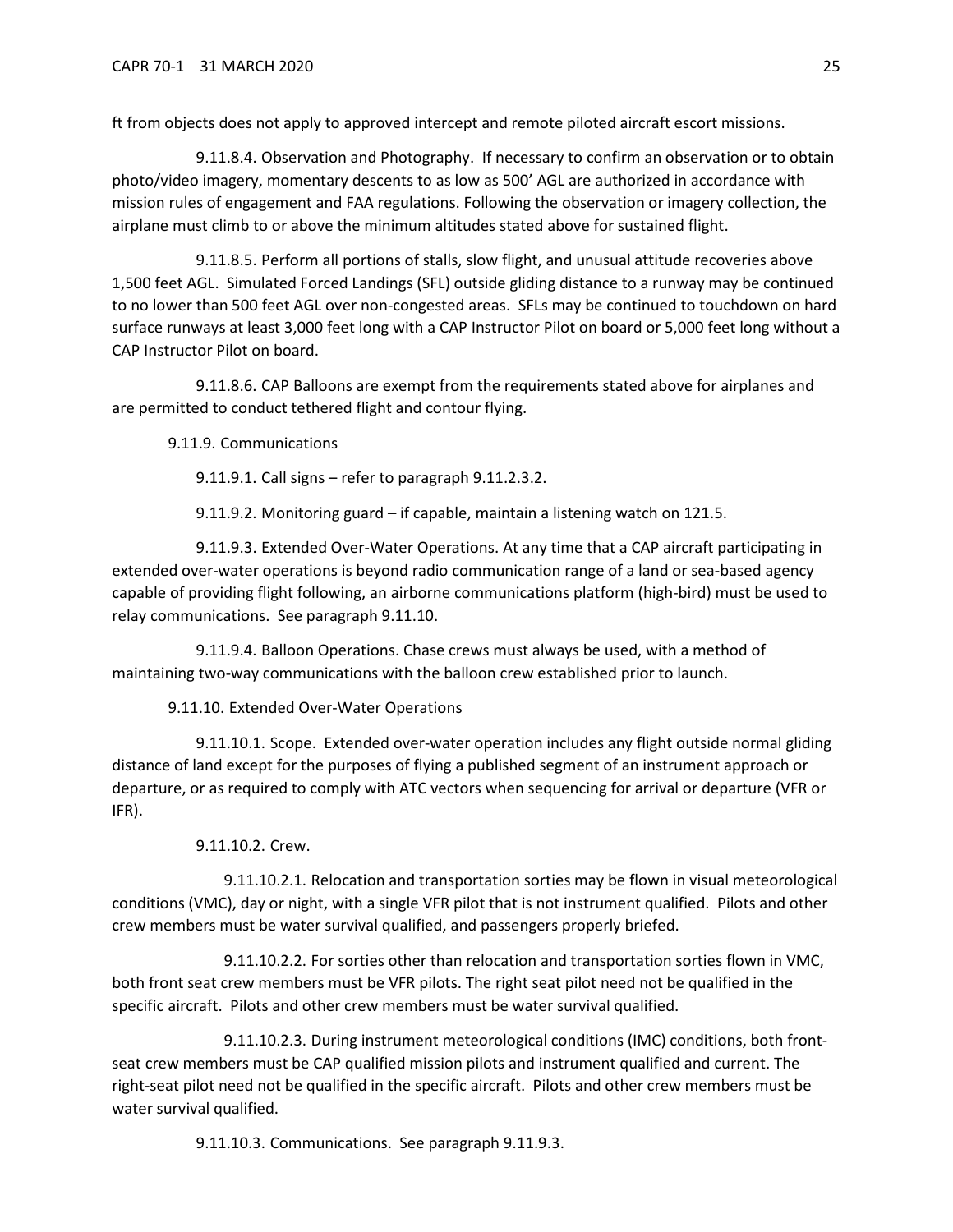9.11.10.4. Distance. CAP flight operations are limited to within 50 nm of shore except for special operational missions approved by the NOC.

9.11.10.5. Equipment - Aircraft. The aircraft will carry [U.S. Coast Guard,](https://cgmix.uscg.mil/Equipment/EquipmentSearch.aspx) [FAA Technical](http://rgl.faa.gov/Regulatory_and_Guidance_Library/rgTSO.nsf/0/84b4dc2ae7da214486256dc100570992/$FILE/C70a.pdf)  [Standard Order \(TSO\),](http://rgl.faa.gov/Regulatory_and_Guidance_Library/rgTSO.nsf/0/84b4dc2ae7da214486256dc100570992/$FILE/C70a.pdf) or DoD-approved inflatable rafts of sufficient number and size to accommodate all occupants, and at least one pyrotechnic signaling device. Personal flotation devices and rafts used on these missions will be recertified in accordance with the manufacturer's suggested schedule.

9.11.10.6. Equipment - Crew. For the duration of an extended over-water flight, each occupant will wear a U.S. Coast Guard, FAA TSO, or DoD approved personal flotation device (PFD). It is recommended that each occupant carry a waterproof personal strobe light and survival kit. On any preplanned over-water flight when the water temperature is or forecast to be 60°F or less, crew members must wear U.S. Coast Guard or Department of Defense (DoD) approved anti-exposure or emersion suits for the duration of the flight. The Wing Commander has the discretion to waive this requirement upon review and evaluation of appropriate safety and RM considerations (e.g., distance from land). See paragraph [6.5.2](#page-6-0) for training requirements.

9.11.11. Postflight.

9.11.11.1. Immediately after disembarking, CAP pilots shall conduct a thorough postflight inspection of their aircraft. Postflight shall be conducted using the checklist appropriate to the category of aircraft as provided in the CAPS 73-series. The PIC shall ensure that all discrepancies are reported and documented in AMRAD immediately after the flight. If there is any question regarding the airworthiness of the aircraft, the PIC shall ensure that the Aircraft Grounded Placard from the AIF is left on the pilot's seat prior to leaving the aircraft.

<span id="page-25-1"></span>9.11.11.2. At the conclusion of each flight, the PIC must ensure that all sortie data, to include actual costs, are entered in WMIRS within 72 hours of sortie completion. See CAPR 173-3. Wings must make any necessary corrections to aircraft flying time totals in WMIRS for each month no later than the 20th of the following month. After making any correction, validate each aircraft's flying time using the Form 18 process.

#### <span id="page-25-0"></span>10. **Program Analysis and Improvement**

10.1. Pilot Flight Evaluation. DOVs shall forward all reports of Form 5 failures, to include a scanned copy of the CAPF 70-5, to [dov.F5fail@capnhq.gov](mailto:dov.F5fail@capnhq.gov) as soon as practical after receipt. CAP/DOV shall collect this data; correlate it with other information sources; and produce a semi-annual FY report analyzing the organization's observed performance and providing recommendations for improvement.

10.2. Risk Management. At the conclusion of each FY, CAP/DOV will conduct an annual review of risk management plans and eRAW/eRelease data to ascertain: risk management process performance, risk tolerance, and risk assessment trends. This information will be used to support improvement of risk assessment policy, processes, training and tools.

> MARK E. SMITH Major General, CAP Commander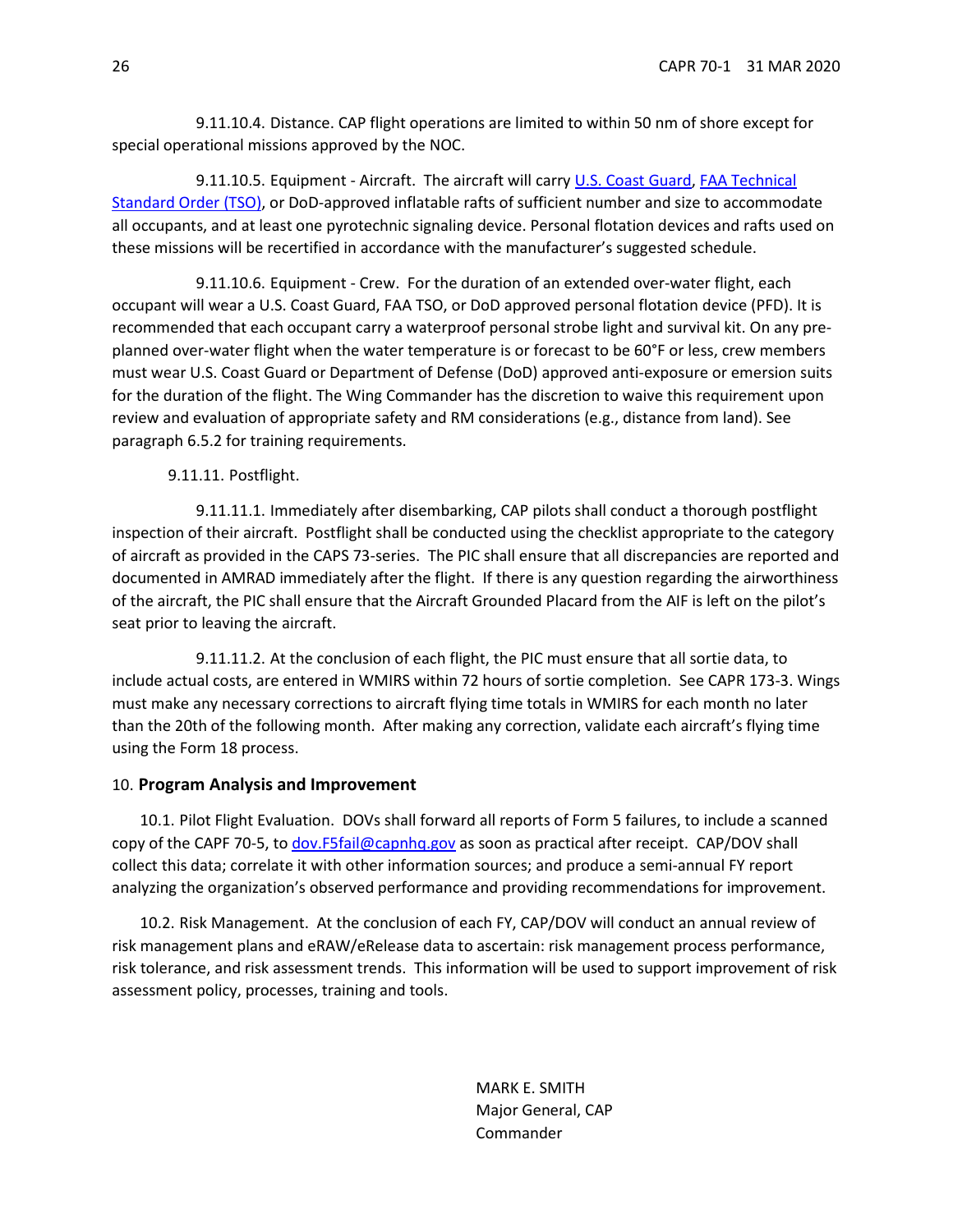<span id="page-26-0"></span>

| <b>Checklist</b><br>and Tab | #  | Compliance<br>Question                                                                                                                                                                                                                                                                                                    | <b>How to Verify</b><br>Compliance                                                                                                                                                                                                                                                                                    | <b>Discrepancy</b><br>Write-up                                                                                                                               | <b>How to Clear</b><br><b>Discrepancy</b>                                                                                                                                               |
|-----------------------------|----|---------------------------------------------------------------------------------------------------------------------------------------------------------------------------------------------------------------------------------------------------------------------------------------------------------------------------|-----------------------------------------------------------------------------------------------------------------------------------------------------------------------------------------------------------------------------------------------------------------------------------------------------------------------|--------------------------------------------------------------------------------------------------------------------------------------------------------------|-----------------------------------------------------------------------------------------------------------------------------------------------------------------------------------------|
| CI<br>$C-3$                 | 01 | Has the wing<br>published any<br>supplements or<br>operating<br>instructions, or<br>requested and<br>been granted any<br>waivers?<br>a) Is the wing<br>operating under<br>any supplements<br>or operating<br>instructions and, if<br>so, were they<br>approved IAW<br>with this<br>regulation prior to<br>implementation? | Compare the wing's<br>published<br>supplements/OIs or<br>waivers to CAPR 70-1<br>with those documents<br>posted to the CAP<br>publications website.<br>NOTE: If supplement is<br>not marked correctly,<br>see Tab D-4 question 1<br>discrepancy. All other<br>discrepancies are<br>documented under this<br>question. | a) (Discrepancy): [xx]<br>(C3 Question 1) Wing<br>failed to obtain approval<br>for its supplement or OI<br>to CAPR 70-1 IAW CAPR<br>70-1 para 3.             | a) Attach a copy of<br>the approved<br>supplement/OI or<br>documentation<br>confirming<br>rescission to the<br>discrepancy in the<br>Discrepancy<br><b>Tracking System</b><br>$(DTS)$ . |
|                             |    | b) Is the wing<br>operating under<br>any waiver and, if<br>so, were they<br>approved IAW<br>with this<br>regulation prior to<br>implementation?                                                                                                                                                                           |                                                                                                                                                                                                                                                                                                                       | b) (Discrepancy): [xx]<br>(C3 Question 1) Wing<br>failed to obtain approval<br>IAW CAPR 70-1 para 3<br>for a requested waiver<br>prior to<br>implementation. | b) Attach a copy of<br>the approved<br>waiver or<br>documentation<br>confirming<br>rescission to the<br>discrepancy in the<br>Discrepancy<br><b>Tracking System</b><br>(DTS).           |

# **Attachment 1 - COMPLIANCE ELEMENTS**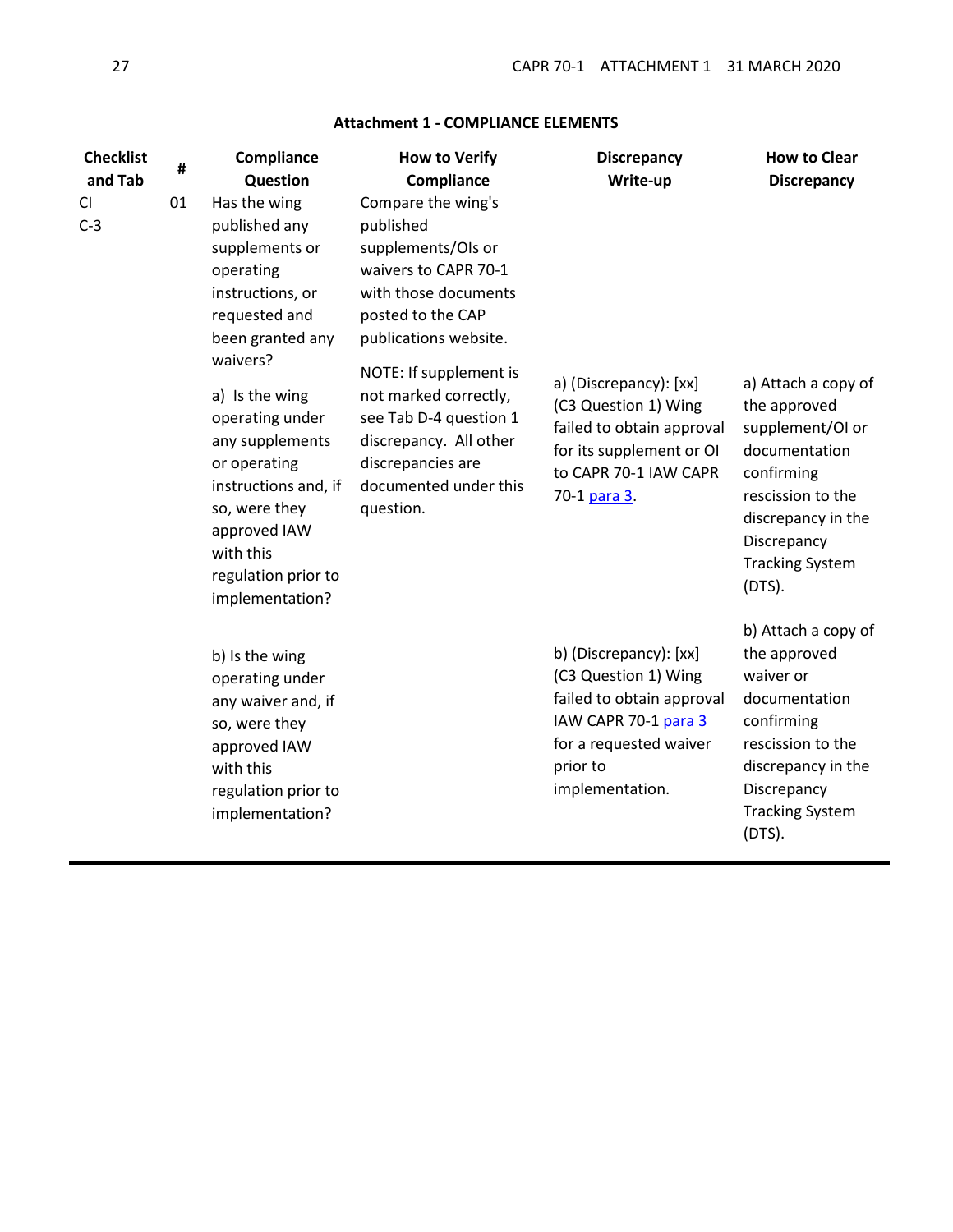| <b>Checklist</b><br>and Tab<br>CI.<br>$C-3$ | #<br>02 | Compliance<br>Question<br>Are non-CAP<br>passengers<br>approved and<br>documented? | <b>How to Verify</b><br>Compliance<br>Review wing flight and<br>mission records for<br>those sorties that<br>included non-CAP                                                 | <b>Discrepancy</b><br>Write-up                                                                                                                                                                                                                           | <b>How to Clear</b><br><b>Discrepancy</b>                                                                                                                               |
|---------------------------------------------|---------|------------------------------------------------------------------------------------|-------------------------------------------------------------------------------------------------------------------------------------------------------------------------------|----------------------------------------------------------------------------------------------------------------------------------------------------------------------------------------------------------------------------------------------------------|-------------------------------------------------------------------------------------------------------------------------------------------------------------------------|
|                                             |         | a) Were all non-<br>CAP passengers<br>approved?                                    | passengers.<br>NOTE: When the CAPF<br>70-9 was not retained in<br>mission records see Tab<br>C-1 question 3. See<br>regulation for exceptions<br>to CAPF 70-9<br>requirement. | a) (Discrepancy): [xx]<br>(C3 Question 2) Wing<br>failed to ensure<br>approval from<br>appropriate authority<br>was granted prior to<br>flying non-CAP<br>passengers IAW CAPR<br>70-1 para 9.8.2.                                                        | a) Attach a plan of<br>action, approved<br>by Wing/CC, to<br>prevent<br>reoccurrence to<br>the discrepancy in<br>the Discrepancy<br><b>Tracking System</b><br>$(DTS)$ . |
|                                             |         | b) Was a CAPF 70-<br>9 completed by<br>each non-CAP<br>passenger when<br>required? |                                                                                                                                                                               | b) (Discrepancy): [xx]<br>(C3 Question 2) Wing<br>failed to ensure non-<br>CAP passengers other<br>than Military/ National<br>Guard/Federal<br>employees or<br>ROTC/JROTC cadets<br>completed CAPF 70-9<br>prior to flight IAW CAPR<br>70-1 para 9.8.2.3 | b) Attach a plan of<br>action, approved<br>by Wing/CC, to<br>prevent<br>reoccurrence to<br>the discrepancy in<br>the Discrepancy<br><b>Tracking System</b><br>$(DTS)$ . |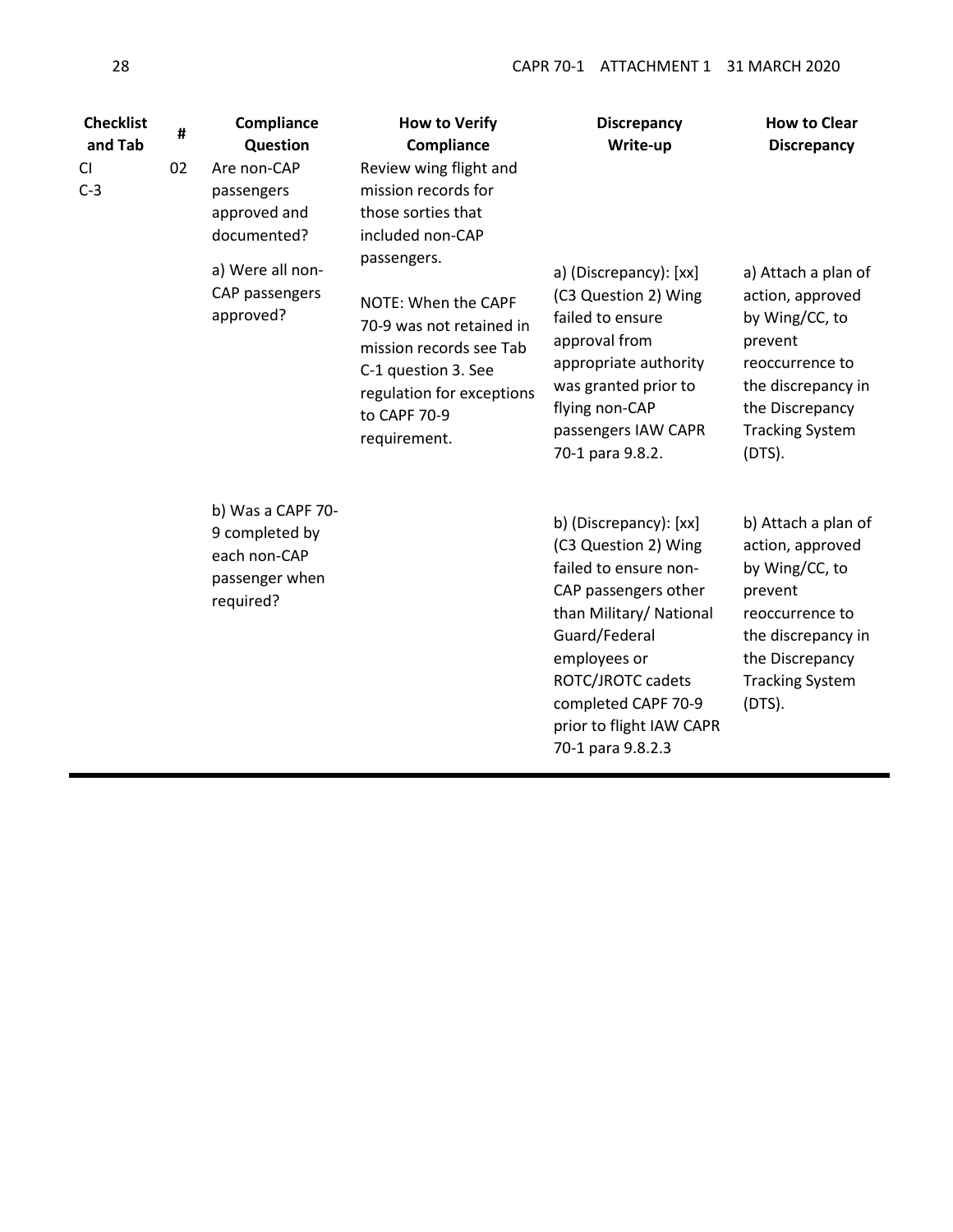sortie?

| <b>Checklist</b> | #  | Compliance                                                                                                                                                                                                        | <b>How to Verify</b>                                                                                                                                                                                                                                                                                                                                       | <b>Discrepancy</b>                                                                                                                                                                                                                | <b>How to Clear</b>                                                                                                                                                                                                                                                                                                                                            |
|------------------|----|-------------------------------------------------------------------------------------------------------------------------------------------------------------------------------------------------------------------|------------------------------------------------------------------------------------------------------------------------------------------------------------------------------------------------------------------------------------------------------------------------------------------------------------------------------------------------------------|-----------------------------------------------------------------------------------------------------------------------------------------------------------------------------------------------------------------------------------|----------------------------------------------------------------------------------------------------------------------------------------------------------------------------------------------------------------------------------------------------------------------------------------------------------------------------------------------------------------|
| and Tab          |    | Question                                                                                                                                                                                                          | Compliance                                                                                                                                                                                                                                                                                                                                                 | Write-up                                                                                                                                                                                                                          | <b>Discrepancy</b>                                                                                                                                                                                                                                                                                                                                             |
| CI<br>$C-3$      | 03 | Does the wing<br>make necessary<br>corrections to<br>aircraft flying time<br>totals each month<br>in WMIRS?                                                                                                       | <b>View WMIRS aircraft</b><br>utilization reporting<br>status.<br>NOTE: Check the Wing<br>and Month, there should<br>be a "YES" for each<br>month due by the 20th<br>of each month (look<br>back at the current FY<br>and the last complete<br>FY). A blank or a red %<br>means that the<br>validation and/or<br>correction have not<br>been accomplished. | (Discrepancy): [xx] (C3<br>Question 3) Wing failed<br>to validate/correct the<br>aircraft utilization<br>information in WMIRS<br>IAW CAPR 70-1 para<br>9.11.11.2.<br>NOTE: Use a sub-bullet<br>to list all deficient<br>months.   | Complete the<br>validation/correct-<br>ion and attach a<br>screen shot of the<br>corrected report to<br>the discrepancy in<br>the Discrepancy<br>Tracking<br>System (DTS).<br>Attach a copy of<br>the plan of action,<br>approved by<br>Wing/CC, to<br>prevent<br>reoccurrence to<br>the discrepancy in<br>the Discrepancy<br><b>Tracking System</b><br>(DTS). |
| CI<br>$C-3$      | 04 | Does the Wing<br>have an effective<br>process for<br>validation and<br>correction to<br>ensure that all<br>sortie data<br>including actual<br>costs are entered<br>in WMIRS within<br>72 hours of<br>completing a | <b>Review WMIRS for</b><br>missions that have<br>closed more than 72<br>hours prior to ensure<br>mission records contain<br>all required data.                                                                                                                                                                                                             | (Discrepancy): [xx] (C3<br>Question 4) Wing failed<br>to ensure all sortie data<br>is entered in WMIRS<br>within 72 hours of<br>completing a sortie IAW<br>CAPR 70-1 para<br>9.11.11.2?<br>NOTE: see also CAPR<br>173-3 para 2.1. | Attach a plan of<br>action, approved<br>by Wing/CC, to<br>prevent<br>reoccurrence to<br>the discrepancy in<br>the Discrepancy<br><b>Tracking System</b><br>(DTS).                                                                                                                                                                                              |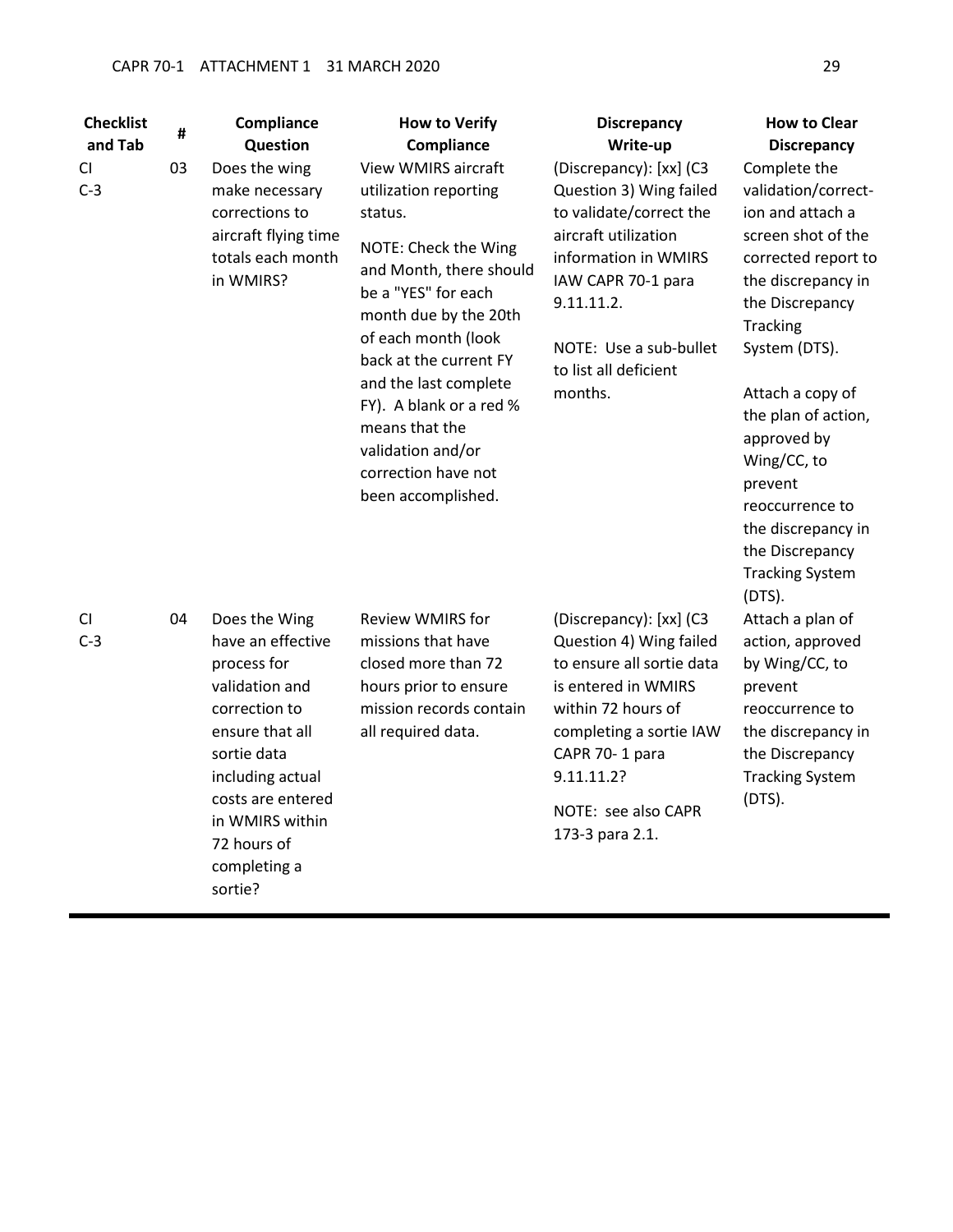| <b>Checklist</b><br>and Tab | #  | Compliance<br>Question                                                                                                                                                                                                                                                                                                                                                                                                                                                                                                              | <b>How to Verify</b><br>Compliance                                                                                                                                                                                                                                                                                | <b>Discrepancy</b><br>Write-up                                                                                                                                                                                                                                                                                                                                                                                       | <b>How to Clear</b><br><b>Discrepancy</b>                                                                                                                            |
|-----------------------------|----|-------------------------------------------------------------------------------------------------------------------------------------------------------------------------------------------------------------------------------------------------------------------------------------------------------------------------------------------------------------------------------------------------------------------------------------------------------------------------------------------------------------------------------------|-------------------------------------------------------------------------------------------------------------------------------------------------------------------------------------------------------------------------------------------------------------------------------------------------------------------|----------------------------------------------------------------------------------------------------------------------------------------------------------------------------------------------------------------------------------------------------------------------------------------------------------------------------------------------------------------------------------------------------------------------|----------------------------------------------------------------------------------------------------------------------------------------------------------------------|
| <b>CI</b><br>$C-3$          | 05 | Are all flight<br>releases<br>accomplished<br>using eFlight<br>Release in WMIRS,<br>and documented<br>properly with the<br>exception of<br>authorized proof-<br>of-concepts?<br>a) When internet<br>access is not<br>available, are<br>flights released<br>using the CAPF 70-<br>2, CAP Flight<br>Release Checklist,<br>or CAPF 70-2G,<br><b>CAP Release Flight</b><br>Checklist, Glider<br>with the required<br>details, and are<br>releases then<br>recorded in the<br><b>WMIRS eFlight</b><br>Release System<br>within 24 hours? | Compare aircraft<br>operational records with<br>WMIRS sortie data<br>including RM and eFlight<br>Release records. Proof-<br>of-concepts authorized<br>under CAPR 70-1, para<br>9.11.3.1 are exempt<br>from eRelease; however,<br>paper releases for those<br>sorties must loaded in<br><b>WMIRS Sortie Files.</b> | (Discrepancy): [xx] (C3<br>Question 5) Wing failed<br>to ensure all flights<br>were flown with a<br>proper flight release<br>IAW CAPR 70-1 para<br>9.11.3.4.<br>NOTE: Use a sub-bullet<br>to list sorties which<br>were not properly<br>released, and why (e.g.:<br>no record of release,<br>not recorded within 24<br>hours, or paper release<br>not filed in Sortie Files<br>for authorized proof-of-<br>concept). | Attach a plan of<br>action, approved<br>by Wing/CC, to<br>prevent<br>reoccurrence to<br>the discrepancy in<br>the Discrepancy<br><b>Tracking System</b><br>$(DTS)$ . |
| CI.<br>$C-3$                | 06 | Are flight privilege<br>suspension<br>procedures<br>followed?                                                                                                                                                                                                                                                                                                                                                                                                                                                                       | Review information<br>provided by the wing<br>prior to the inspection.                                                                                                                                                                                                                                            | (Discrepancy): [xx] (C3<br>Question 6) Wing failed<br>to ensure procedures<br>for suspending a<br>member's flight<br>privileges were followed<br>IAW CAPR 70-1 para 8.                                                                                                                                                                                                                                               | Attach a plan of<br>action, approved<br>by Wing/CC, to<br>prevent<br>reoccurrence to<br>the discrepancy in<br>the Discrepancy<br><b>Tracking System</b><br>(DTS).    |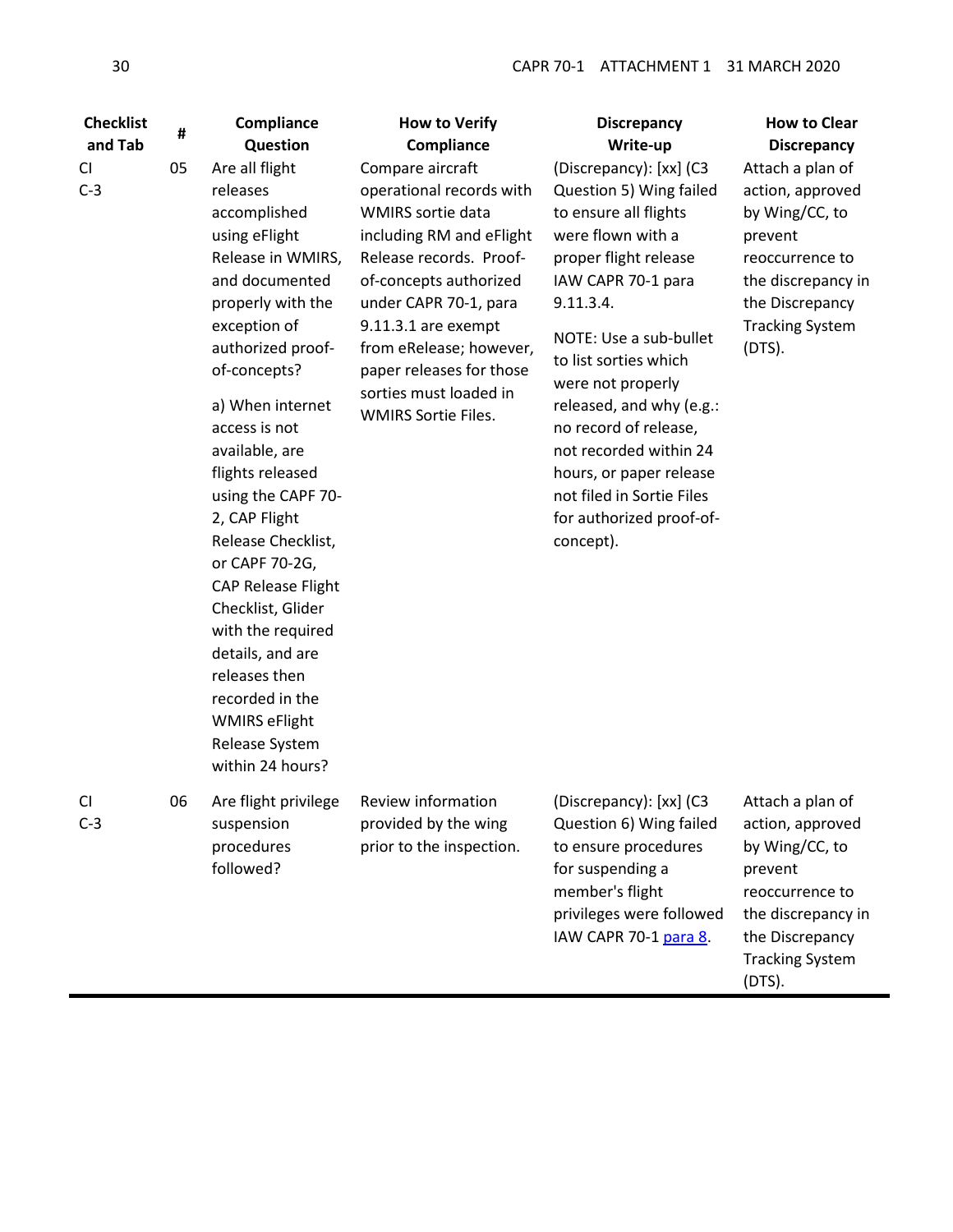# CAPR 70-1 ATTACHMENT 1 31 MARCH 2020 31

| <b>Checklist</b> | #  | Compliance            | <b>How to Verify</b>                           | <b>Discrepancy</b>                                | <b>How to Clear</b>                     |
|------------------|----|-----------------------|------------------------------------------------|---------------------------------------------------|-----------------------------------------|
| and Tab          |    | Question              | Compliance                                     | Write-up                                          | <b>Discrepancy</b>                      |
| CI.              | 07 | Does the wing         | Review of mission                              | (Discrepancy): [xx] (C3                           | The wing will                           |
| $C-3$            |    | ensure all            | participants from                              | Question 7) Wing failed                           | complete a review                       |
|                  |    | eServices Ops         | WMIRS compared with                            | to ensure data for all                            | and validation                          |
|                  |    | Quals data is         | data in Ops Quals.                             | wing pilots is entered,                           | (wing including all                     |
|                  |    | recorded<br>properly? | NOTE: See regulation for<br>documentation/data | and documentation<br>uploaded, into Ops           | subordinate units)<br>ensuring that Ops |
|                  |    |                       | requirements.                                  | Quals and validated by<br>the Standardization and | Quals matches<br>source                 |
|                  |    |                       | NOTE: May be sampled<br>if uploaded, otherwise | Evaluation (DOV) officer<br>or another designated | documentation.                          |
|                  |    |                       | on site.                                       | official in the pilot's                           | Attach a copy of                        |
|                  |    |                       |                                                | chain of command IAW                              | documentation of<br>the review and      |
|                  |    |                       |                                                | CAPR 70-1 para 9.6.1.                             | validation to the                       |
|                  |    |                       |                                                |                                                   | discrepancy in the                      |
|                  |    |                       |                                                |                                                   | Discrepancy                             |
|                  |    |                       |                                                |                                                   | <b>Tracking System</b><br>$(DTS)$ .     |
|                  |    |                       |                                                |                                                   | Attach a plan of                        |
|                  |    |                       |                                                |                                                   | action, approved                        |
|                  |    |                       |                                                |                                                   | by Wing/CC, to                          |
|                  |    |                       |                                                |                                                   | prevent<br>reoccurrence to              |
|                  |    |                       |                                                |                                                   | the discrepancy in                      |
|                  |    |                       |                                                |                                                   | the DTS.                                |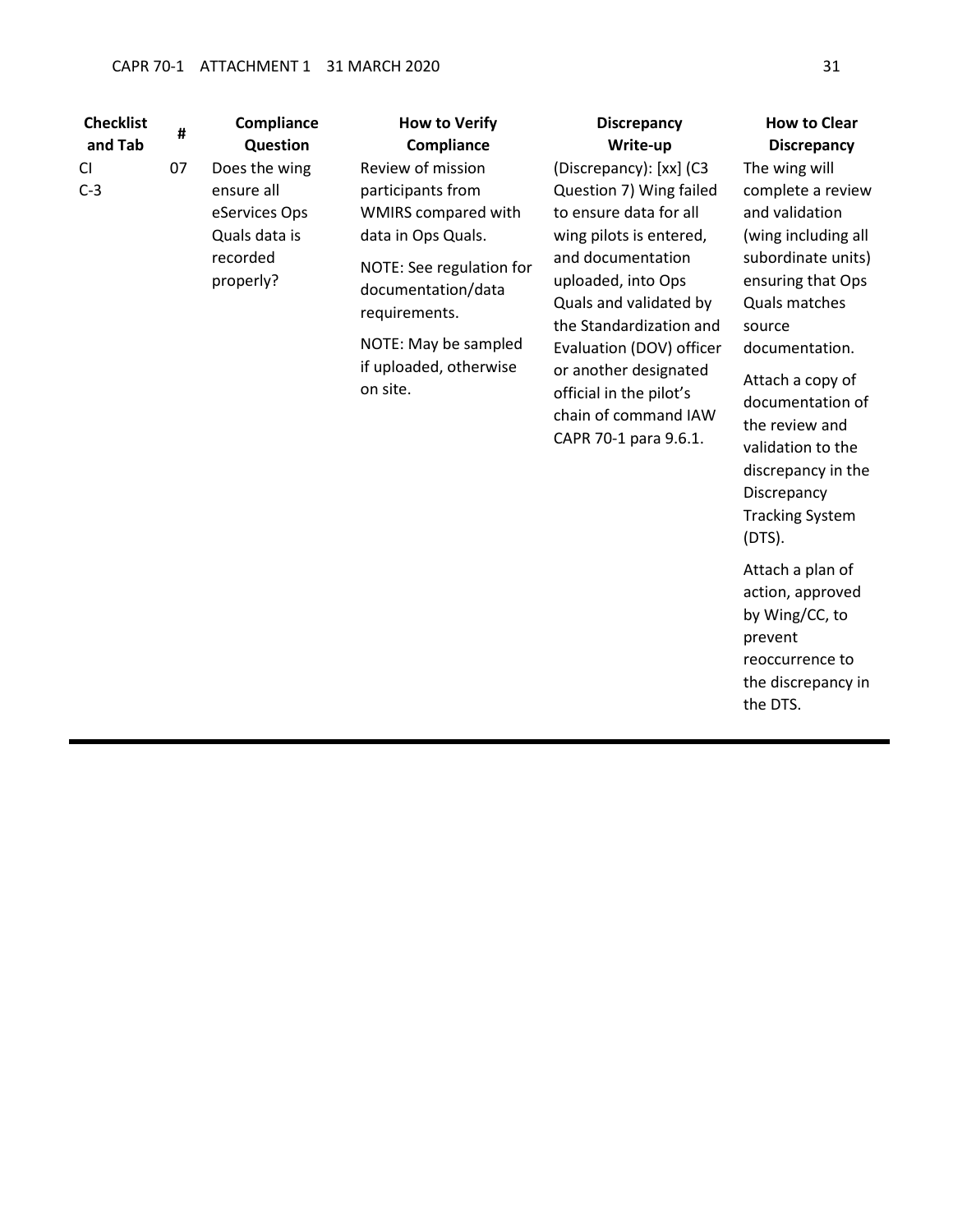#### **Attachment 2 - GLOSSARY OF REFERENCES AND SUPPORTING INFORMATION**

## <span id="page-31-0"></span>**References.**

- [14 Code of Federal Regulations, Part 1,](http://www.ecfr.gov/cgi-bin/text-idx?SID=24237543f4d6072b2facb5b1dca374c1&mc=true&node=pt14.1.1&rgn=div5) *Definitions and Abbreviations*
- [14 Code of Federal Regulations, part 61,](http://www.ecfr.gov/cgi-bin/text-idx?SID=24237543f4d6072b2facb5b1dca374c1&mc=true&node=pt14.2.61&rgn=div5) *Certification: Pilots, Flight Instructors and Ground Instructors*
- [14 Code of Federal Regulation, part 91,](http://www.ecfr.gov/cgi-bin/text-idx?SID=24237543f4d6072b2facb5b1dca374c1&mc=true&node=pt14.2.91&rgn=div5) *General Operating and Flight Rules*

14 Code of Federal Regulation, part 121, *[Operating Requirements: Domestic, Flag and Supplemental](http://www.ecfr.gov/cgi-bin/text-idx?SID=867ed70a44c5c87faeb23fb58b640500&mc=true&node=pt14.3.121&rgn=div5)  [Operations](http://www.ecfr.gov/cgi-bin/text-idx?SID=867ed70a44c5c87faeb23fb58b640500&mc=true&node=pt14.3.121&rgn=div5)*

14 Code of Federal Regulation, part 135, *[Operating Requirements: Commuter and On Demand](http://www.ecfr.gov/cgi-bin/text-idx?SID=867ed70a44c5c87faeb23fb58b640500&mc=true&node=pt14.3.135&rgn=div5)  [Operations and Rules Governing Persons On Board Such Aircraft](http://www.ecfr.gov/cgi-bin/text-idx?SID=867ed70a44c5c87faeb23fb58b640500&mc=true&node=pt14.3.135&rgn=div5)*

[14 Code of Federal Regulation, part 141,](http://www.ecfr.gov/cgi-bin/text-idx?SID=867ed70a44c5c87faeb23fb58b640500&mc=true&node=pt14.3.141&rgn=div5) *Pilot Schools*

[14 Code of Federal Regulation, part 142,](http://www.ecfr.gov/cgi-bin/text-idx?SID=867ed70a44c5c87faeb23fb58b640500&mc=true&node=pt14.3.142&rgn=div5) *Training Centers*

- AFI 10-2701, Organization and Function of the Civil Air Patrol
- CAP-USAFI 10-2701, Civil Air Patrol Operations and Training
- CAPP 60-40, Cadet Orientation Flight Syllabus
- CAPP 70-10, Aviators Code of Conduct
- CAPP 70-11, Aircrew Code of Conduct
- CAPP 70-12, Pilot Onboarding
- CAPP 70-13, Guide to FAA Exemptions
- CAPR 10-2, Files Maintenance and Records Disposition
- CAPR 20-2, Complaints
- CAPR 35-6, Operations Ratings, Awards and Badges
- CAPR 36-2, Complaints under the Civil Air Patrol Nondiscrimination Policy
- CAPM 39-1, CAP Uniform Manual
- CAPR 39-2, Civil Air Patrol Membership
- CAPR 60-1, Cadet Program Management
- CAPR 60-2, Cadet Protection
- CAPR 60-2(I), Pilot Flight Clinics
- CAPR 60-3, CAP Emergency Services Training and Operational Missions
- CAPR 60-6, CAP Counterdrug Operations
- CAPR 66-1, CAP Aircraft Maintenance Management
- CAPR 160-1, Civil Air Patrol Safety Program
- CAPR 160-2, Safety Reporting and Review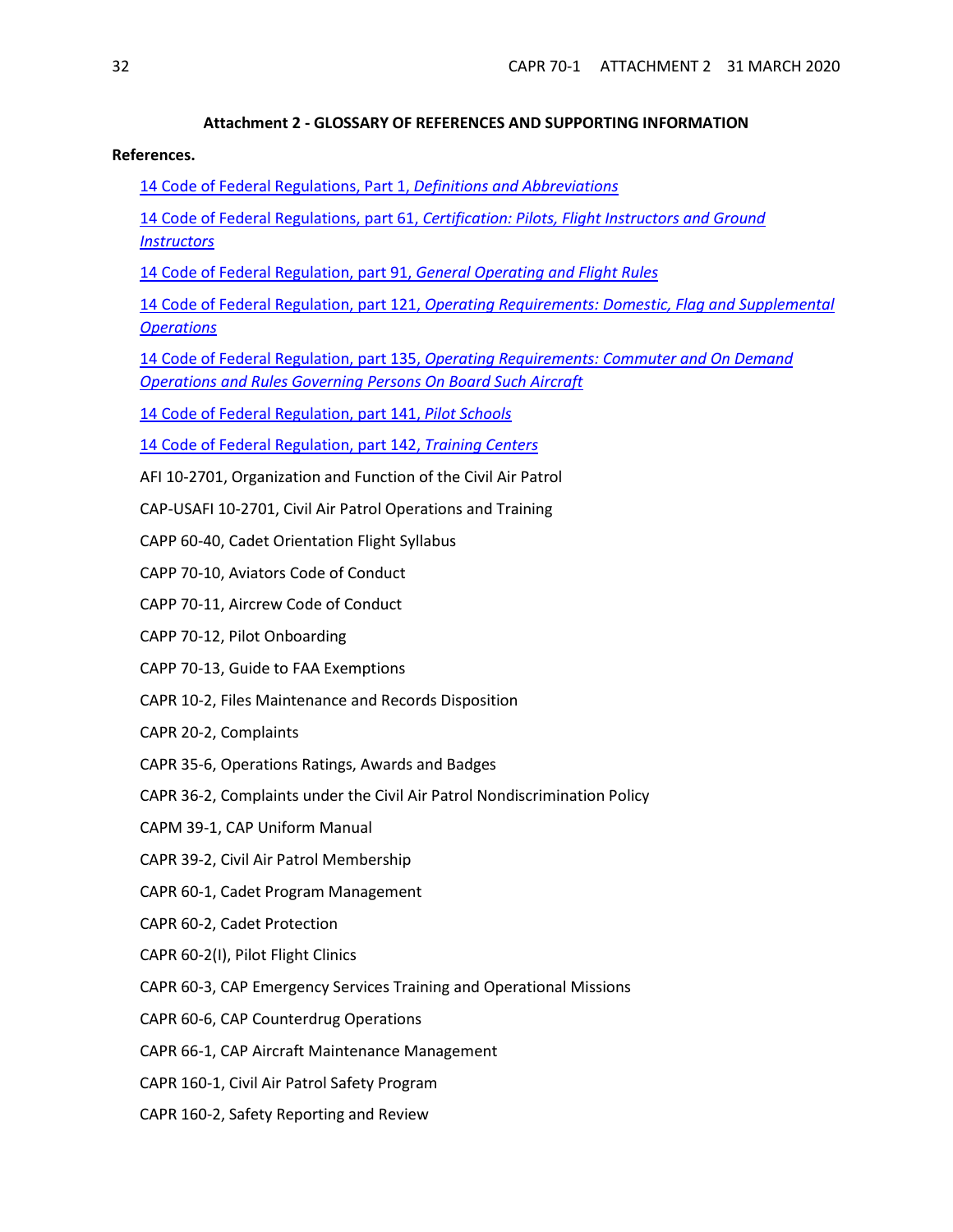- CAPR 173-3, Payment for Mission Support
- CAPR 174-1, Property Management and Accountability
- CAPR 900-5, Civil Air Patrol Insurance/Benefits Program
- CAPS 71-1, Aircrew Training, Airplane
- CAPS 71-2, Aircrew Training, Glider
- CAPS 71-3, Aircrew Training, Balloon
- CAPS 71-4, AFAM-approved Proficiency Flight Profiles
- CAPS 71-5, Corporate-approved Proficiency Flight Profiles
- CAPS 71-6, Aircrew Training, Cadet Wings
- CAPS 72-2, Mission Symbols
- CAPS 72-3, Aircraft Checklists
- CAPS 72-4, Aircraft Information File
- CAPS 72-5, Aircrew Evaluation
- CAPS 72-6, Aircrew Evaluation Criteria
- CAPS 73-1, Operations Procedures, Airplane
- CAPS 73-2, Operations Procedures, Glider
- CAPS 73-3, Operations Procedures, Balloon

## **Forms Prescribed.**

- CAPF 70-1 Preflight Risk Assessment Worksheet
- CAPF 70-1G Preflight Risk Assessment Worksheet, Glider
- CAPF 70-2 Flight Release Checklist
- CAPF 70-2G Flight Release Checklist, Glider
- CAPF 70-5A CAP Pilot Flight Evaluation, Airplane
- CAPF 70-5B CAP Pilot Flight Evaluation, Balloon
- CAPF 70-5G CAP Pilot Flight Evaluation, Glider
- CAPF 70-5Q-A Airplane Questionnaire
- CAPF 70-5Q-B Balloon Questionnaire
- CAPF 70-5Q-G Glider Questionnaire
- CAPF 70-9 Release (For Non-CAP Members)
- CAPF 70-91 CAP Mission Pilot Checkout
- CAPF 71 CAP Aircraft Inspection Checklist
- CAPF 71G CAP Aircraft Inspection Checklist, Glider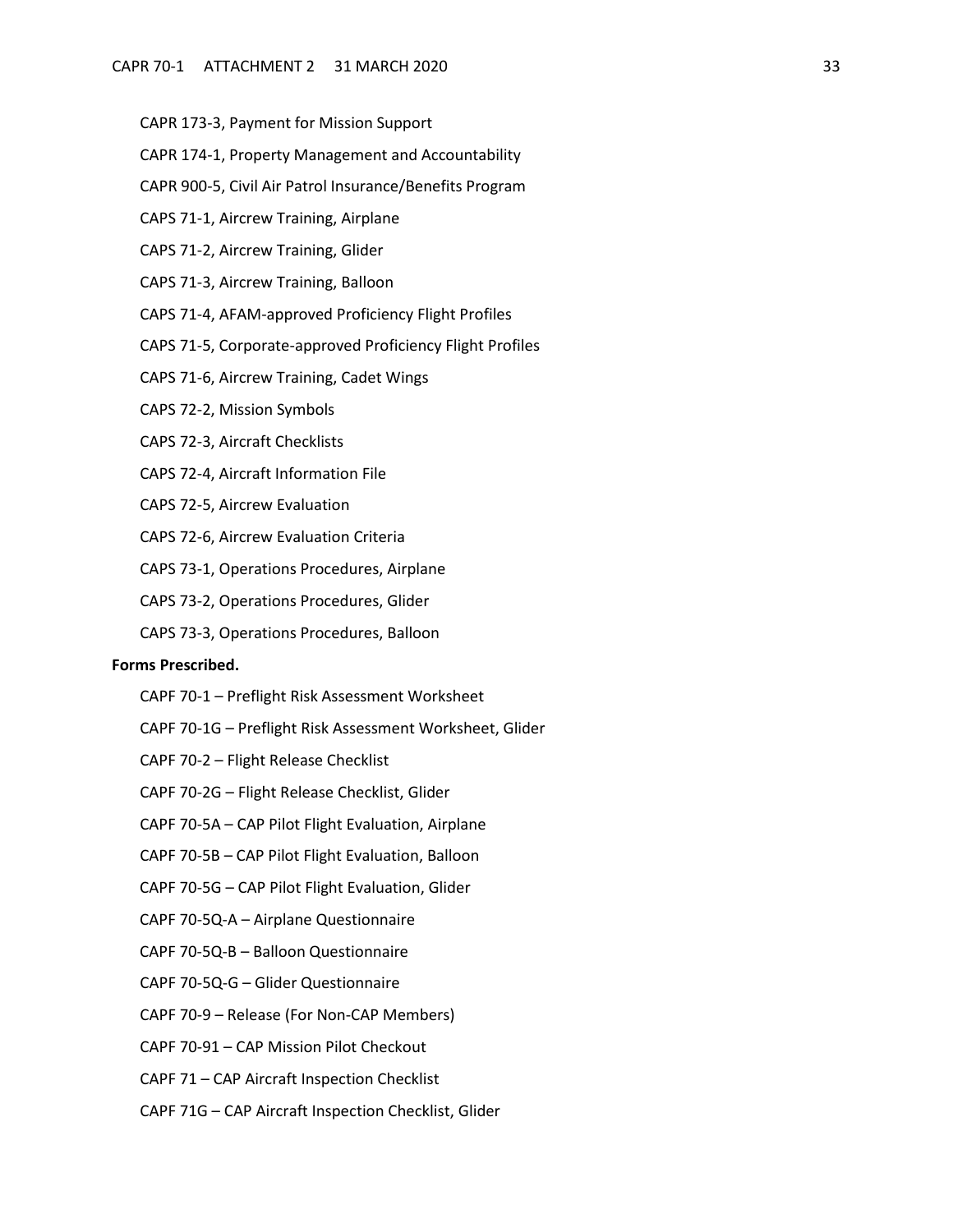#### **Acronyms.**

- ACS Airman Certification Standards
- AFAM Air Force Assigned Mission
- AGL Above Ground Level
- AIF Aircraft Information File
- ASI FAA Aviation Safety Inspector
- CAP Civil Air Patrol
- CAP/CC National Headquarters Commander
- CAP/DO National Headquarters Director of Operations
- CAP/DOV National Headquarters Standardization and Evaluation Officer
- CAPF Civil Air Patrol Form
- CAPM Civil Air Patrol Manual
- CAPR Civil Air Patrol Regulation
- CAPS Civil Air Patrol Standard
- CAP-USAF Civil Air Patrol-United States Air Force
- CAP-USAF/DO CAP-USAF Director of Operations
- CAP-USAF LR CAP-USAF Liaison Region
- CAP-USAF LR/CC CAP-USAF Liaison Region Commander
- CFR Code of Federal Regulations
- DO Director of Operations
- DOV Standardization and Evaluation Officer
- DPE Designated Pilot Examiner
- FBO Fixed Base Operator
- FRO Flight Release Officer
- HHA Hold Harmless Agreement
- IACE International Air Cadet Exchange
- IC Incident Commander
- IFR Instrument Flight Rules
- JROTC Junior Reserve Officer Training Corps
- MSL Mean Sea Level
- NCPSC National Check Pilot Standardization Course
- NHQ National Headquarters Civil Air Patrol
- nm Nautical Miles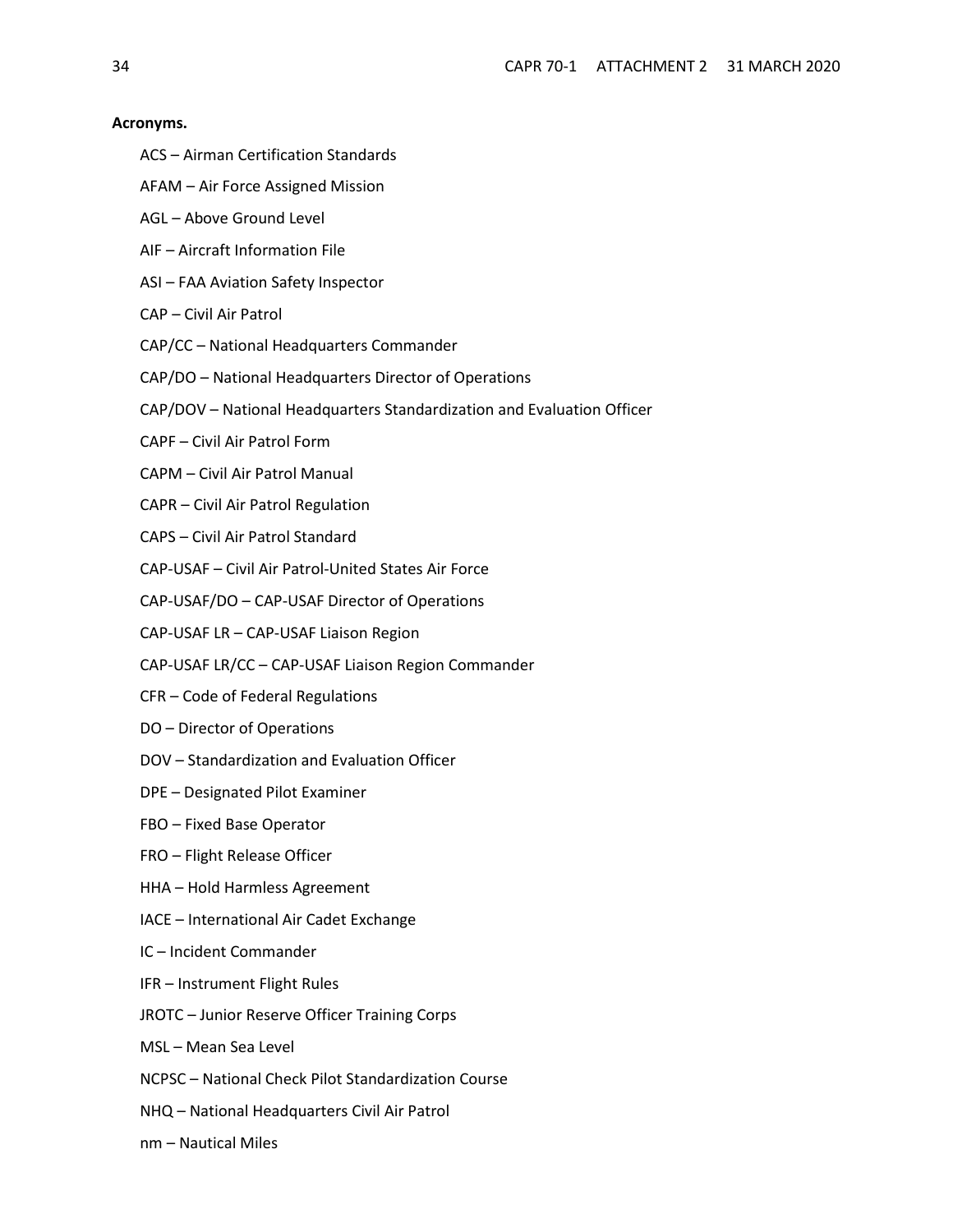NOC – Civil Air Patrol National Operations Center

PIC – Pilot in Command

PTS – Practical Test Standards

RMP – Risk Management Plan

ROTC – Reserve Officer Training Corps

VFR – Visual Flight Rules

WMIRS - Web Mission Information Reporting System

# **Terms.**

Definitions. All definitions used in CAP are consistent with those in 14 CFR parts 1, 61, and 91, except for the following CAP-specific terms:

CAP Aircraft Definitions

CAP Aircraft – Any aircraft (CAP corporate or member owned or furnished) used in a CAP flight activity. Categories of CAP Aircraft include:

- a) CAP Airplane
- b) CAP Glider
- c) CAP Balloon

CAP Corporate Aircraft – Aircraft owned by and registered to, or under an exclusive lease to, CAP.

#### <span id="page-34-0"></span>**CAP Aircrew Definitions**

CAP Auto Tow Operator – Member qualified to operate a ground tow vehicle to launch CAP gliders.

CAP Check Pilot – A CAP pilot who is qualified and authorized in accordance with this regulation to administer a Form 5 to CAP member pilots and to endorse the CAPF 70-5.

CAP Check Pilot Examiner – A CAP Check Pilot who is also authorized to endorse the CAPF 70-5 for a Check Pilot qualification.

CAP Flight Release Officer (FRO) – A CAP member who is qualified and authorized in accordance with this regulation to release CAP flights.

CAP Instructor Pilot – A CAP pilot who is qualified and authorized in accordance with this regulation to give flight instruction to CAP members.

CAP Instrument Pilot – A CAP pilot who is qualified and authorized in accordance with this regulation to act as pilot in command of CAP aircraft under both visual flight rules and instrument flight rules.

CAP Orientation Pilot – A CAP pilot who is qualified and authorized in accordance with this regulation to conduct Orientation Flights for CAP, ROTC and JROTC cadets.

CAP Senior Flight Release Officer – An FRO with significant operations experience and an instrument airplane rating (need not be current) that is conducting flight releases for more complex missions.

CAP Solo Pilot – A CAP member who holds either a student pilot certificate or at least an FAA Private Pilot certificate in another category and/or class of aircraft, is endorsed by a CAP Instructor Pilot, and is authorized in accordance with this regulation to perform solo flights in CAP aircraft.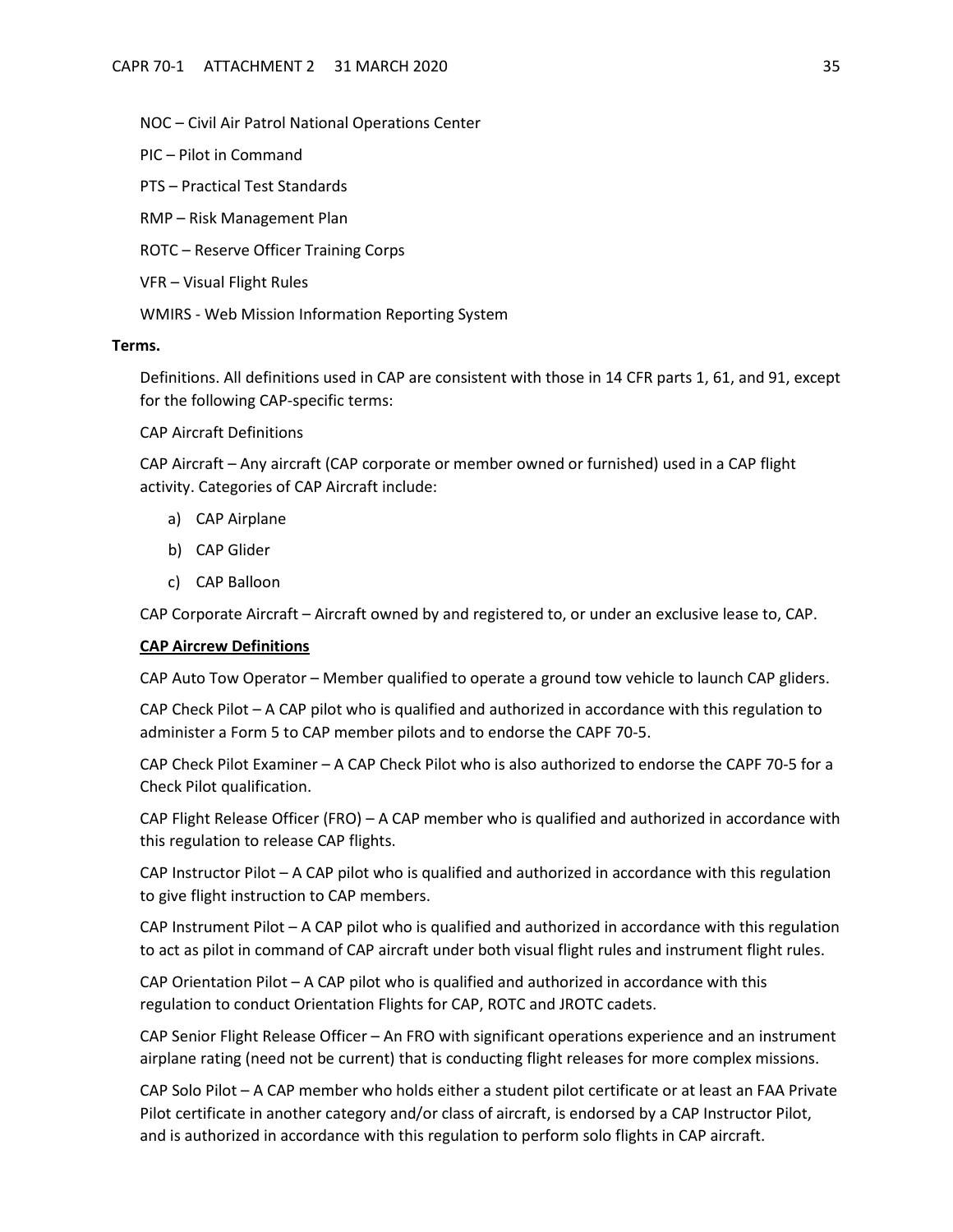CAP Tow Pilot – A CAP pilot who is qualified and authorized in accordance with this regulation to tow CAP gliders using a CAP airplane.

CAP Tow Pilot Trainee – A CAP pilot who is in training to tow CAP gliders using a CAP airplane.

CAP Tow Pilot Trainer – A CAP pilot who is qualified and authorized in accordance with this regulation to train others to tow CAP gliders using a CAP tow plane.

CAP Transport Mission Pilot – See CAPR 60-3.

CAP Pilot – A CAP pilot who is qualified and authorized in accordance with this regulation to operate as pilot in command of CAP aircraft only under visual flight rules.

CAP Winch Operator – A CAP member who is qualified and authorized in accordance with this regulation to launch gliders used in CAP operations using a winch.

Current – Denotes that the applicable requirements of 14 CFR 61.57 and/or 61.69 are met.

Current and Qualified – Denotes that that the applicable requirements of [14 CFR](http://www.ecfr.gov/cgi-bin/text-idx?c=ecfr&tpl=/ecfrbrowse/Title14/14tab_02.tpl) (61.57 and 61.69) and all CAP qualification requirements defined in this regulation are met.

DOV – Abbreviation and office symbol for Standardization and Evaluation (Stan/Eval) Officer at the national, region, wing or squadron level.

Operations Qualifications [\(Ops Quals\)](https://www.capnhq.gov/CAP.OPSQuals.Web/Default.aspx) – The CAP online application used to enter, validate, and document aircrew members' qualifications and currency for CAP flight activities.

#### **CAP Flight and Mission Definitions**

Air Force Assigned Mission – As defined in AFI 10-2701, Organization and Function of the Civil Air Patrol, any CAP flight or ground activity that the Air Force approved under an A or B mission symbol. See also CAP-USAFI 10-2701, Civil Air Patrol Operations and Training.

Abbreviated – A CAP Pilot Flight Evaluation process used to add or update endorsements or aircraft models in the same category and class. There are no minimum requirements for flight time or landings. Completion of an abbreviated Form 5 does not change the expiration date for any pilot privileges.

Alternate Flight Following Procedures – When a formal mission activity or operating location is in place, an IC may exempt flights that are part of a supervised mission from the requirement to file and activate an FAA flight plan or obtain VFR Flight Following. The IC is required to have mechanisms in place to be able to track and communicate with the aircraft and crew. Constant communications may not be possible; pre-determined check-in times will be established (e.g. every, 30 minutes, hourly, etc.), in order to readily identify overdue aircraft and implement missing aircraft procedures.

Annual – CAP Pilot Flight Evaluation in a specific make and model (see definition for Initial); not to be confused with an annual inspection of an aircraft IAW CAPR 66-1.

CAP Corporate Mission – Any CAP flight activity that is not an Air Force Assigned Mission (AFAM).

CAP Flight Activity – Any CAP aviation operation subject to this regulation.

Endorsement – Recommendation for approval by a CAP Check Pilot for a qualification (Orientation Pilot, Instructor Pilot or Check Pilot), to fly in different types of conditions (Instrument Demo), or to fly certain aircraft (G1000 or Turbo).